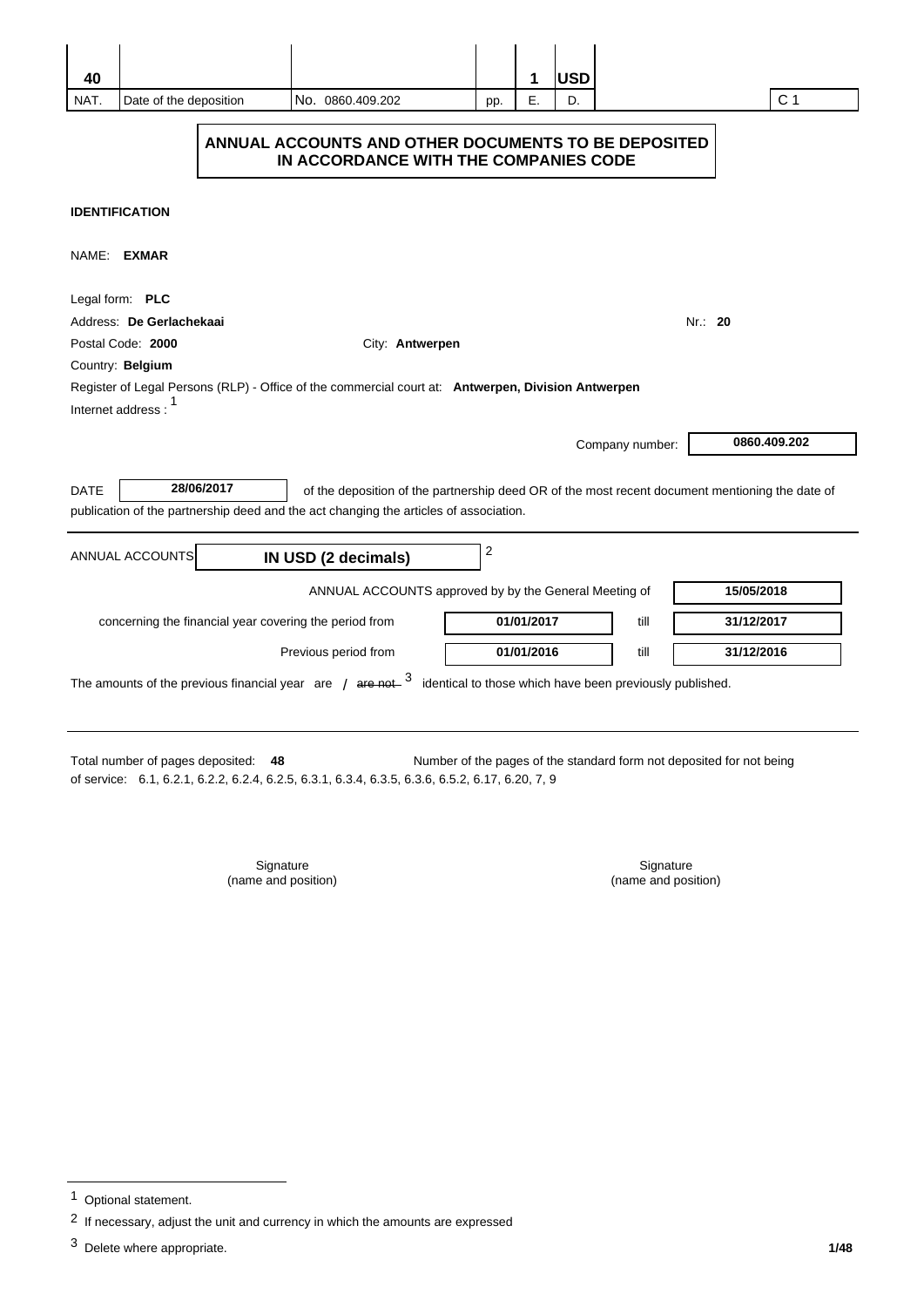#### Nr. 0860.409.202 USD C 2.1

#### **LIST OF DIRECTORS, MANAGERS AND AUDITORS AND DECLARATION ABOUT SUPPLEMENTARY AUDITING OR ADJUSTMENT MISSION**

#### **LIST OF DIRECTORS, MANAGERS AND AUDITORS**

COMPLETE LIST WITH name, first name, profession, residence-address (address, number, postal code, municipality) and position with the enterprise

#### **DELBAERE MICHEL**

Title : Director Mandate : 17/05/2016- 21/05/2019 Grote Heerweg 187, 8790 Waregem, Belgium

#### **SAVERYS NICOLAS**

Title : Director Mandate : 19/05/2015- 15/05/2018 Kasteelstraat 22, 9250 Waasmunster, Belgium

#### **JALCOS PLC 0477.516.746**

Title : Director Mandate : 16/05/2017- 19/05/2020 Zinkvalstraat 5, 2630 Aartselaar, Belgium

#### **DE BRABANDERE PATRICK**

Title : Director Mandate : 19/05/2015- 15/05/2018 Grensstraat 47, 1970 Wezembeek-Oppem, Belgium

#### **SAVERYS PAULINE**

Title : Director Mandate : 19/05/2015- 15/05/2018 Hoogvorstweg 30, 3080 Tervuren, Belgium

#### **BODSON PHILIPPE**

Title : Director Mandate : 19/05/2015- 15/05/2018 Avenue Molière 200, 1000 Brussel 1, Belgium

#### **VLERICK PHILIPPE**

Title : Director Mandate : 16/05/2017- 19/05/2020 Ronselaarstraat 2, 8510 Bellegem, Belgium

#### **SAVERYS ARIANE**

Title : Director Mandate : 19/05/2015- 15/05/2018 Weverstraat 80, 9250 Waasmunster, Belgium

### **ISMAR JENS**  Title : Director Lindeberg Veien 41, 1358 Jar, Norway

Mandate : 17/05/2016- 21/05/2019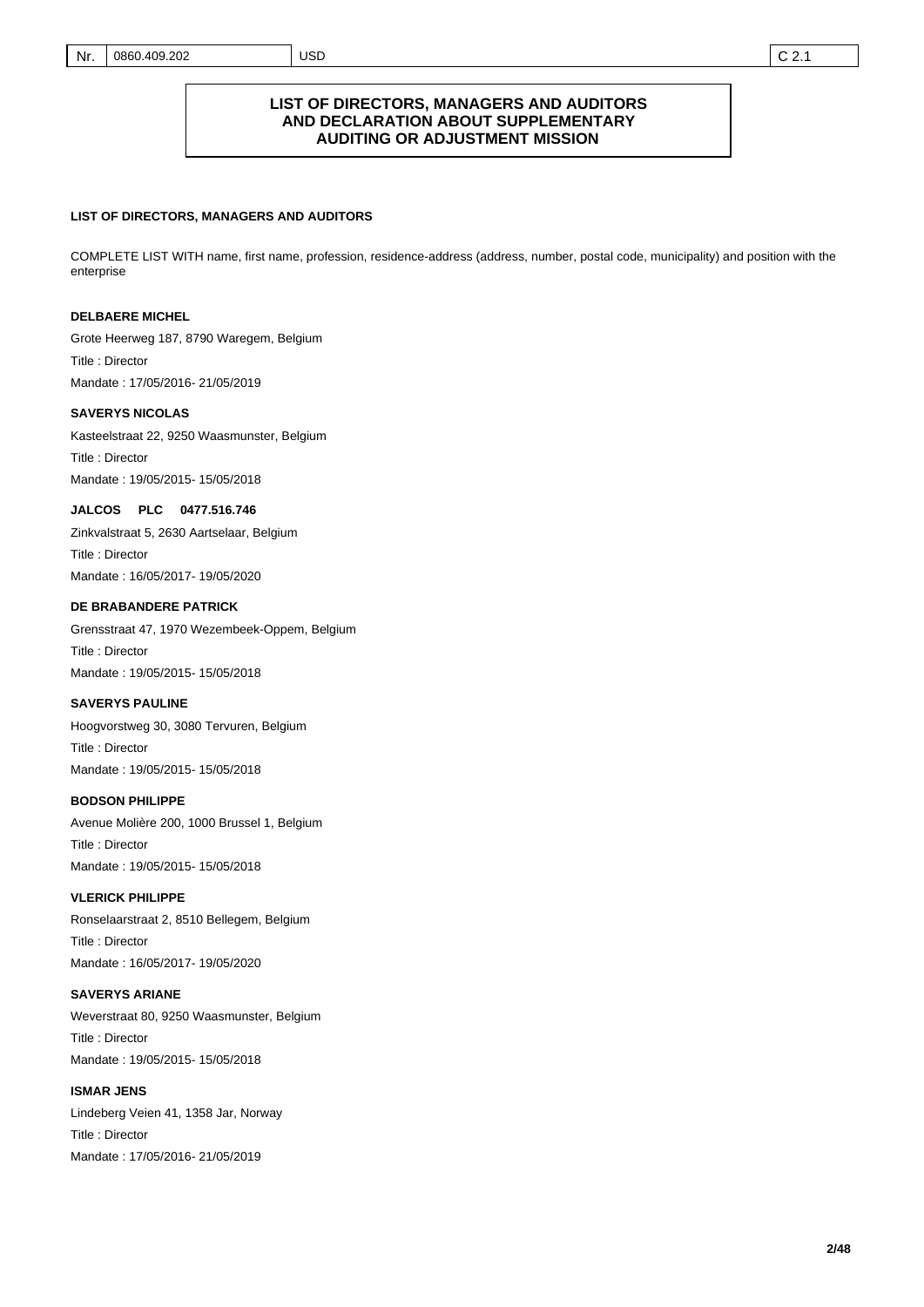LIST OF DIRECTORS, MANAGERS AND AUDITORS (Continued from previous page)

#### **SAVERYS BARBARA**

Title : Director Mandate : 19/05/2015- 15/05/2018 Heistraat 16, 9052 Zwijnaarde, Belgium

#### **GUTMAN HOWARD**

Title : Director Mandate : 16/05/2017- 15/05/2018 6930 Hillmead Road , 20817 Bethesda Maryland, United States of America

#### **Deloitte Bedrijfsrevisoren BV o.v.v.e. CALL 0429.053.863**

Luchthaven Nationaal 1J, 1930 Zaventem, Belgium

Title : Auditor, Membership number : B00025

Mandate : 16/05/2017- 19/05/2020

Represented by:

- 1. Vanhees Gert
	- Luchthaven Nationaal 1 , box J, 1930 Zaventem, Belgium
	- , Membership number : A01724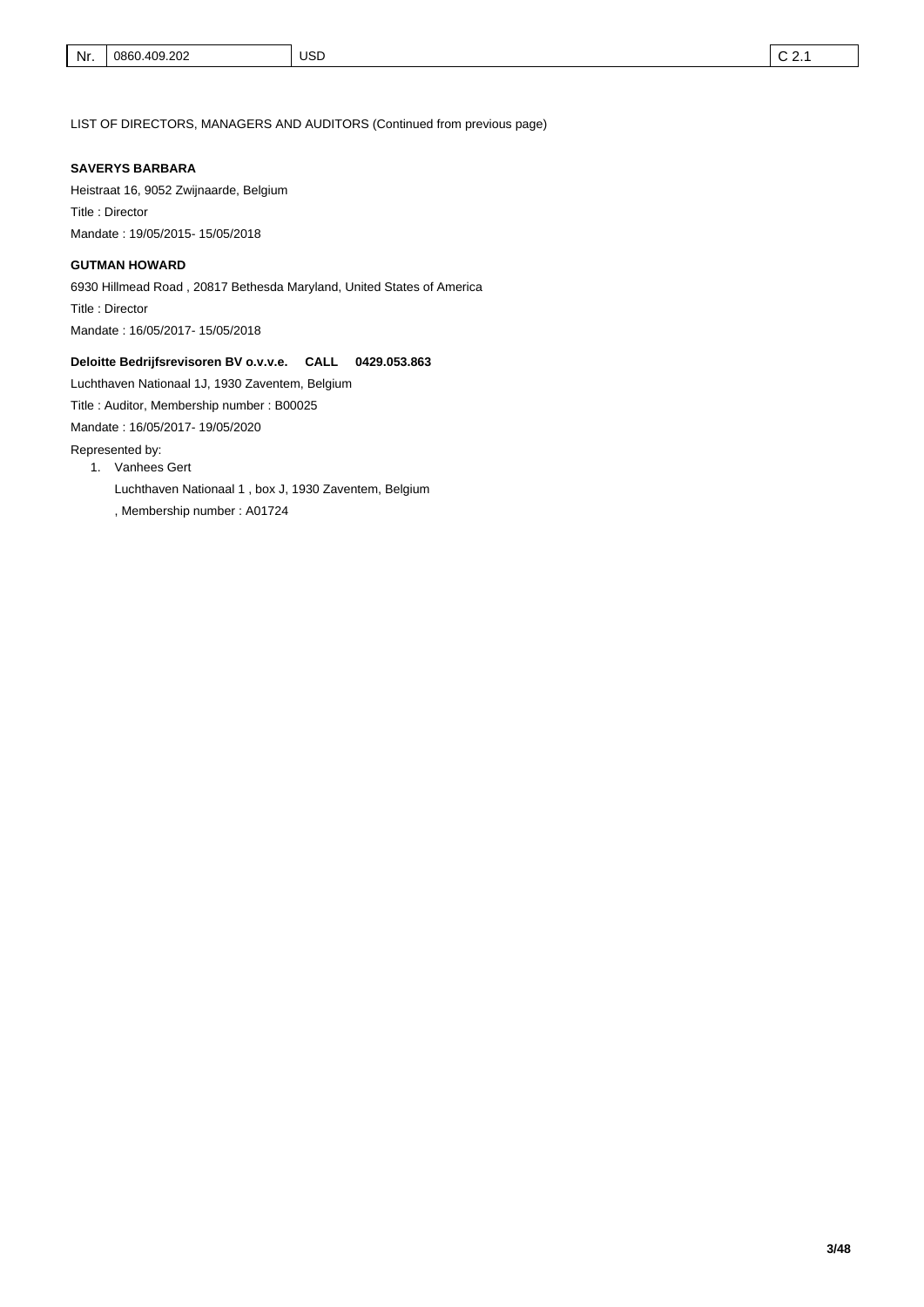The managing board declares that the assignment neither regarding auditing nor adjusting has been given to a person who was not authorised by law pursuant to art. 34 and 37 of the Law of 22nd April 1999 concerning the auditing and tax professions.

Have the annual accounts been audited or adjusted by an external accountant or auditor who is not an statutory auditor ?  $\rightarrow$   $\rightarrow$   $\rightarrow$  No

If YES, mention here after: name, first names, profession, residence-address of each external accountant or auditor, the number of membership with the professional Institute ad hoc and the nature of this engagement:

- A. Bookkeeping of the undertaking \*\*,
- B. Preparing the annual accounts \*\*,
- C. Auditing the annual accounts and/or
- D. Adjusting the annual accounts.

If the assignment mentioned either under A or B is performed by authorised accountants or authorised accountants-tax consultants, information will be given on: name, first names, profession and residence-address of each authorised accountant or accountant-tax consultant, his number of membership with the Professional Institute of Accountants and Tax consultants and the nature of this engagement.

| Name, first name, profession, residence-address | Number of<br>membership | Nature of the<br>engagement<br>$(A, B, C \text{ and/or } D)$ |
|-------------------------------------------------|-------------------------|--------------------------------------------------------------|
|                                                 |                         |                                                              |

Delete where appropriate.

<sup>\*\*</sup> Optional disclosure.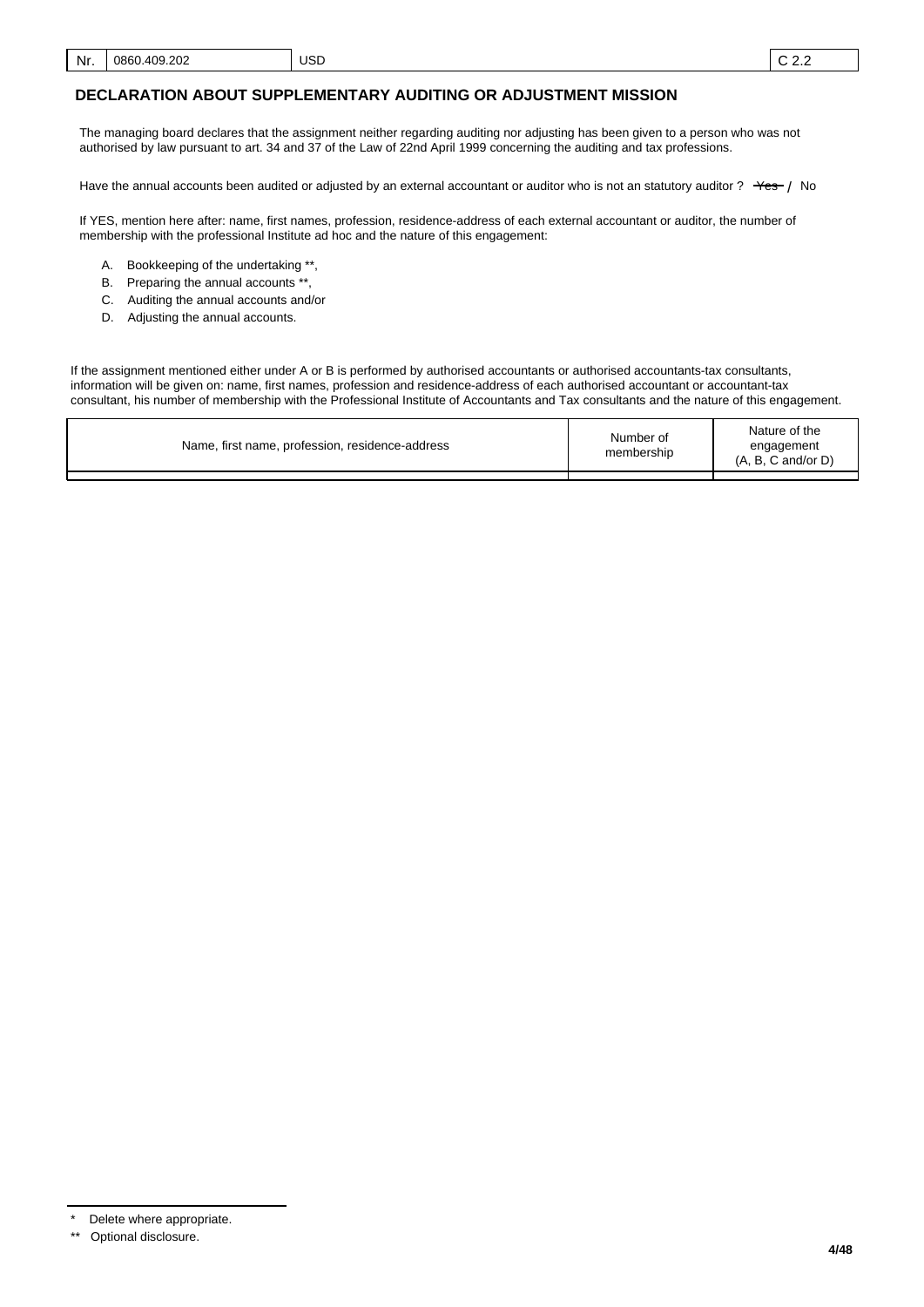# **BALANCE SHEET AFTER APPROPRIATION**

|                                                     | <b>Notes</b> | Codes | Period         | Previous period |
|-----------------------------------------------------|--------------|-------|----------------|-----------------|
| <b>ASSETS</b>                                       |              |       |                |                 |
|                                                     | 6.1          | 20    |                |                 |
|                                                     |              | 21/28 | 674.578.757,89 | 681.164.215,19  |
|                                                     | 6.2          | 21    | 230.695,89     | 464.720,65      |
|                                                     | 6.3          | 22/27 | 336.984,93     | 522.605,27      |
|                                                     |              | 22    |                |                 |
|                                                     |              | 23    | 211.735,40     | 302.261,10      |
|                                                     |              | 24    | 125.249,53     | 220.344,17      |
|                                                     |              | 25    |                |                 |
|                                                     |              | 26    |                |                 |
| Tangible assets under construction and advance      |              | 27    |                |                 |
|                                                     | 6.4/         |       |                |                 |
|                                                     | 6.5.1        | 28    | 674.011.077,07 | 680.176.889,27  |
|                                                     | 6.15         | 280/1 | 673.770.076,04 | 679.935.968,42  |
|                                                     |              | 280   | 122.402.662,54 | 131.114.823,57  |
|                                                     |              | 281   | 551.367.413,50 | 548.821.144,85  |
| Other enterprises linked by participating interests | 6.15         | 282/3 | 240.550,92     | 240.550,92      |
|                                                     |              | 282   | 240.550,92     | 240.550,92      |
|                                                     |              | 283   |                |                 |
|                                                     |              | 284/8 | 450,11         | 369,93          |
|                                                     |              | 284   | 80,18          |                 |
| Amounts receivable and cash guarantees              |              | 285/8 | 369,93         | 369,93          |
|                                                     |              |       |                |                 |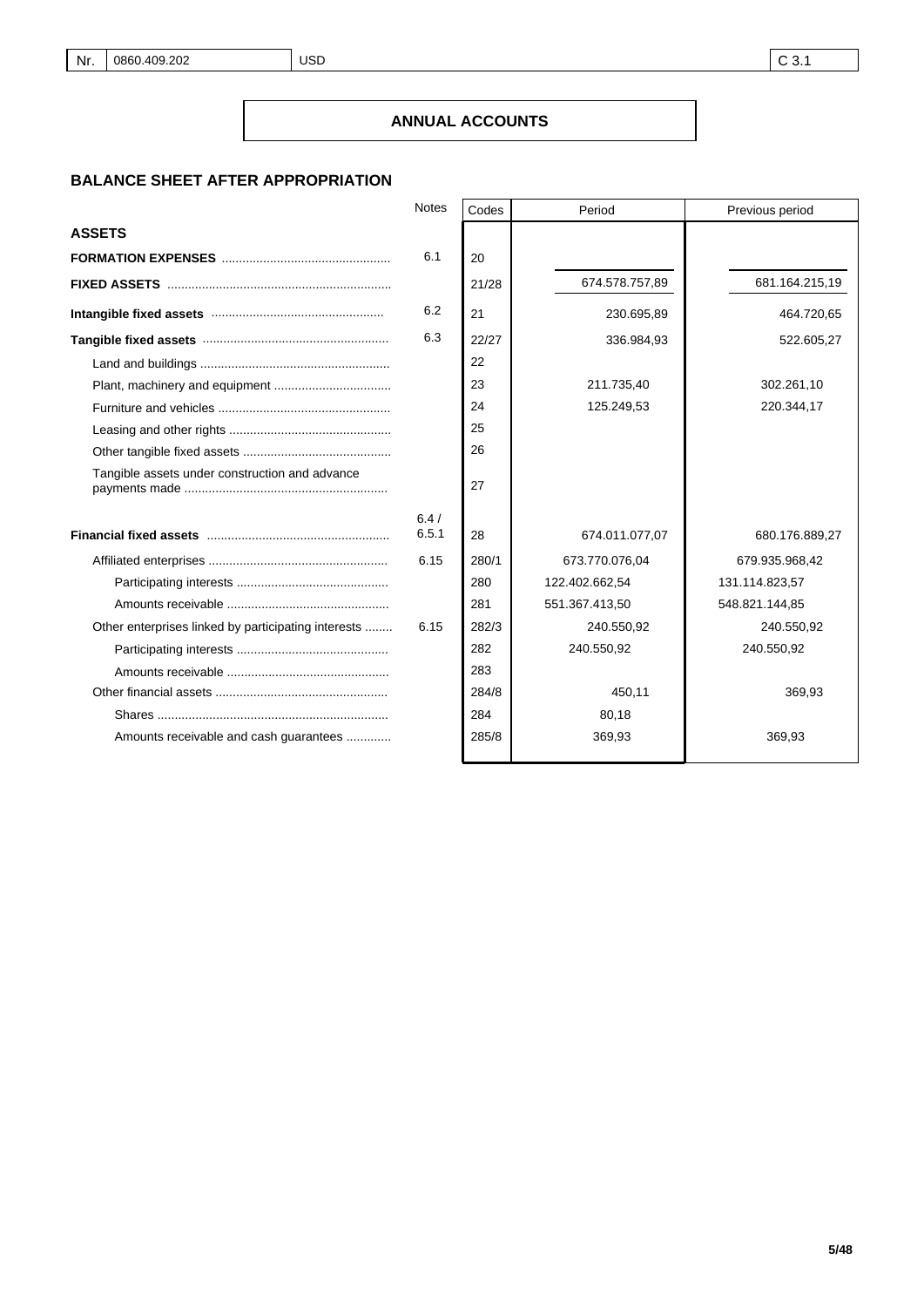|                                             | <b>Notes</b>  | Codes | Period         | Previous period |
|---------------------------------------------|---------------|-------|----------------|-----------------|
|                                             |               |       |                |                 |
|                                             |               | 29/58 | 88.097.299,51  | 210.105.697,43  |
| Amounts receivable after more than one year |               | 29    |                | 28.548.288,48   |
|                                             |               | 290   |                |                 |
|                                             |               | 291   |                | 28.548.288,48   |
|                                             |               | 3     |                |                 |
|                                             |               | 30/36 |                |                 |
|                                             |               | 30/31 |                |                 |
|                                             |               | 32    |                |                 |
|                                             |               | 33    |                |                 |
|                                             |               | 34    |                |                 |
|                                             |               | 35    |                |                 |
|                                             |               | 36    |                |                 |
|                                             |               | 37    |                |                 |
|                                             |               | 40/41 | 36.848.341,20  | 61.687.551,68   |
|                                             |               | 40    | 3.388.083,75   | 739.998,21      |
|                                             |               | 41    | 33.460.257,45  | 60.947.553,47   |
|                                             | 6.5.1/<br>6.6 | 50/53 | 33.827.434,97  | 51.396.678,31   |
|                                             |               | 50    | 19.227.571,35  | 21.756.972,90   |
|                                             |               | 51/53 | 14.599.863,62  | 29.639.705,41   |
|                                             |               | 54/58 | 17.092.082,67  | 67.647.577,09   |
|                                             | 6.6           | 490/1 | 329.440,67     | 825.601,87      |
|                                             |               | 20/58 | 762.676.057,40 | 891.269.912,62  |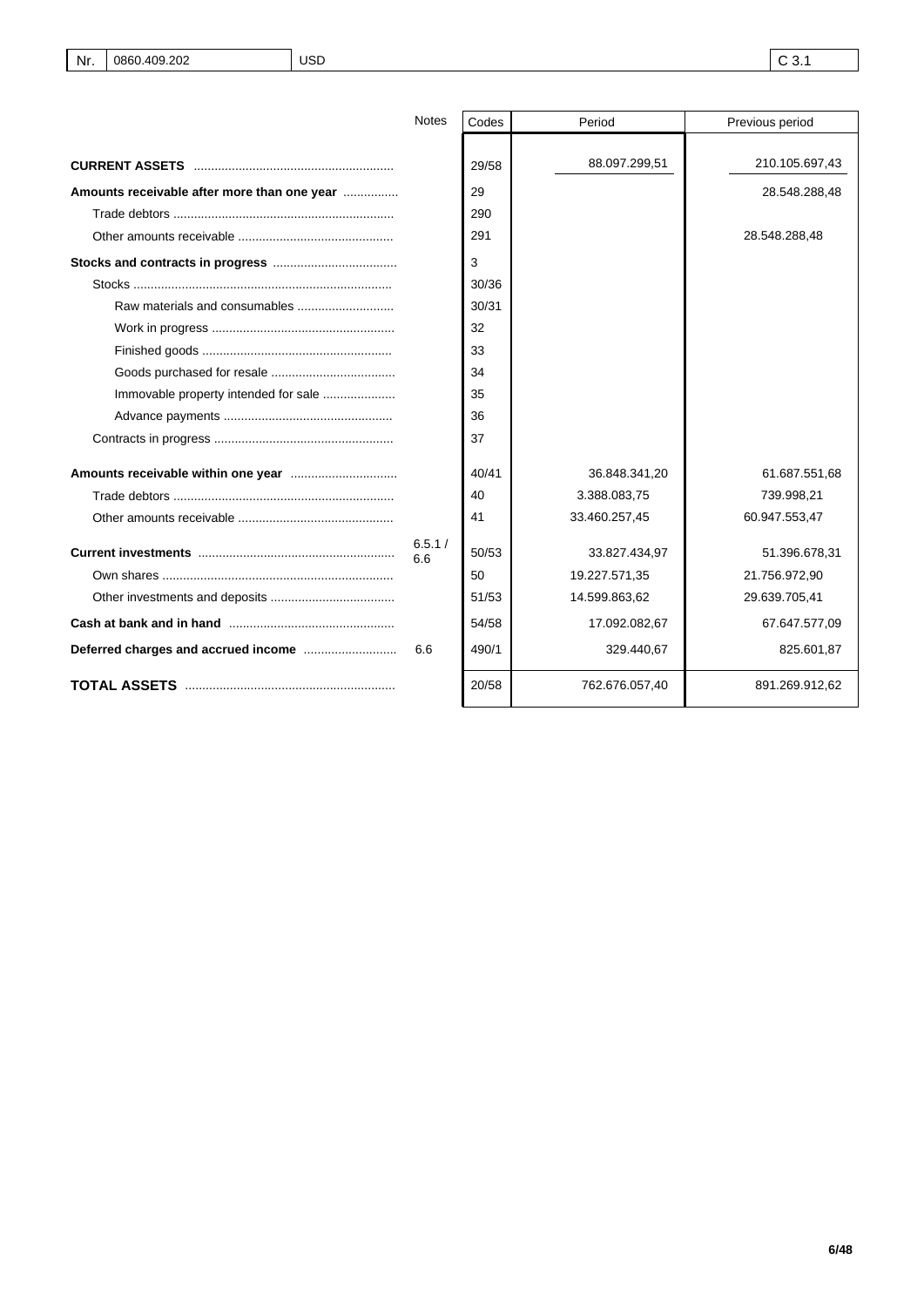|                                      | <b>Notes</b> | Codes | Period         | Previous period |
|--------------------------------------|--------------|-------|----------------|-----------------|
| <b>EQUITY AND LIABILITIES</b>        |              |       |                |                 |
|                                      |              | 10/15 | 649.049.811,77 | 537.993.990,96  |
|                                      | 6.7.1        | 10    | 88.811.667,00  | 88.811.667,00   |
|                                      |              | 100   | 88.811.667,00  | 88.811.667,00   |
|                                      |              | 101   |                |                 |
|                                      |              | 11    | 209.901.923,77 | 209.901.923,77  |
|                                      |              | 12    |                |                 |
|                                      |              | 13    | 90.000.577,83  | 92.529.979,38   |
|                                      |              | 130   | 8.881.166,70   | 8.881.166,70    |
|                                      |              | 131   | 19.598.402,74  | 22.127.804,29   |
|                                      |              | 1310  | 19.227.571,35  | 21.756.972,90   |
|                                      |              | 1311  | 370.831,39     | 370.831,39      |
|                                      |              | 132   | 61.521.008,39  | 61.521.008,39   |
|                                      |              | 133   |                |                 |
|                                      |              | 14    | 260.335.643,17 | 146.750.420,81  |
|                                      |              | 15    |                |                 |
| Advance to associates on the sharing |              | 19    |                |                 |
| <b>PROVISIONS AND DEFERRED TAXES</b> |              | 16    | 2.696.964,17   | 2.696.964,17    |
|                                      |              | 160/5 | 2.696.964,17   | 2.696.964,17    |
|                                      |              | 160   |                |                 |
|                                      |              | 161   |                |                 |
|                                      |              | 162   |                |                 |
|                                      |              | 163   |                |                 |
|                                      | 6.8          | 164/5 | 2.696.964,17   | 2.696.964,17    |
|                                      |              | 168   |                |                 |

<sup>4</sup> Amount to be deducted from the issued capital.

<sup>5</sup> Amount to be deducted from the other components of equity.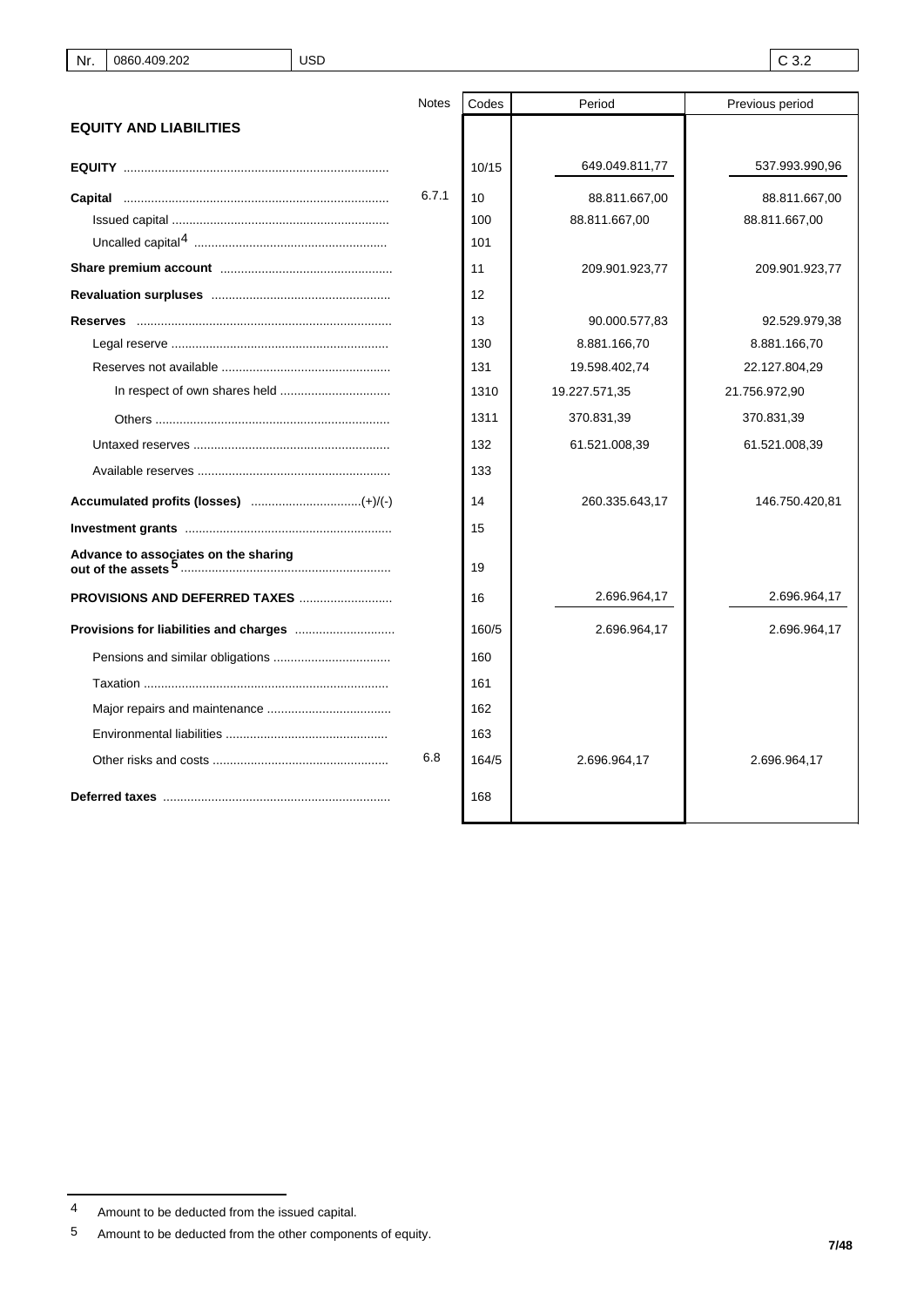|                                                    | <b>Notes</b> | Codes | Period         | Previous period |
|----------------------------------------------------|--------------|-------|----------------|-----------------|
|                                                    |              | 17/49 | 110.929.281,46 | 350.578.957,49  |
| Amounts payable after more than one year           | 6.9          | 17    |                | 270.167.072,27  |
|                                                    |              | 170/4 |                | 270.167.072,27  |
|                                                    |              | 170   |                |                 |
|                                                    |              | 171   |                |                 |
|                                                    |              | 172   |                |                 |
|                                                    |              | 173   |                | 270.167.072,27  |
|                                                    |              | 174   |                |                 |
|                                                    |              | 175   |                |                 |
|                                                    |              | 1750  |                |                 |
|                                                    |              | 1751  |                |                 |
| Advances received on contracts in progress         |              | 176   |                |                 |
|                                                    |              | 178/9 |                |                 |
|                                                    | 6.9          | 42/48 | 110.929.281,46 | 79.092.677,87   |
| Current portion of amounts payable after more than |              | 42    |                | 15.148.648,10   |
|                                                    |              | 43    |                | 12.165.969,45   |
|                                                    |              | 430/8 |                |                 |
|                                                    |              | 439   |                | 12.165.969,45   |
|                                                    |              | 44    | 720.414,05     | 757.302,53      |
|                                                    |              | 440/4 | 720.414,05     | 757.302,53      |
|                                                    |              | 441   |                |                 |
| Advances received on contracts in progress         |              | 46    |                |                 |
|                                                    | 6.9          | 45    | 882.233,92     | 448.776,71      |
|                                                    |              | 450/3 | 387.906,25     | 113.721,74      |
|                                                    |              | 454/9 | 494.327,67     | 335.054,97      |
|                                                    |              | 47/48 | 109.326.633,49 | 50.571.981,08   |
|                                                    | 6.9          | 492/3 |                | 1.319.207,35    |
|                                                    |              | 10/49 | 762.676.057,40 | 891.269.912,62  |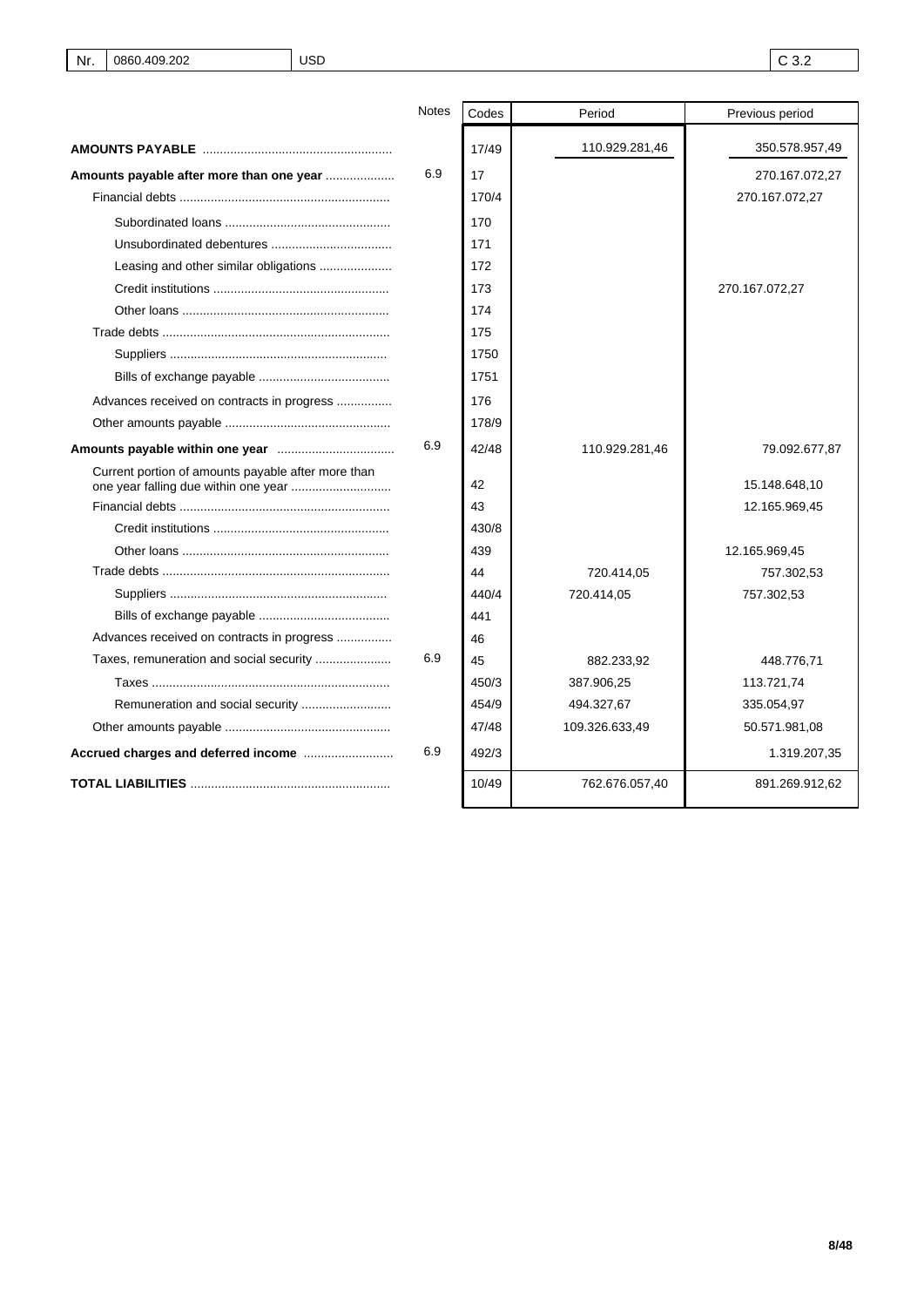# **INCOME STATEMENT**

|                                                                                                             | Notes | Codes        | Period          | Previous period |
|-------------------------------------------------------------------------------------------------------------|-------|--------------|-----------------|-----------------|
|                                                                                                             |       | 70/76A       | 5.667.746,55    | 3.605.675,00    |
|                                                                                                             | 6.10  | 70           | 5.622.391,97    | 3.579.341,90    |
| Increase (decrease) in stocks of finished goods, work                                                       |       | 71           |                 |                 |
|                                                                                                             |       | 72           |                 |                 |
|                                                                                                             | 6.10  | 74           | 45.354,58       | 26.333,10       |
|                                                                                                             | 6.12  | 76A          |                 |                 |
|                                                                                                             |       | 60/66A<br>60 | 10.833.698,46   | 7.800.892.36    |
|                                                                                                             |       | 600/8        |                 |                 |
|                                                                                                             |       | 609          |                 |                 |
|                                                                                                             |       | 61           | 6.881.773,87    | 4.402.612,22    |
| Remuneration, social security costs and pensions $(+)/(-)$                                                  | 6.10  | 62           | 3.195.293,21    | 2.567.137,74    |
| Depreciation of and amounts written off formation<br>expenses, intangible and tangible fixed assets         |       | 630          | 569.177,53      | 618.722,35      |
| Increase, Decrease in amounts written off stocks<br>contracts in progress and trade debtors: Appropriations |       | 631/4        |                 | 40.419,49       |
| Provisions for risks and charges - Appropriations (uses                                                     | 6.10  | 635/8        |                 |                 |
|                                                                                                             | 6.10  | 640/8        | 187.453,85      | 172.000,56      |
| Operation charges carried to assets as restructuring                                                        |       | 649          |                 |                 |
|                                                                                                             | 6.12  | 66A          |                 |                 |
|                                                                                                             |       | 9901         | $-5.165.951.91$ | -4.195.217,36   |

 $\mathsf{r}$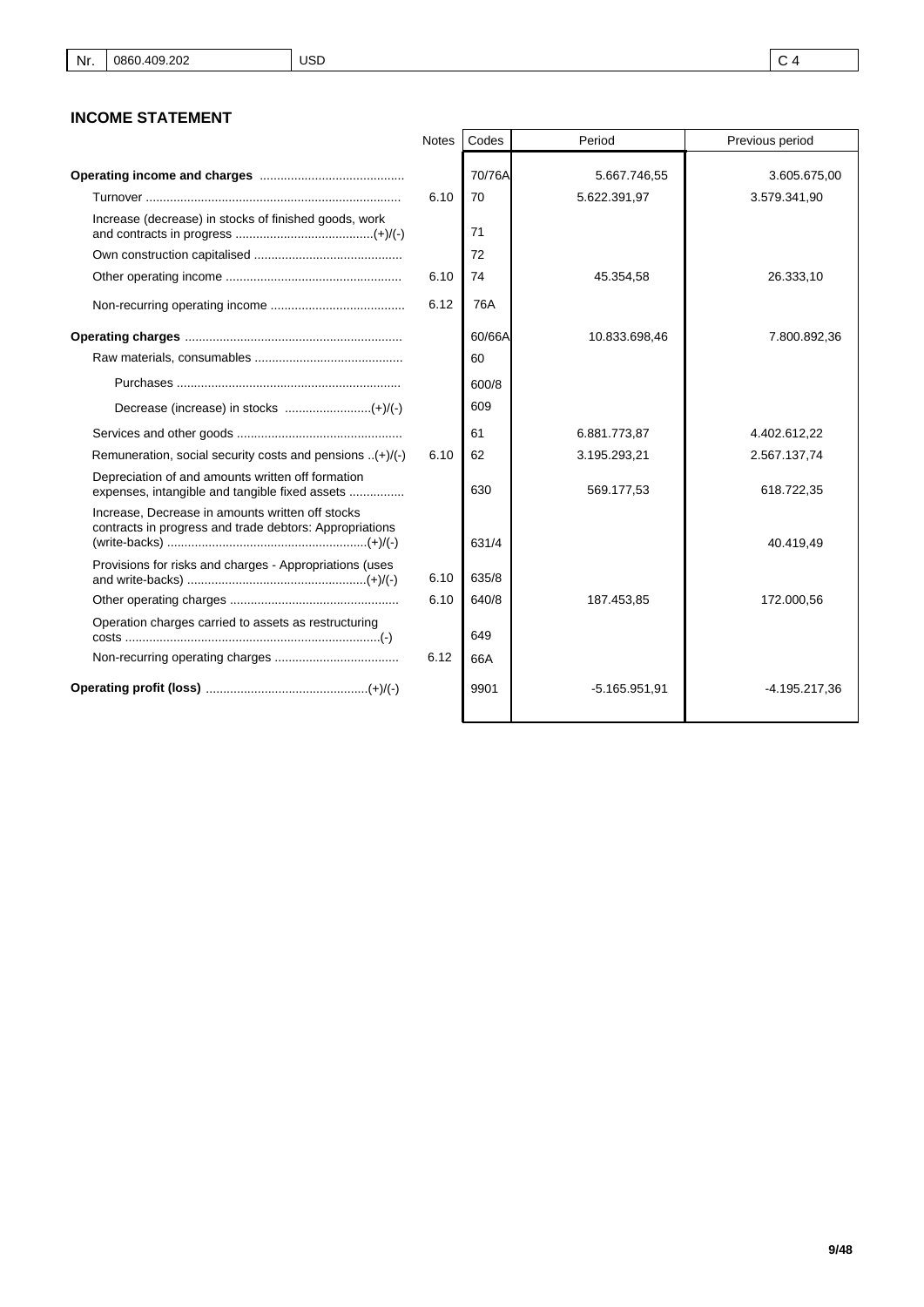|                                                                                    | <b>Notes</b> | Codes  | Period         | Previous period |
|------------------------------------------------------------------------------------|--------------|--------|----------------|-----------------|
|                                                                                    |              | 75/76B | 133.306.233,92 | 41.319.265,08   |
|                                                                                    |              | 75     | 38.151.524,41  | 41.319.198,40   |
|                                                                                    |              | 750    | 32.534.683,34  | 37.271.305,87   |
|                                                                                    |              | 751    | 3.169.077,42   | 3.104.699,56    |
|                                                                                    | 6.11         | 752/9  | 2.447.763,65   | 943.192,97      |
|                                                                                    | 6.12         | 76B    | 95.154.709,51  | 66,68           |
|                                                                                    | 6.11         | 65/66B | 16.772.563,98  | 40.707.150,93   |
| Recurring financial charges                                                        |              | 65     | 13.772.564,98  | 16.202.704,34   |
|                                                                                    |              | 650    | 8.396.728,89   | 6.152.643,61    |
| Amounts written down on current assets except<br>stocks, contracts in progress and |              | 651    |                |                 |
|                                                                                    |              |        | 1.339.393,09   | -192.866.83     |
|                                                                                    |              | 652/9  | 4.036.443,00   | 10.242.927,56   |
|                                                                                    | 6.12         | 66B    | 2.999.999,00   | 24.504.446,59   |
|                                                                                    |              | 9903   | 111.367.718,03 | $-3.583.103.21$ |
|                                                                                    |              | 780    |                |                 |
|                                                                                    |              | 680    |                |                 |
|                                                                                    | 6.13         | 67/77  | 311.897.22     | $-2.409.57$     |
| $income\ taxes\ 1000$                                                              |              | 670/3  | 311.897,22     | 1.962,16        |
| Adjustment of income taxes and write-back of tax                                   |              | 77     |                | 4.371,73        |
|                                                                                    |              | 9904   | 111.055.820,81 | $-3.580.693,64$ |
|                                                                                    |              | 789    |                |                 |
|                                                                                    |              | 689    |                |                 |
| Profit (loss) for the period available for                                         |              | 9905   | 111.055.820,81 | $-3.580.693.64$ |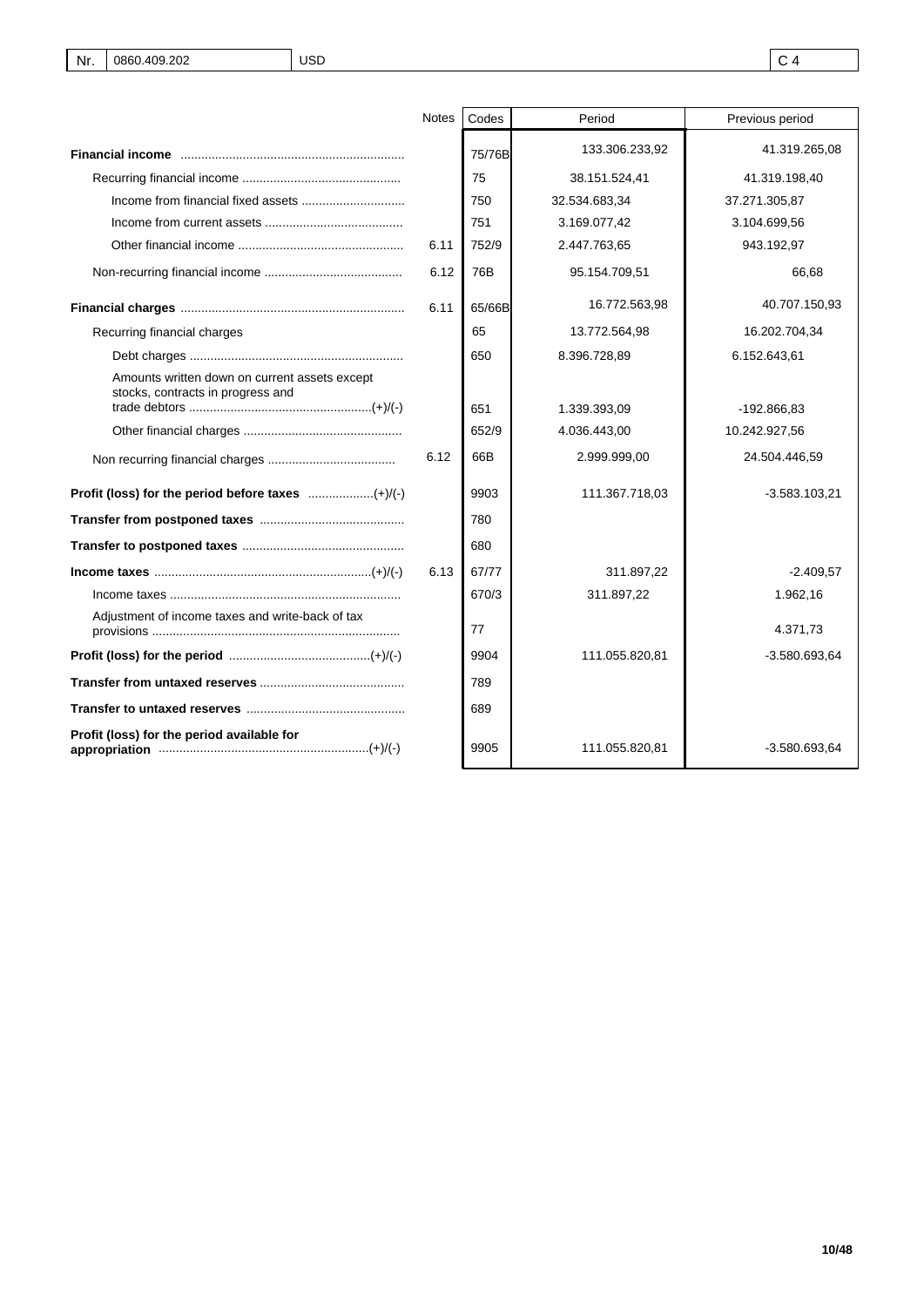# **APPROPRIATION ACCOUNT**

|                                                                                                                                                                                                                                                                                                                                                                                                                                 | 9906   | 257.806.241,62 | 145.046.     |
|---------------------------------------------------------------------------------------------------------------------------------------------------------------------------------------------------------------------------------------------------------------------------------------------------------------------------------------------------------------------------------------------------------------------------------|--------|----------------|--------------|
|                                                                                                                                                                                                                                                                                                                                                                                                                                 | (9905) | 111.055.820,81 | $-3.580.693$ |
|                                                                                                                                                                                                                                                                                                                                                                                                                                 | 14P    | 146.750.420,81 | 148.627.428  |
|                                                                                                                                                                                                                                                                                                                                                                                                                                 | 791/2  | 2.529.401,55   | 8.327.       |
|                                                                                                                                                                                                                                                                                                                                                                                                                                 | 791    |                |              |
| $from \, \, \text{reserves} \, \, \ldots \, \, \ldots \, \, \ldots \, \, \ldots \, \, \ldots \, \, \ldots \, \, \ldots \, \, \ldots \, \, \ldots \, \, \ldots \, \, \ldots \, \, \ldots \, \, \ldots \, \, \ldots \, \, \ldots \, \, \ldots \, \, \ldots \, \, \ldots \, \, \ldots \, \, \ldots \, \, \ldots \, \, \ldots \, \, \ldots \, \, \ldots \, \, \ldots \, \, \ldots \, \, \ldots \, \, \ldots \, \, \ldots \, \, \ld$ | 792    | 2.529.401,55   | 8.327.225,62 |
|                                                                                                                                                                                                                                                                                                                                                                                                                                 | 691/2  |                |              |
|                                                                                                                                                                                                                                                                                                                                                                                                                                 | 691    |                |              |
|                                                                                                                                                                                                                                                                                                                                                                                                                                 | 6920   |                |              |
|                                                                                                                                                                                                                                                                                                                                                                                                                                 | 6921   |                |              |
|                                                                                                                                                                                                                                                                                                                                                                                                                                 | (14)   | 260.335.643,17 | 146.750.     |
| Owner's contribution in respect of losses                                                                                                                                                                                                                                                                                                                                                                                       | 794    |                |              |
| Profit to be distributed manufactured controlled and profit to be distributed manufactured and profit to be distributed.                                                                                                                                                                                                                                                                                                        | 694/7  |                | 6.623.       |
|                                                                                                                                                                                                                                                                                                                                                                                                                                 | 694    |                | 6.623.540    |
|                                                                                                                                                                                                                                                                                                                                                                                                                                 | 695    |                |              |
|                                                                                                                                                                                                                                                                                                                                                                                                                                 | 696    |                |              |
|                                                                                                                                                                                                                                                                                                                                                                                                                                 | 697    |                |              |
|                                                                                                                                                                                                                                                                                                                                                                                                                                 |        |                |              |

| Codes  | Period         | Previous period |
|--------|----------------|-----------------|
| 9906   | 257.806.241,62 | 145.046.735,19  |
| (9905) | 111.055.820,81 | $-3.580.693.64$ |
| 14P    | 146.750.420,81 | 148.627.428,83  |
| 791/2  | 2.529.401,55   | 8.327.225,62    |
| 791    |                |                 |
| 792    | 2.529.401,55   | 8.327.225,62    |
| 691/2  |                |                 |
| 691    |                |                 |
| 6920   |                |                 |
| 6921   |                |                 |
| (14)   | 260.335.643,17 | 146.750.420,81  |
| 794    |                |                 |
| 694/7  |                | 6.623.540,00    |
| 694    |                | 6.623.540,00    |
| 695    |                |                 |
| 696    |                |                 |
| 697    |                |                 |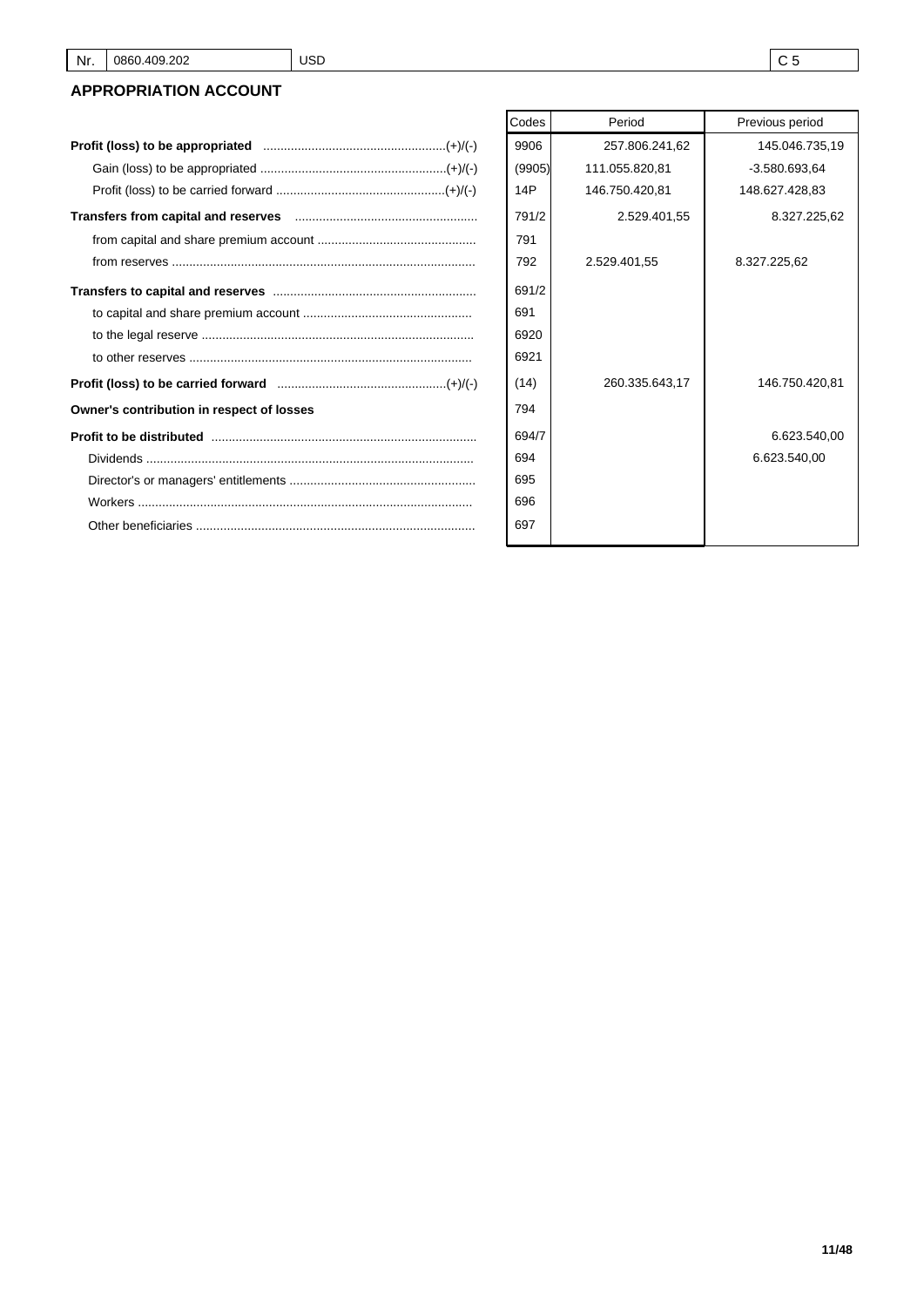|                                                                                                                 | Codes | Period         | Previous period |
|-----------------------------------------------------------------------------------------------------------------|-------|----------------|-----------------|
| <b>CONCESSIONS, PATENTS, LICENCES, KNOWHOW, BRANDS</b><br><b>AND SIMILAR RIGHTS</b>                             |       |                |                 |
|                                                                                                                 | 8052P | XXXXXXXXXXXXXX | 1.091.706,53    |
| Movements during the period                                                                                     |       |                |                 |
|                                                                                                                 | 8022  | 67.312.89      |                 |
|                                                                                                                 | 8032  |                |                 |
|                                                                                                                 | 8042  |                |                 |
| Acquisition value at the end of the period manufactured contains and acquisition value at the end of the period | 8052  | 1.159.019,42   |                 |
| Depreciation and amounts written down at the end of the period                                                  | 8122P | XXXXXXXXXXXXXX | 626.985,88      |
| Movements during the period                                                                                     |       |                |                 |
|                                                                                                                 | 8072  | 301.337.65     |                 |
|                                                                                                                 | 8082  |                |                 |
|                                                                                                                 | 8092  |                |                 |
|                                                                                                                 | 8102  |                |                 |
|                                                                                                                 | 8112  |                |                 |
| Depreciation and amounts written down at the end of the period                                                  | 8122  | 928.323,53     |                 |
|                                                                                                                 | 211   | 230.695,89     |                 |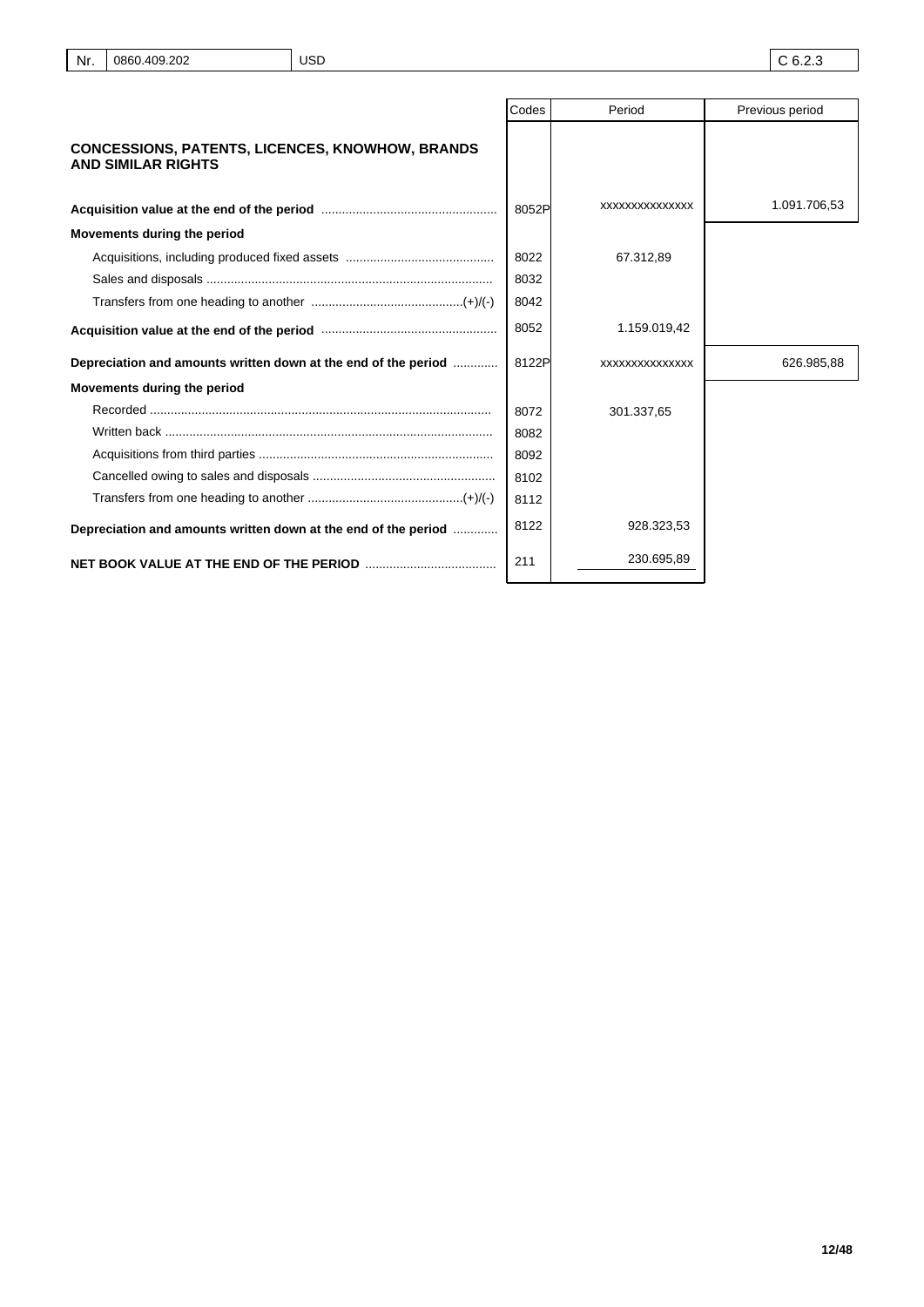|                                                                | Codes | Period         | Previous period |
|----------------------------------------------------------------|-------|----------------|-----------------|
|                                                                |       |                |                 |
| PLANT, MACHINERY AND EQUIPMENT                                 |       |                |                 |
|                                                                |       |                |                 |
|                                                                | 8192P | XXXXXXXXXXXXXX | 847.859,33      |
| Movements during the period                                    |       |                |                 |
|                                                                | 8162  | 86.440,77      |                 |
|                                                                | 8172  |                |                 |
|                                                                | 8182  |                |                 |
|                                                                | 8192  | 934.300,10     |                 |
|                                                                | 8252P | XXXXXXXXXXXXXX |                 |
| Movements during the period                                    |       |                |                 |
|                                                                | 8212  |                |                 |
|                                                                | 8222  |                |                 |
|                                                                | 8232  |                |                 |
|                                                                | 8242  |                |                 |
|                                                                | 8252  |                |                 |
| Depreciation and amounts written down at the end of the period | 8322P | XXXXXXXXXXXXXX | 545.598,23      |
| Movements during the period                                    |       |                |                 |
|                                                                | 8272  | 176.966,47     |                 |
|                                                                | 8282  |                |                 |
|                                                                | 8292  |                |                 |
|                                                                | 8302  |                |                 |
|                                                                | 8312  |                |                 |
| Depreciation and amounts written down at the end of the period | 8322  | 722.564,70     |                 |
|                                                                | (23)  | 211.735,40     |                 |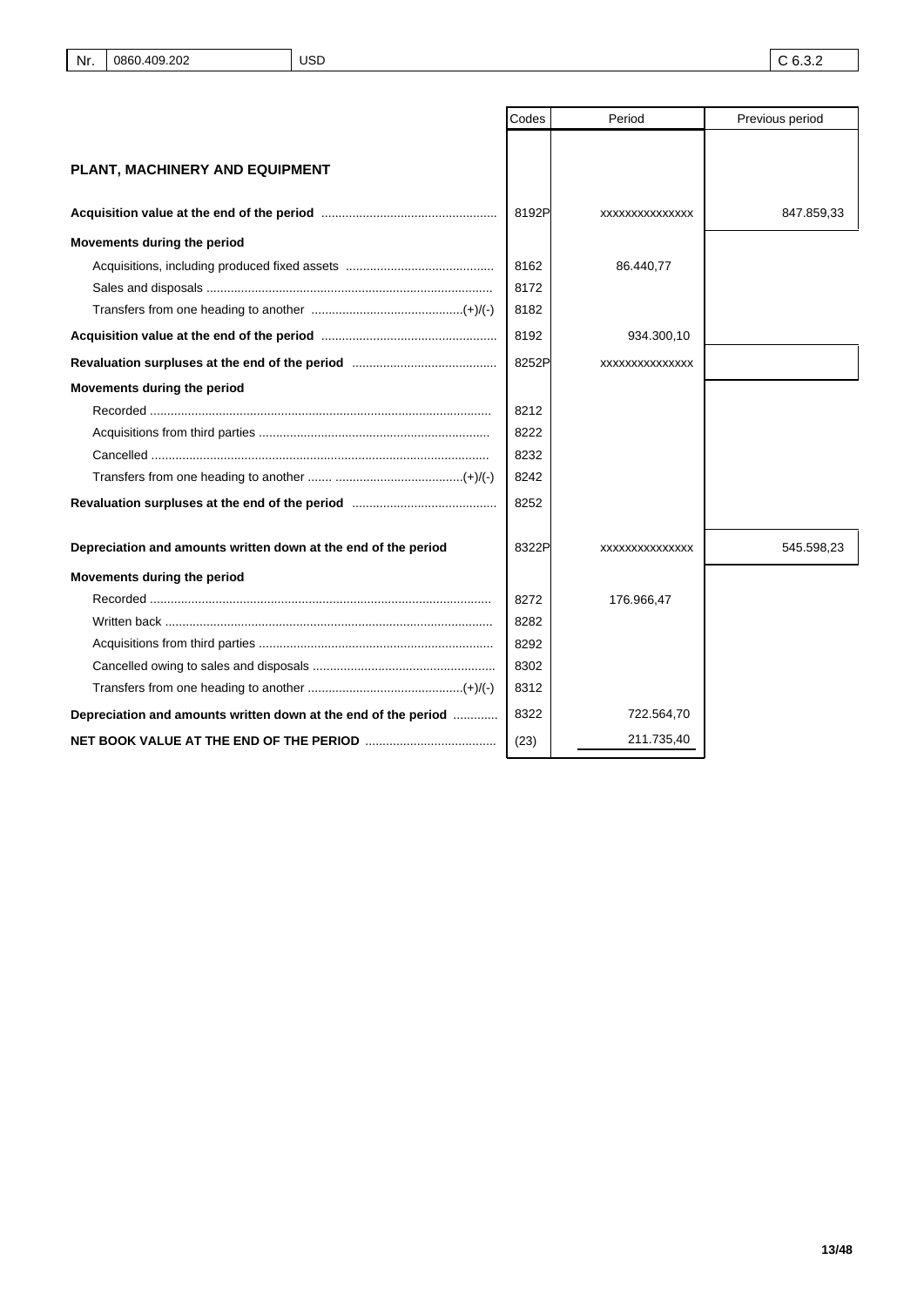|                                                                | Codes | Period         | Previous period |
|----------------------------------------------------------------|-------|----------------|-----------------|
|                                                                |       |                |                 |
| <b>FURNITURE AND VEHICLES</b>                                  |       |                |                 |
|                                                                | 8193P | XXXXXXXXXXXXXX | 506.685,81      |
| Movements during the period                                    |       |                |                 |
|                                                                | 8163  | 674,30         |                 |
|                                                                | 8173  | 85.344,33      |                 |
|                                                                | 8183  |                |                 |
|                                                                | 8193  | 422.015,78     |                 |
|                                                                | 8253P | XXXXXXXXXXXXXX |                 |
| Movements during the period                                    |       |                |                 |
|                                                                | 8213  |                |                 |
|                                                                | 8223  |                |                 |
|                                                                | 8233  |                |                 |
|                                                                | 8243  |                |                 |
|                                                                | 8253  |                |                 |
| Depreciation and amounts written down at the end of the period | 8323P | XXXXXXXXXXXXXX | 286.341,64      |
| Movements during the period                                    |       |                |                 |
|                                                                | 8273  | 90.873,41      |                 |
| Written back ………………………………………………………………………………                    | 8283  |                |                 |
|                                                                | 8293  |                |                 |
|                                                                | 8303  | 80.448,80      |                 |
|                                                                | 8313  |                |                 |
| Depreciation and amounts written down at the end of the period | 8323  | 296.766,25     |                 |
|                                                                | (24)  | 125.249,53     |                 |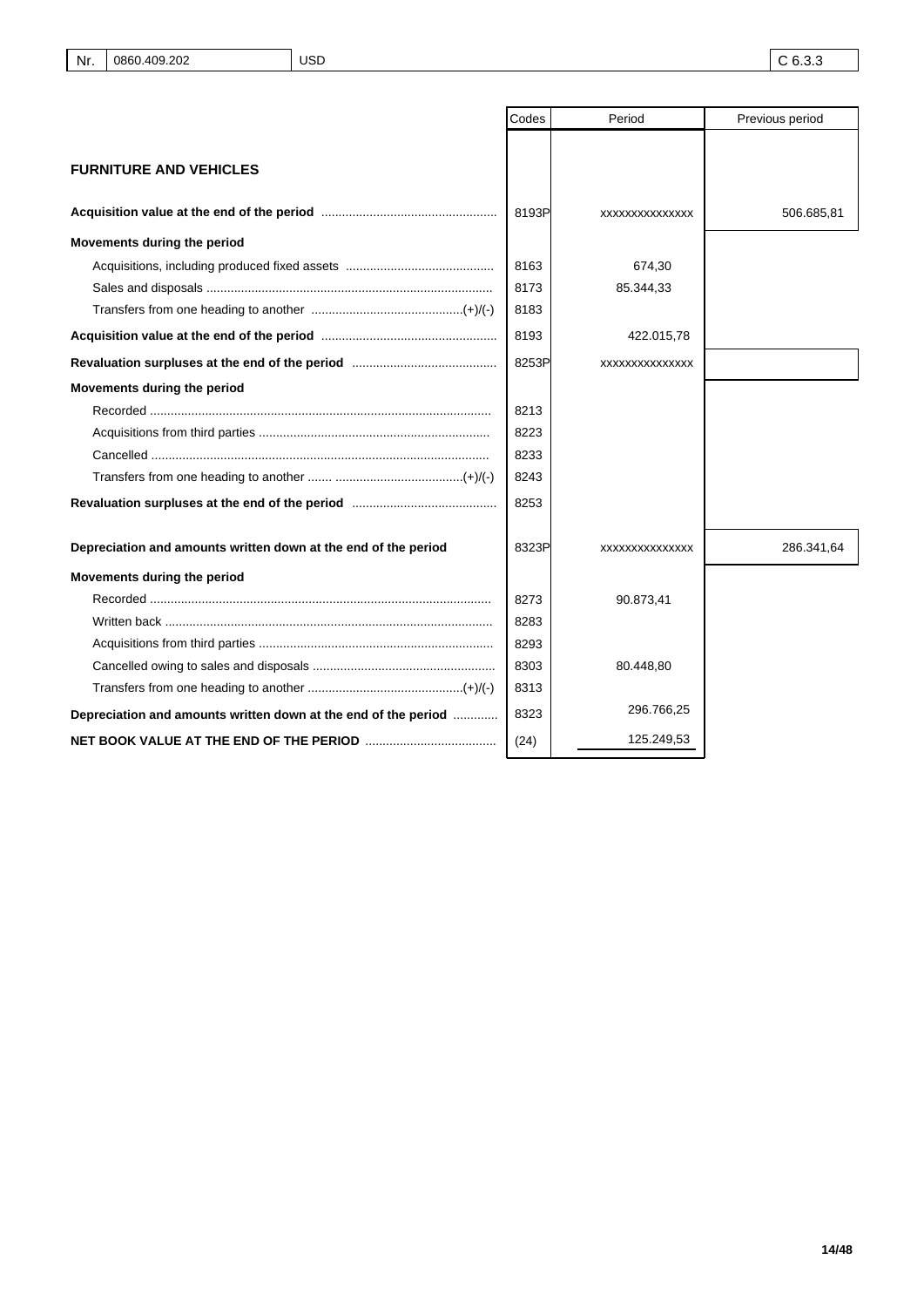# **STATEMENT OF FINANCIAL FIXED ASSETS**

|                                                                              | Codes | Period                 | Previous period |
|------------------------------------------------------------------------------|-------|------------------------|-----------------|
| <b>AFFILIATED ENTERPRISES - PARTICIPATING INTERESTS AND</b><br><b>SHARES</b> |       |                        |                 |
|                                                                              | 8391P | XXXXXXXXXXXXXX         | 212.906.667,81  |
| Movements during the period                                                  |       |                        |                 |
|                                                                              | 8361  |                        |                 |
|                                                                              | 8371  | 5.713.230,27           |                 |
|                                                                              | 8381  | 1.068,24               |                 |
|                                                                              | 8391  | 207.194.505,78         |                 |
|                                                                              | 8451P | XXXXXXXXXXXXXX         |                 |
| Movements during the period                                                  |       |                        |                 |
|                                                                              | 8411  |                        |                 |
|                                                                              | 8421  |                        |                 |
|                                                                              | 8431  |                        |                 |
|                                                                              | 8441  |                        |                 |
|                                                                              | 8451  |                        |                 |
|                                                                              | 8521P | <b>XXXXXXXXXXXXXXX</b> | 81.594.146,17   |
| Movements during the period                                                  |       |                        |                 |
|                                                                              | 8471  | 2.999.999,00           |                 |
|                                                                              | 8481  |                        |                 |
|                                                                              | 8491  |                        |                 |
|                                                                              | 8501  |                        |                 |
|                                                                              | 8511  |                        |                 |
|                                                                              | 8521  | 84.594.145,17          |                 |
|                                                                              | 8551P | XXXXXXXXXXXXXX         | 197.698,07      |
|                                                                              | 8541  |                        |                 |
|                                                                              | 8551  | 197.698,07             |                 |
|                                                                              | (280) | 122.402.662,54         |                 |
| <b>AFFILIATED ENTERPRISES - AMOUNTS RECEIVABLE</b>                           |       |                        |                 |
|                                                                              | 281P  | XXXXXXXXXXXXXX         | 548.821.144,85  |
| Movements during the period                                                  |       |                        |                 |
|                                                                              | 8581  | 353.923.122,93         |                 |
|                                                                              | 8591  | 145.515.756,58         |                 |
|                                                                              | 8601  |                        |                 |
|                                                                              | 8611  |                        |                 |
|                                                                              | 8621  |                        |                 |
|                                                                              | 8631  | -205.861.097,70        |                 |
|                                                                              | (281) | 551.367.413,50         |                 |
| ACCUMULATED AMOUNTS WRITTEN OFF ON AMOUNTS                                   | 8651  |                        |                 |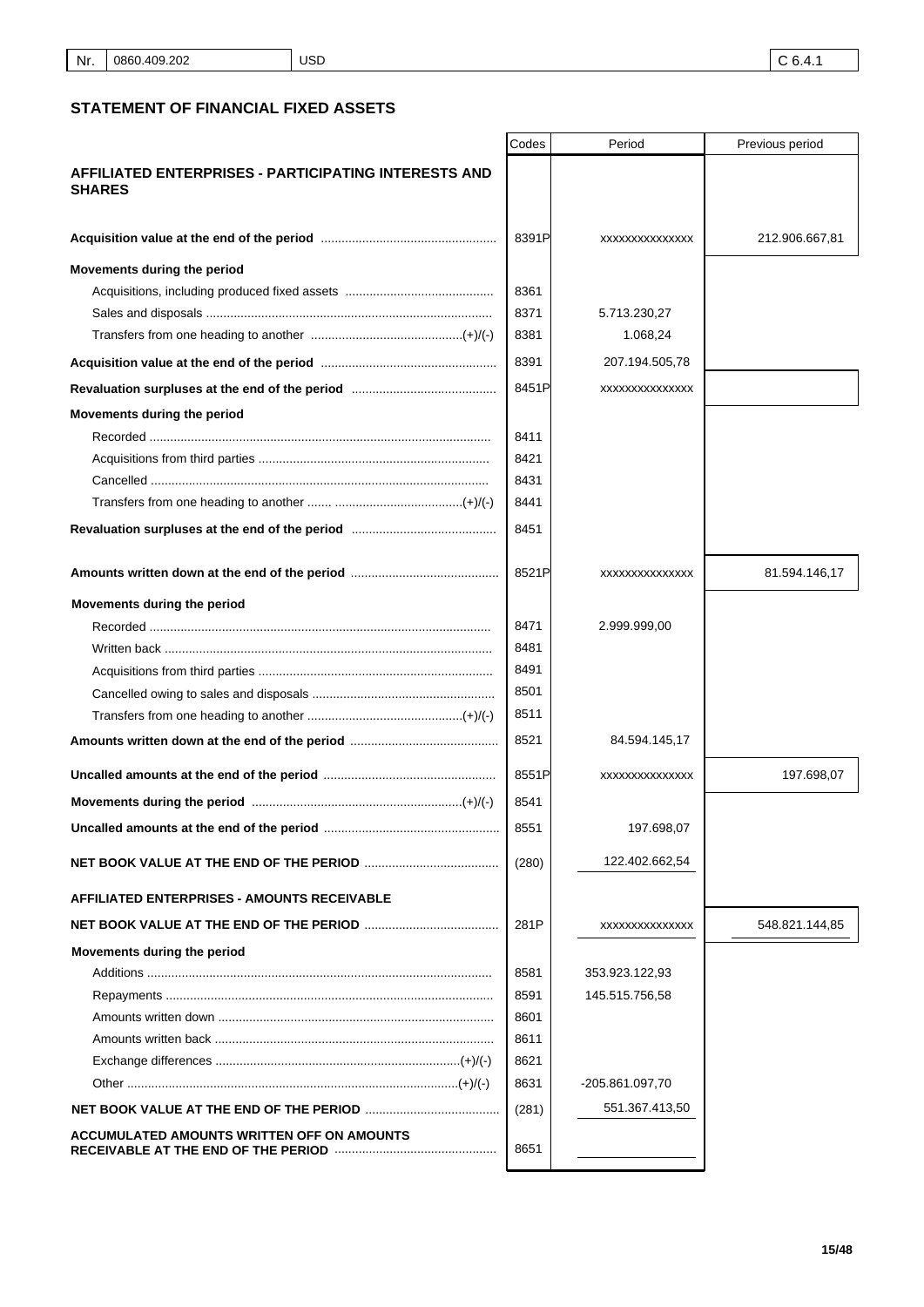|                                                                                               | Codes | Period         | Vorig boekjaar |
|-----------------------------------------------------------------------------------------------|-------|----------------|----------------|
|                                                                                               |       |                |                |
| ENTERPRISES LINKED BY A PARTICIPATING INTEREST -<br><b>PARTICIPATING INTERESTS AND SHARES</b> |       |                |                |
|                                                                                               | 8392P | XXXXXXXXXXXXXX | 240.550,92     |
| Movements during the period                                                                   |       |                |                |
|                                                                                               | 8362  |                |                |
|                                                                                               | 8372  |                |                |
|                                                                                               | 8382  |                |                |
|                                                                                               | 8392  | 240.550,92     |                |
|                                                                                               | 8452P | XXXXXXXXXXXXXX |                |
| Movements during the period                                                                   |       |                |                |
|                                                                                               | 8412  |                |                |
|                                                                                               | 8422  |                |                |
|                                                                                               | 8432  |                |                |
|                                                                                               | 8442  |                |                |
|                                                                                               | 8452  |                |                |
|                                                                                               |       |                |                |
|                                                                                               | 8522P | XXXXXXXXXXXXXX |                |
| Movements during the period                                                                   |       |                |                |
|                                                                                               | 8472  |                |                |
|                                                                                               | 8482  |                |                |
|                                                                                               | 8492  |                |                |
|                                                                                               | 8502  |                |                |
|                                                                                               | 8512  |                |                |
|                                                                                               | 8522  |                |                |
|                                                                                               | 8552P | XXXXXXXXXXXXXX |                |
|                                                                                               | 8542  |                |                |
| Uncalled amounts at the end of the period                                                     | 8552  |                |                |
|                                                                                               | (282) | 240.550,92     |                |
|                                                                                               |       |                |                |
| <b>ENTERPRISES LINKED BY A PARTICIPATING INTEREST -</b><br><b>AMOUNTS RECEIVABLE</b>          |       |                |                |
|                                                                                               | 283P  | XXXXXXXXXXXXXX |                |
| Movements during the period                                                                   |       |                |                |
|                                                                                               | 8582  |                |                |
|                                                                                               | 8592  |                |                |
|                                                                                               | 8602  |                |                |
|                                                                                               | 8612  |                |                |
|                                                                                               | 8622  |                |                |
|                                                                                               | 8632  |                |                |
|                                                                                               | (283) |                |                |
| <b>ACCUMULATED AMOUNTS WRITTEN OFF ON AMOUNTS</b>                                             | 8652  |                |                |
|                                                                                               |       |                |                |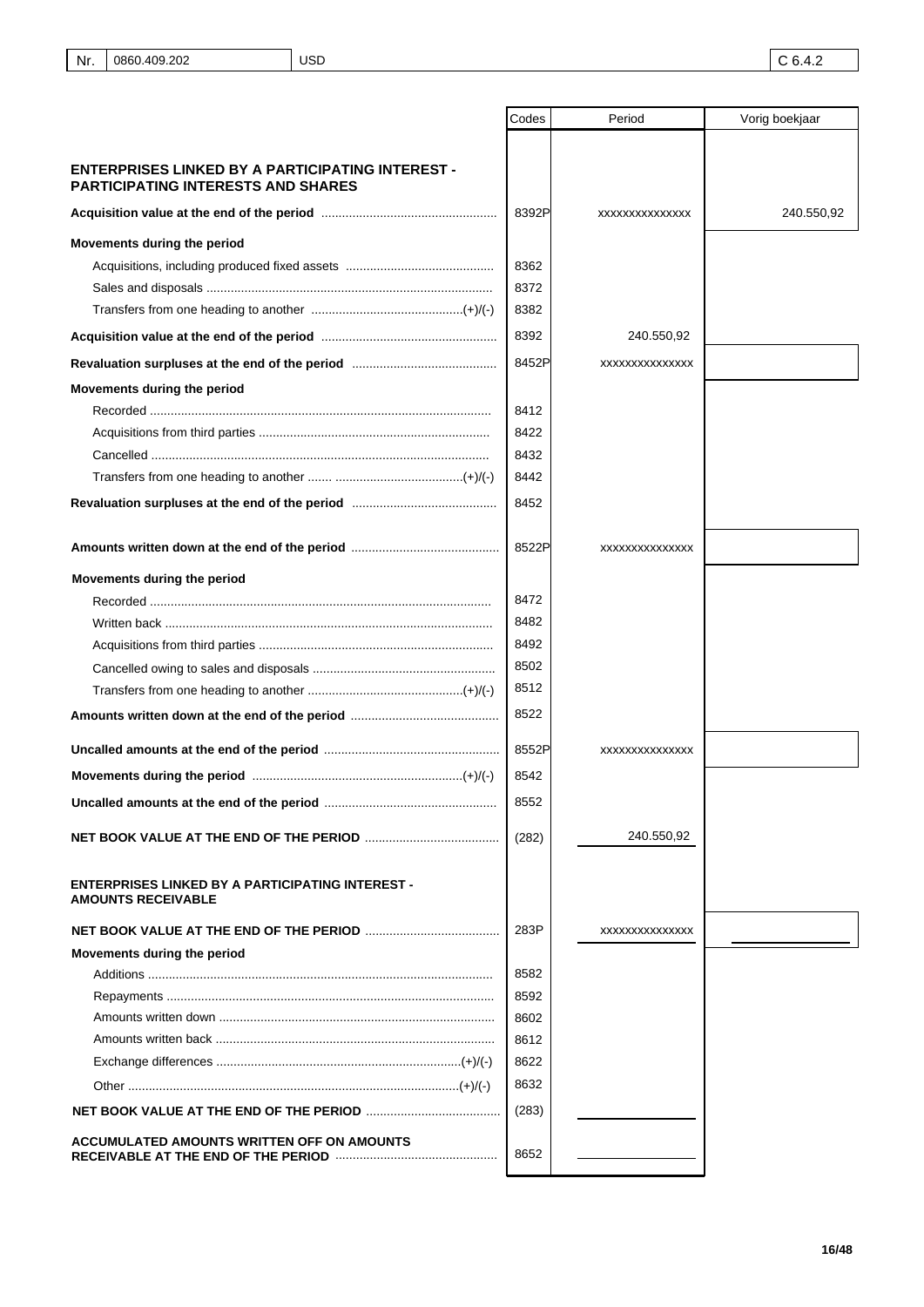|                                                                  | Codes   | Period         | Previous period |
|------------------------------------------------------------------|---------|----------------|-----------------|
|                                                                  |         |                |                 |
| OTHER ENTERPRISES - PARTICIPATING INTERESTS AND<br><b>SHARES</b> |         |                |                 |
|                                                                  | 8393P   | XXXXXXXXXXXXXX | 881.391,92      |
| Movements during the period                                      |         |                |                 |
|                                                                  | 8363    |                |                 |
|                                                                  | 8373    |                |                 |
|                                                                  | 8383    |                |                 |
|                                                                  | 8393    | 881.391,92     |                 |
|                                                                  | 8453P   | XXXXXXXXXXXXXX |                 |
| Movements during the period                                      |         |                |                 |
|                                                                  | 8413    | 80,18          |                 |
|                                                                  | 8423    |                |                 |
|                                                                  | 8433    |                |                 |
|                                                                  | 8443    |                |                 |
|                                                                  | 8453    | 80,18          |                 |
|                                                                  | 8523P   | XXXXXXXXXXXXXX | 881.391,92      |
| Movements during the period                                      |         |                |                 |
|                                                                  | 8473    |                |                 |
|                                                                  | 8483    |                |                 |
|                                                                  | 8493    |                |                 |
|                                                                  | 8503    |                |                 |
|                                                                  | 8513    |                |                 |
|                                                                  | 8523    | 881.391,92     |                 |
|                                                                  | 8553P   | XXXXXXXXXXXXXX |                 |
|                                                                  | 8543    |                |                 |
| Uncalled amounts at the end of the period                        | 8553    |                |                 |
|                                                                  | (284)   | 80,18          |                 |
| OTHER ENTERPRISES - AMOUNTS RECEIVABLE                           |         |                |                 |
|                                                                  | 285/8P  | XXXXXXXXXXXXXX | 369,93          |
| Movements during the period                                      |         |                |                 |
|                                                                  | 8583    |                |                 |
|                                                                  | 8593    |                |                 |
|                                                                  | 8603    |                |                 |
|                                                                  | 8613    |                |                 |
|                                                                  | 8623    |                |                 |
|                                                                  | 8633    |                |                 |
|                                                                  | (285/8) | 369,93         |                 |
| ACCUMULATED AMOUNTS WRITTEN OFF ON AMOUNTS                       | 8653    |                |                 |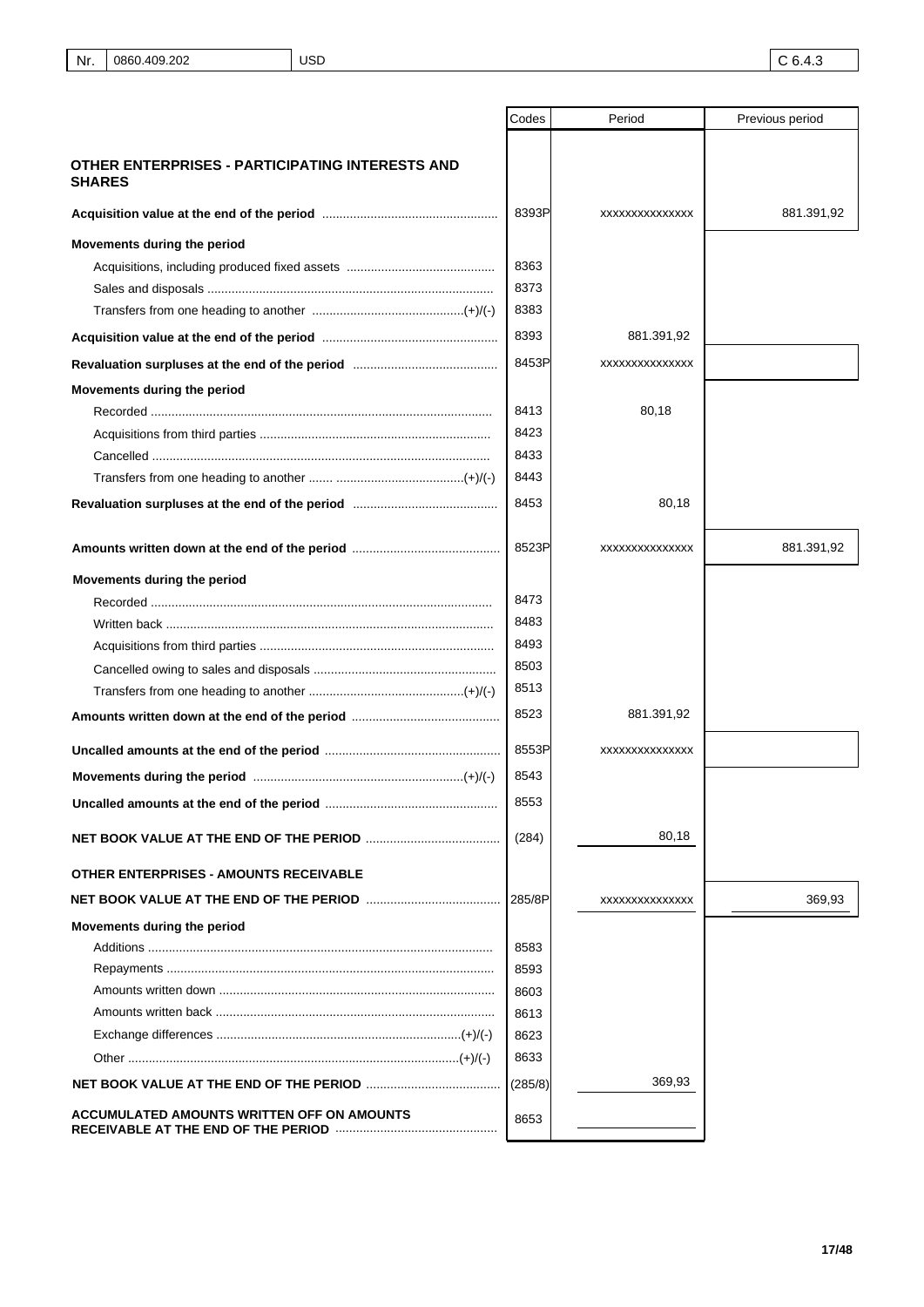# **INFORMATION RELATING TO THE SHARE IN THE CAPITAL**

# **SHARE IN THE CAPITAL AND OTHER RIGHTS IN OTHER COMPANIES**

List of both enterprises in which the enterprise holds a participating interest (recorded in the headings 280 and 282 of assets) and other enterprises in which the enterprise holds rights (recorded in the headings 284 and 51/53 of assets) in the amount of at least 10% of the capital issued.

| NAME, full address of the REGISTERED                                                                             |                    | Shares held by |        |                   |                                        | Information from the most recent period for<br>which annual accounts are available |                              |              |
|------------------------------------------------------------------------------------------------------------------|--------------------|----------------|--------|-------------------|----------------------------------------|------------------------------------------------------------------------------------|------------------------------|--------------|
| OFFICE and for the enterprise governed<br>by                                                                     |                    | directly       |        | subsi-<br>diaries | Primary                                | Mone-                                                                              | Capital and reserves         | Net result   |
| Belgian law, the COMPANY NUMBER                                                                                  | Nature             | Number         | $\%$   | %                 | financial<br>tary<br>statement<br>unit |                                                                                    | $(+)$ of $(-)$<br>(in units) |              |
| <b>EXMAR ENERGY HONG KONG LTD</b><br>ROOM 2503-05, 25TH FLOOR,<br>HARCOURT HOUSE,<br>NO. 39 Wanchai<br>Hong Kong | Ordinary<br>shares | 1.000          | 100,00 | 0,00              | 31/12/2017                             | <b>USD</b>                                                                         | 18.463.565                   | 6.221.728    |
| <b>EXMAR LNG HOLDING PLC</b><br>De Gerlachekaai 20<br>2000 Antwerpen<br>Belgium<br>0891.233.327                  | Ordinary<br>shares | 999            | 99,90  | 0,00              | 31/12/2017                             | <b>USD</b>                                                                         | 17.157.277                   | 69.499       |
| <b>EXMAR LNG INFRASTRUCTURE</b><br>De Gerlachekaai 20<br>2000 Antwerpen<br>Belgium                               | Ordinary<br>shares | $\mathbf{1}$   | 0,10   | 99,90             | 31/12/2017                             | <b>USD</b>                                                                         | 51.915                       | $-5.458$     |
| 0860.409.202<br><b>EXMAR HONG KONG Ltd</b><br>Room 3206 Lippo Center, Tower II 89<br>Queensway<br>Hong Kong      | Ordinary<br>shares | 34.749.099     | 99,00  | 0,00              | 31/12/2017                             | <b>HKD</b>                                                                         | 360.191.956                  | $-2.857.230$ |
| <b>EXMAR HOLDINGS Ltd</b><br><b>BROAD STREET 80</b><br><b>MONROVIA</b><br>Liberia                                | Ordinary<br>shares | 600            | 60,00  | 0,00              | 31/12/2017                             | <b>USD</b>                                                                         | 8.581.609                    | $-812.885$   |
| <b>EXMAR LPG PLLC</b><br>De Gerlachekaai 20<br>2000 Antwerpen<br>Belgium<br>0501.532.758                         | Ordinary<br>shares | 664.160        | 50,00  | 0,00              | 31/12/2017                             | <b>USD</b>                                                                         | 140.963.105                  | $-567.418$   |
| <b>EXMAR LUX SA</b><br>Rue Jean Pierre Brasseur 6<br>1258 B.P. 2255 Luxembourg<br>Luxembourg                     | Ordinary<br>shares | 3.354          | 99,97  | 0,00              | 31/12/2017                             | <b>EUR</b>                                                                         | 2.120.448                    | $-170.813$   |
| <b>EXMAR MARINE PLC</b><br>De Gerlachekaai 20<br>2000 Antwerpen<br>Belgium<br>0424.355.501                       | Ordinary<br>shares | $\mathbf{1}$   | 0,01   | 99,99             | 31/12/2017                             | <b>USD</b>                                                                         | 444.802                      | 24.977.786   |
| <b>EXMAR NETHERLANDS Professional</b><br>association<br>DE HEES 9<br>5975 SEVENDUM<br>Netherlands<br>B           | Ordinary<br>shares | 3.000.000      | 100,00 | 0,00              | 31/12/2017                             | <b>USD</b>                                                                         | $-6.086.710$                 | $-5.526.538$ |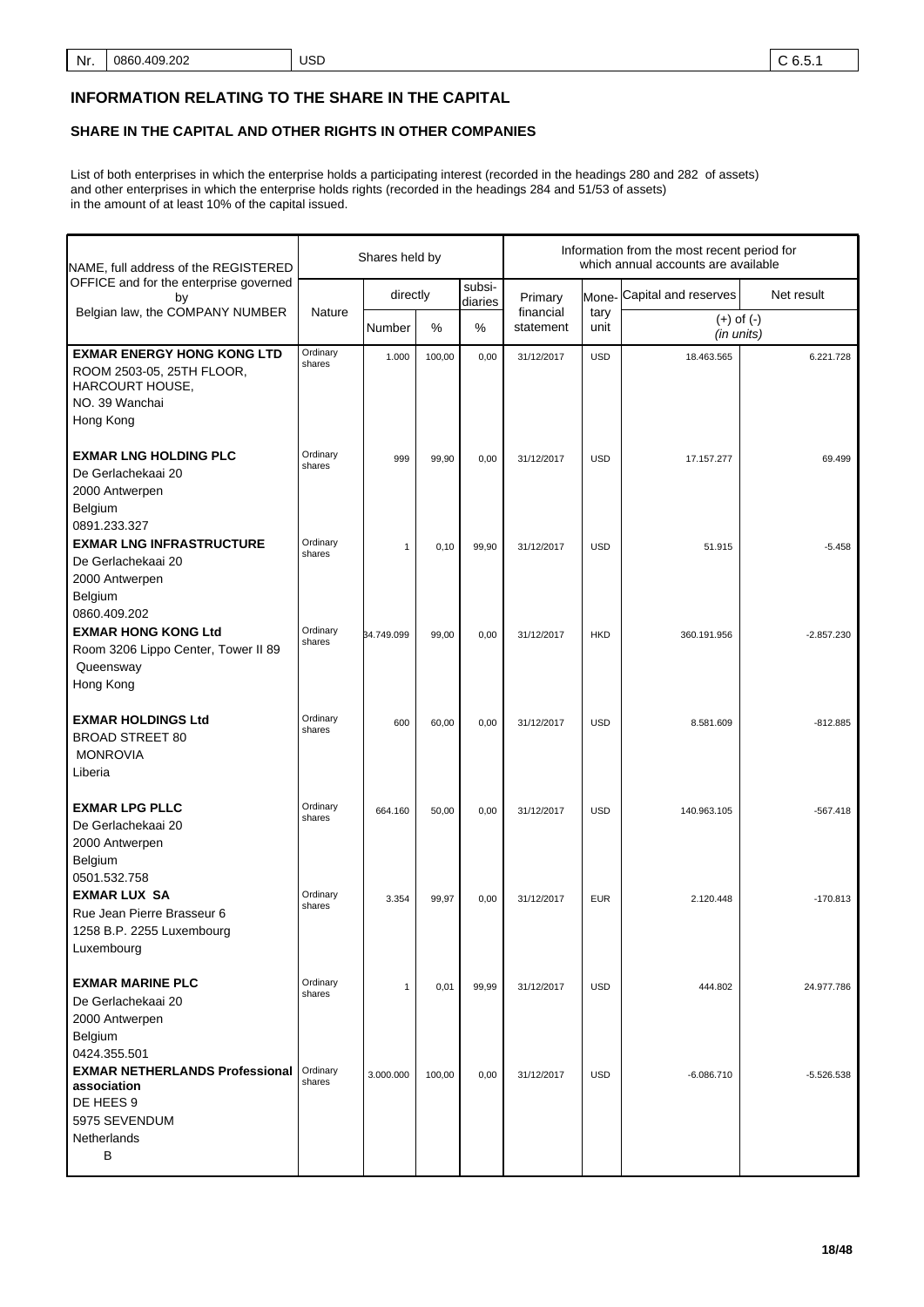# **INFORMATION RELATING TO THE SHARE IN THE CAPITAL**

**SHARE IN THE CAPITAL AND OTHER RIGHTS IN OTHER COMPANIES**

| NAME, full address of the REGISTERED                                                                          |                    | Shares held by |       |                   | Information from the most recent period for<br>which annual accounts are available |              |                              |            |  |
|---------------------------------------------------------------------------------------------------------------|--------------------|----------------|-------|-------------------|------------------------------------------------------------------------------------|--------------|------------------------------|------------|--|
| OFFICE and for the enterprise governed<br>by                                                                  |                    | directly       |       | subsi-<br>diaries | Primary<br>Mone-                                                                   |              | Capital and reserves         | Net result |  |
| Belgian law, the COMPANY NUMBER                                                                               | Nature             | Number         | %     | $\%$              | financial<br>statement                                                             | tary<br>unit | $(+)$ of $(-)$<br>(in units) |            |  |
| <b>Exmar Shipmanagement PLC</b><br>De Gerlachekaai 20<br>2000 Antwerpen                                       | Ordinary<br>shares | 3.099          | 99,97 | 0,00              | 31/12/2017                                                                         | <b>EUR</b>   | 2.097.954                    | $-930.525$ |  |
| Belgium<br>0442.176.676<br><b>EXMAR YACHTING PLC</b><br>De Gerlachekaai 20                                    | Ordinary<br>shares | $\mathbf{1}$   | 0,01  | 99,99             | 31/12/2017                                                                         | <b>EUR</b>   | 34.387                       | 46.105     |  |
| 2000 Antwerpen<br>Belgium<br>0546.818.692<br>I.M.A. PLC                                                       | Ordinary           |                |       |                   |                                                                                    |              |                              |            |  |
| De Gerlachekaai 20<br>2000 Antwerpen<br>Belgium                                                               | shares             | 48.540         | 99,06 | 0,00              | 31/12/2017                                                                         | <b>EUR</b>   | 9.630.196                    | $-30.627$  |  |
| 0404.507.915<br><b>MARPOS PLC</b><br>Min. Beernaerstraat 9<br>8380 Zeebrugge (Brugge)                         | Ordinary<br>shares | 450            | 45,00 | 0,00              | 31/12/2017                                                                         | <b>EUR</b>   | 547.469                      | 161.577    |  |
| Belgium<br>0460.314.389<br><b>RESLEA PLC</b><br>De Gerlachekaai 20                                            | Ordinary<br>shares | 5.400          | 50,00 | 0,00              | 31/12/2017                                                                         | <b>EUR</b>   | 5.827.249                    | 828.785    |  |
| 2000 Antwerpen<br>Belgium<br>0435.390.141<br>Exmar Shipmanagement India,                                      | Ordinary<br>shares | 10             | 0,77  | 99,23             | 31/12/2017                                                                         | <b>INR</b>   | 27.219.363                   | 4.838.542  |  |
| Pvt.Ltd.INDIA<br>Powai Plaza Premises CSL,<br>Hiranandani Gardens 806<br>400076 Mumbai<br>India               |                    |                |       |                   |                                                                                    |              |                              |            |  |
| <b>TRAVEL PLUS PLC</b><br>Verviersstraat 2-4<br>2000 Antwerpen<br>Belgium<br>0442.160.147                     | Ordinary<br>shares | 10             | 0,77  | 0,00              | 31/12/2017                                                                         | <b>EUR</b>   | 1.186.795                    | 254.230    |  |
| <b>FLYING PARTNERS CALL</b><br>LUCHTHAVEN ANTWERPEN B56<br>2100 Deurne (Antwerpen)<br>Belgium<br>0445.393.811 | Ordinary<br>shares | 50             | 1,19  | 0,00              | 31/12/2016                                                                         | <b>EUR</b>   | 44.115                       | 15.383     |  |
|                                                                                                               |                    |                |       |                   |                                                                                    |              |                              |            |  |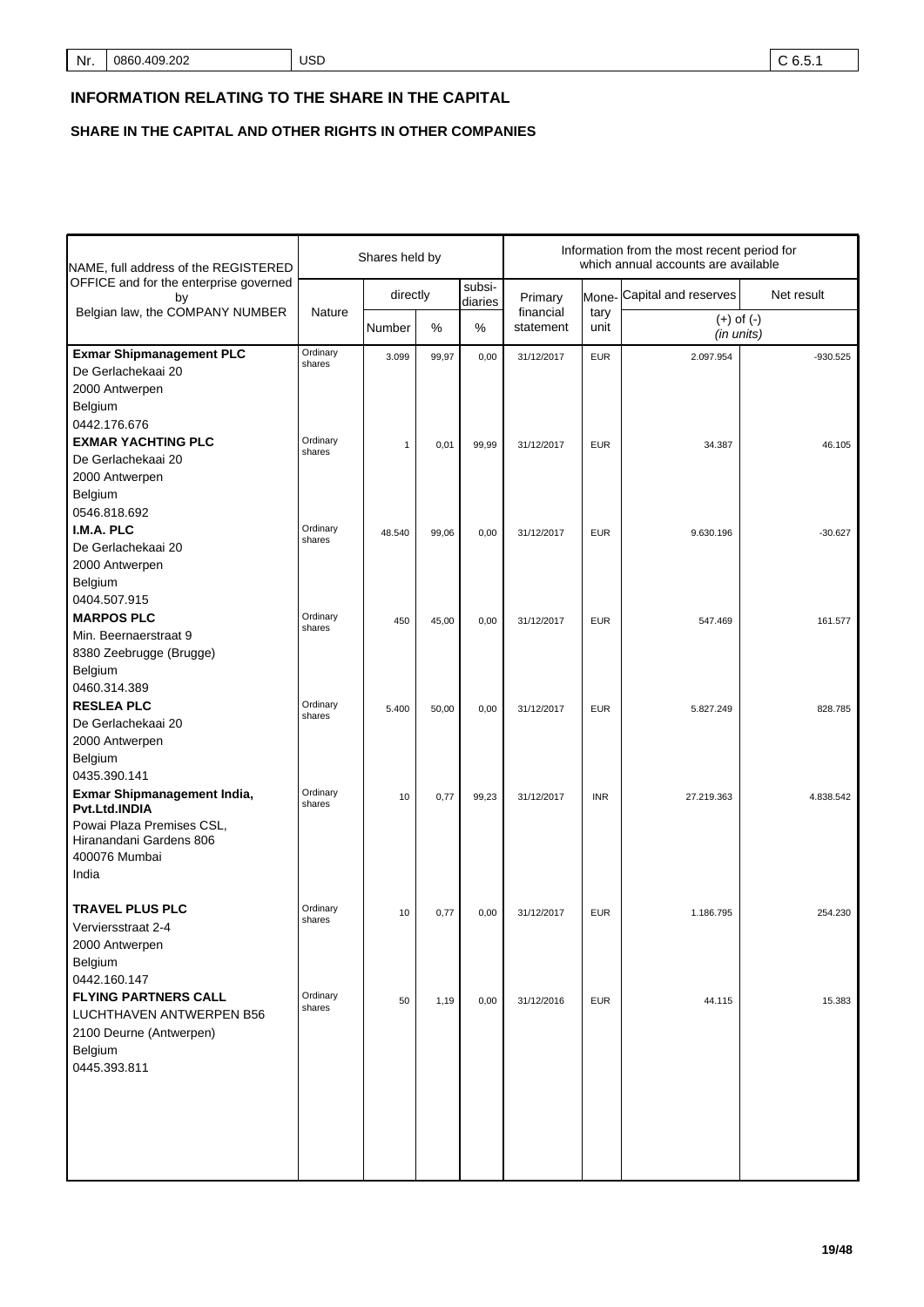#### **OTHER INVESTMENTS AND DEPOSIT, DEFFERED CHARGES AND ACCRUED INCOME (ASSETS)**

|                                                                    | Codes | Period        | Previous period |
|--------------------------------------------------------------------|-------|---------------|-----------------|
| <b>INVESTMENTS: OTHER INVESTMENTS AND DEPOSITS</b>                 |       |               |                 |
| Shares and current investments other than fixed income investments | 51    | 4.576.653,76  | 3.608.207,93    |
| Shares - Book value increased with the uncalled amount             | 8681  | 4.576.653,76  | 3.608.207,93    |
|                                                                    | 8682  |               |                 |
|                                                                    | 8683  |               |                 |
|                                                                    | 52    |               |                 |
|                                                                    | 8684  |               |                 |
|                                                                    | 53    |               |                 |
| With residual term or notice of withdrawal                         |       |               |                 |
|                                                                    | 8686  |               |                 |
|                                                                    | 8687  |               |                 |
|                                                                    | 8688  |               |                 |
|                                                                    | 8689  | 10.023.209,86 | 26.031.497,48   |

#### **DEFFERED CHARGES AND ACCRUED INCOME**

**Allocation of heading 490/1 of assets if the amount is significant.**

Deffered Charges (General ) 294.591,42 ICT material 14.954,29

Period Interest receivable (Banks ) 19.894,96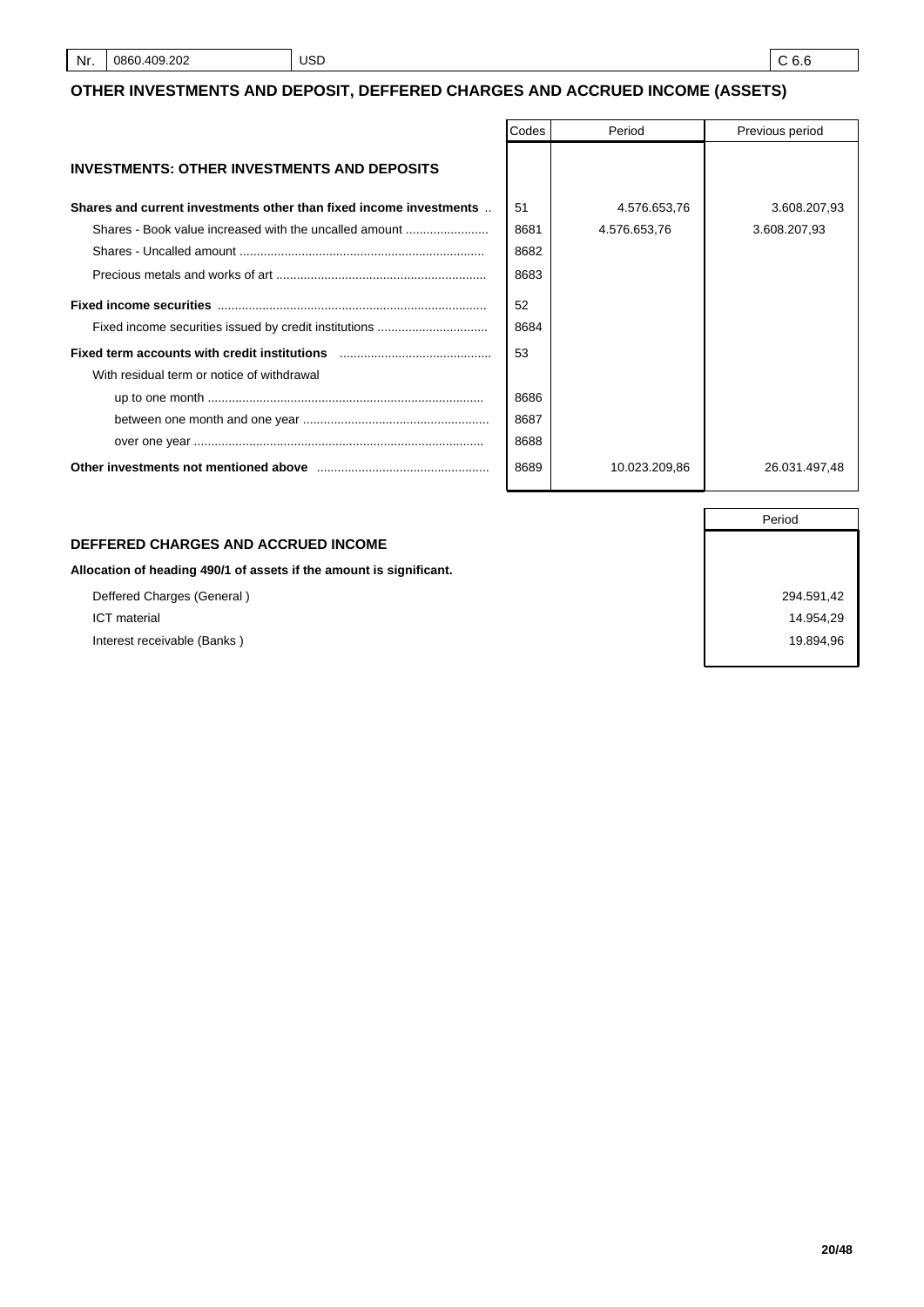# **STATEMENT OF CAPITAL AND SHAREHOLDING STRUCTURE**

| <b>STATEMENT OF CAPITAL</b>                                | Codes | Period        | Previous period  |
|------------------------------------------------------------|-------|---------------|------------------|
| Social capital                                             |       |               |                  |
|                                                            | 100P  | XXXXXXXXXXXXX | 88.811.667,00    |
|                                                            | (100) | 88.811.667,00 |                  |
|                                                            | Codes | Amounts       | Number of shares |
| Changes during the period                                  |       |               |                  |
| Structure of the capital<br>Different categories of shares |       |               |                  |
| Shares without nominal value                               |       | 88.811.667,00 | 59.500.000       |
|                                                            | 8702  | XXXXXXXXXXXXX | 8.424.986        |
|                                                            | 8703  | XXXXXXXXXXXXX | 51.075.014       |

|                                           | Codes | Uncalled capital | Capital called,<br>but not paid |
|-------------------------------------------|-------|------------------|---------------------------------|
| Capital not paid                          |       |                  |                                 |
|                                           | (101) |                  | XXXXXXXXXXXXXX                  |
|                                           | 8712  | XXXXXXXXXXXXXX   |                                 |
| Shareholders having yet to pay up in full |       |                  |                                 |
|                                           |       |                  |                                 |

|                                                                                                                | Codes | Period        |
|----------------------------------------------------------------------------------------------------------------|-------|---------------|
| <b>OWN SHARES</b>                                                                                              |       |               |
| Held by the company itself                                                                                     |       |               |
|                                                                                                                | 8721  | 3.709.561,83  |
|                                                                                                                | 8722  | 2.485.247     |
| Held by the subsidiaries                                                                                       |       |               |
|                                                                                                                | 8731  |               |
|                                                                                                                | 8732  |               |
| <b>Commitments to issue shares</b>                                                                             |       |               |
| Owing to the exercise of conversion rights                                                                     |       |               |
|                                                                                                                | 8740  |               |
|                                                                                                                | 8741  |               |
|                                                                                                                | 8742  |               |
| Owing to the exercise of subscription rights                                                                   |       |               |
|                                                                                                                | 8745  |               |
|                                                                                                                | 8746  |               |
|                                                                                                                | 8747  |               |
| Authorized capital, not issued manufactured manufactured and all the settlement of the settlement of the settl | 8751  | 12.000.000,00 |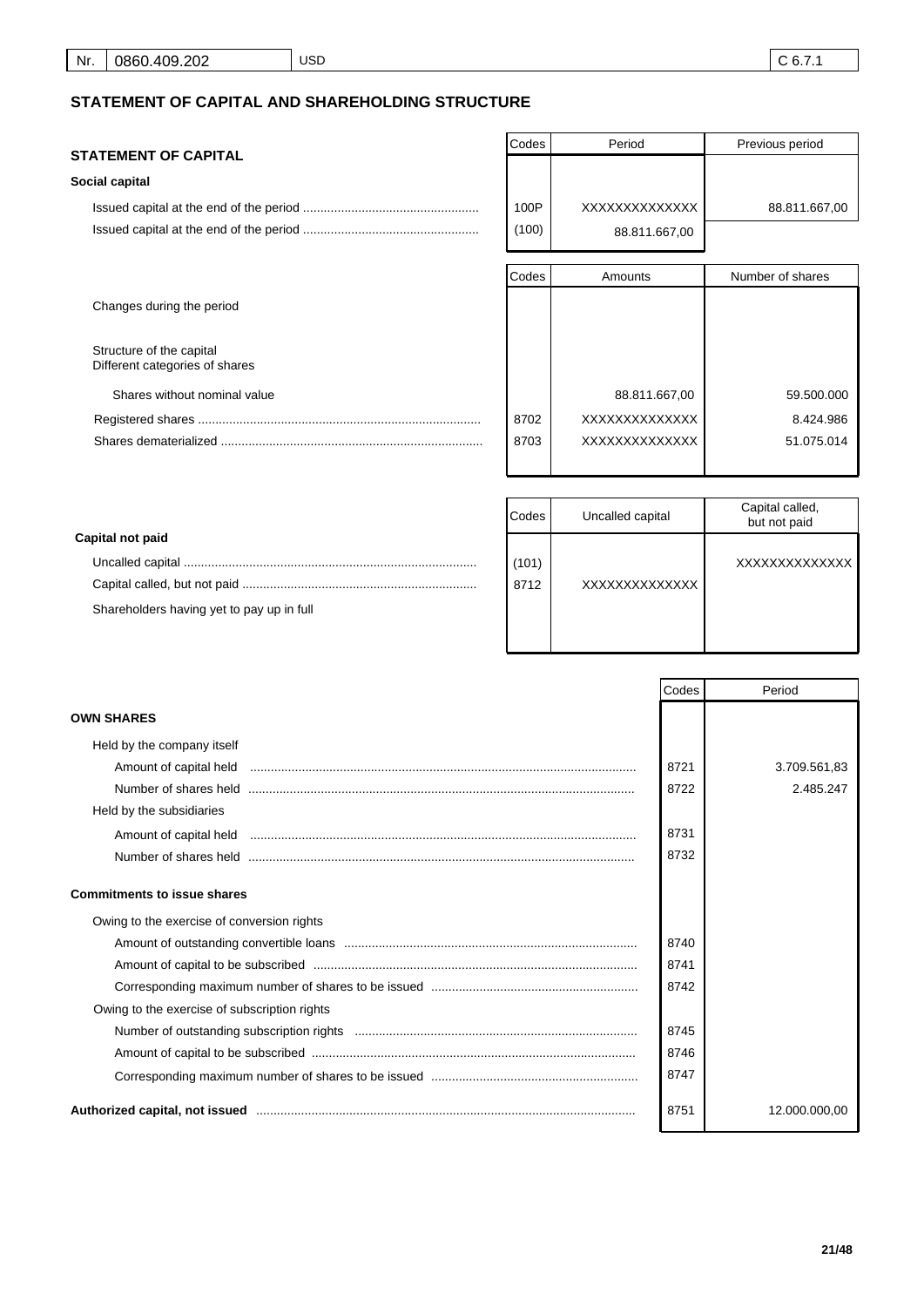|                                         | Codes | Period |
|-----------------------------------------|-------|--------|
| Shared issued, not representing capital |       |        |
| <b>Distribution</b>                     |       |        |
|                                         | 8761  |        |
|                                         | 8762  |        |
| Allocation by shareholder               |       |        |
|                                         | 8771  |        |
|                                         | 8781  |        |
|                                         |       |        |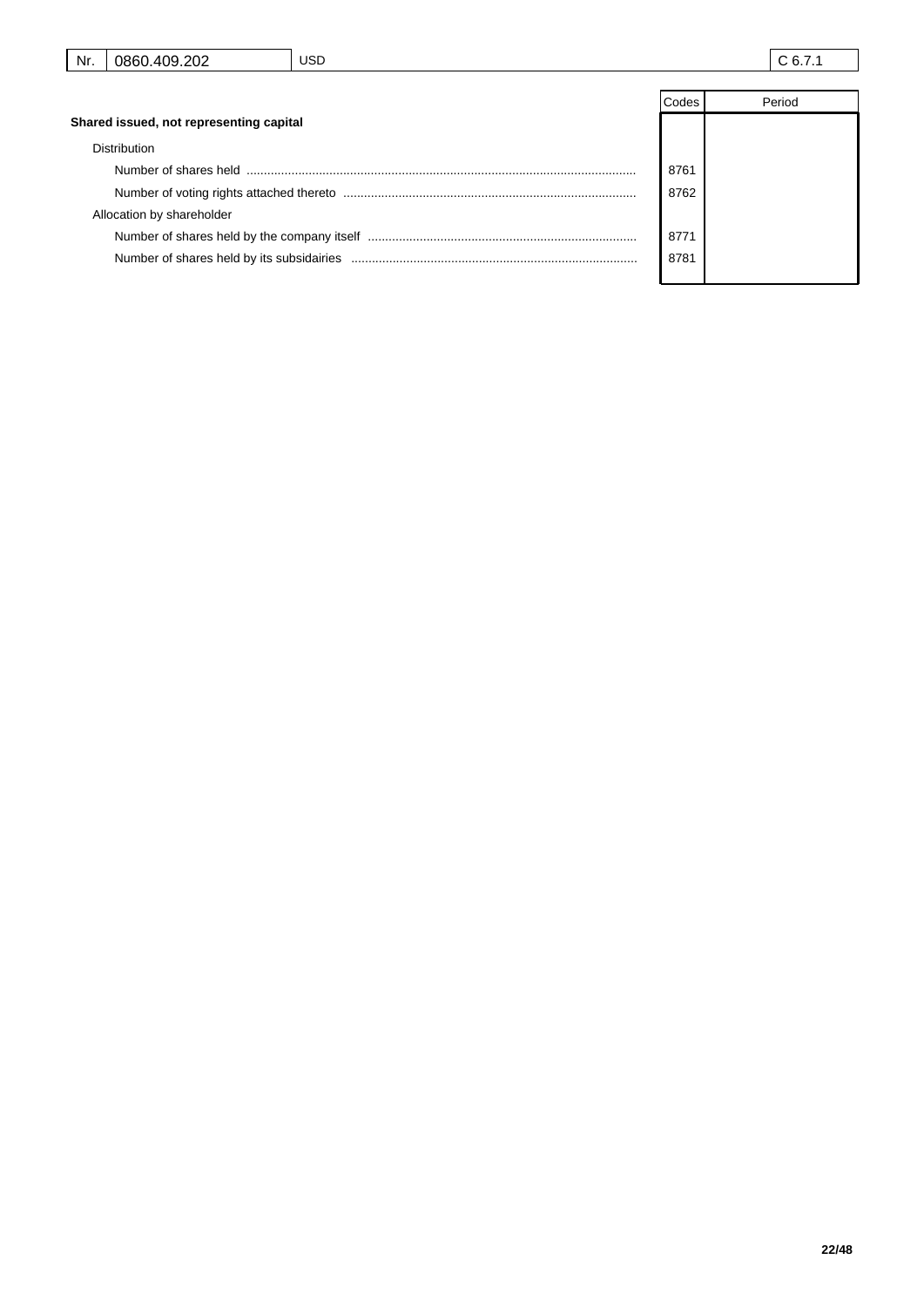#### **STRUCTURE OF SHAREHOLDINGS OF THE ENTERPRISE AT YEAR-END CLOSING DATE**

as shown by the notifications received by the company in accordance with the Companies Code, Article 631 §2, final paragraph, and Article 632 §2, final paragraph; the act of 2 May 2007 on the disclosure of major holdings, Article 14, paragraph four; and the Royal Decree of 21 August 2008 comprising further rules on certain multilateral trading facilities, Article 5.

Aandelenverdeling per 31 december 2017

USD

49.28% Freefloat

46.54% Saverex nv

4.18% Exmar nv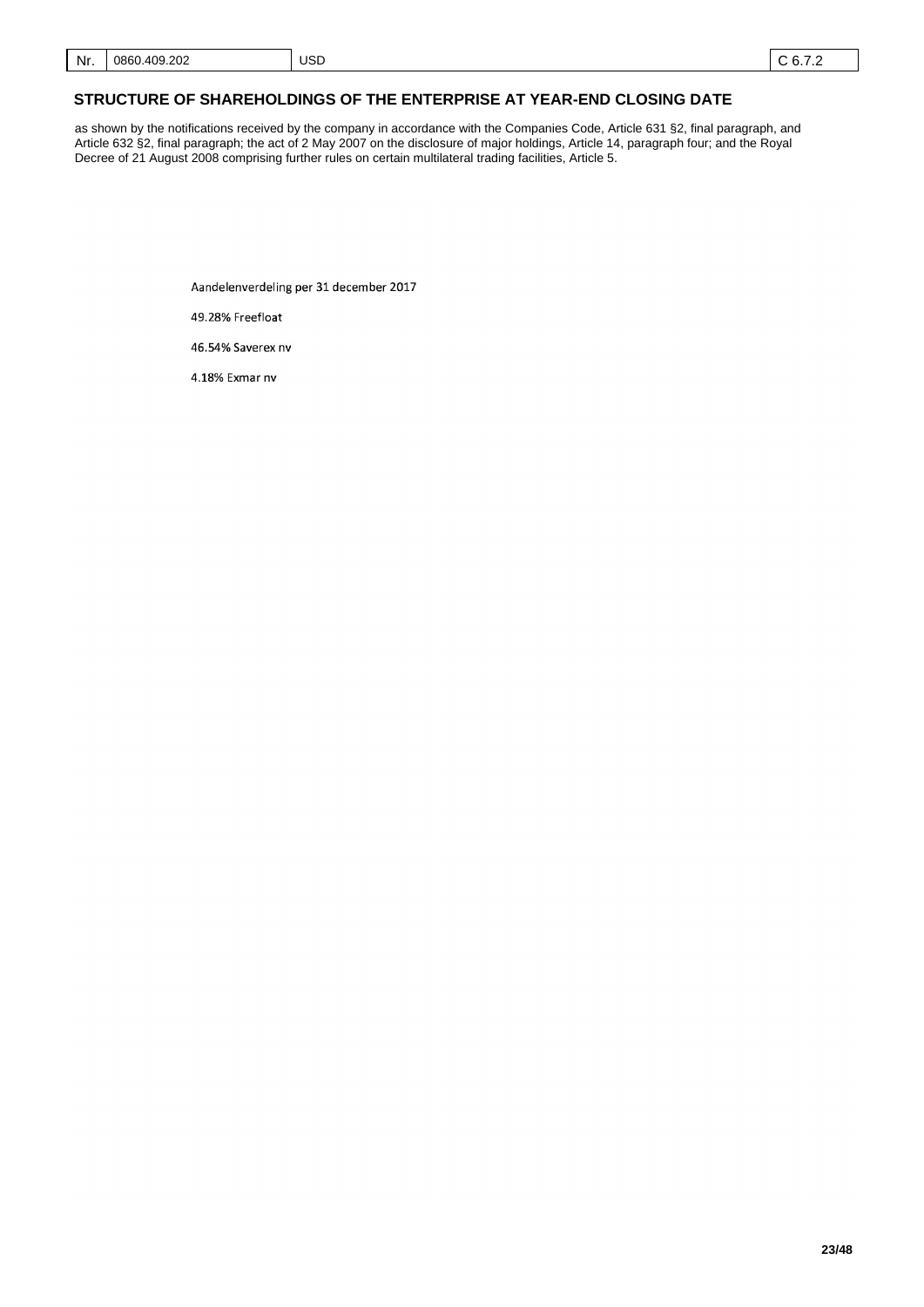| Nr. | ാറാ<br>⊿∩ດ<br>086.<br>ືບ∠ | <b>USD</b> | .<br>$-$ |
|-----|---------------------------|------------|----------|
|     |                           |            |          |

# **PROVISIONS FOR OTHER LIABILITIES AND CHARGES**

**ANALYSIS OF THE HEADING 164/5 OF LIABILITIES IF THE AMOUNT IS SIGNIFICANT**

Period

2.696.964,17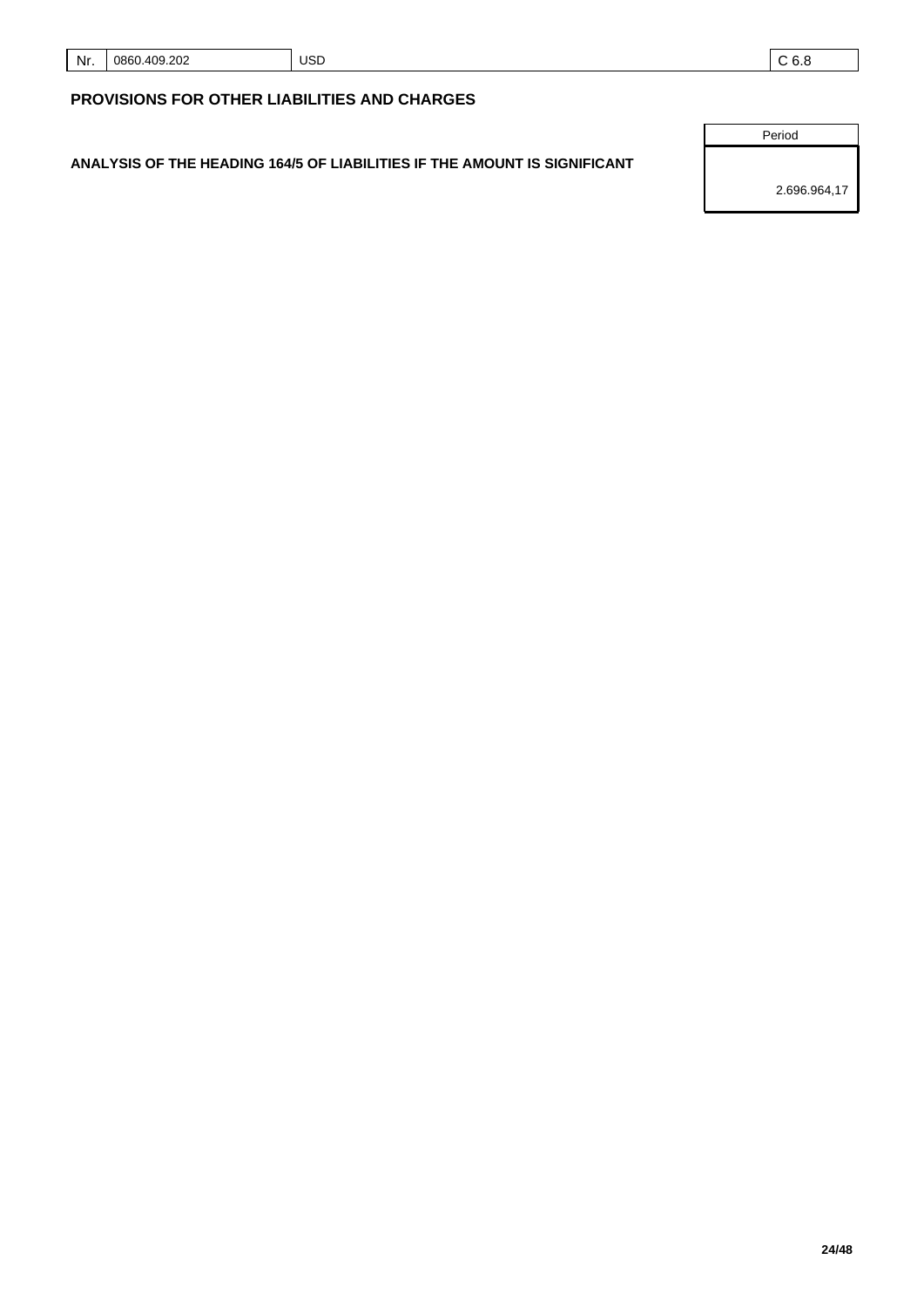# STATEMENT OF AMOUNTS PAYABLE, ACCRUED CHARGES AND DEFERRED

| <b>INCOME</b>                                                                                                               | Codes | Period |
|-----------------------------------------------------------------------------------------------------------------------------|-------|--------|
| BREAKDOWN OF AMOUNTS PAYABLE WITH AN ORIGINAL PERIOD TO MATURITY<br>OF MORE THAN ONE YEAR, ACCORDING TO THEIR RESIDUAL TERM |       |        |
| Current portion of amounts payable after more than one year falling due within one year                                     |       |        |
|                                                                                                                             | 8801  |        |
|                                                                                                                             | 8811  |        |
|                                                                                                                             | 8821  |        |
|                                                                                                                             | 8831  |        |
|                                                                                                                             | 8841  |        |
|                                                                                                                             | 8851  |        |
|                                                                                                                             | 8861  |        |
|                                                                                                                             | 8871  |        |
|                                                                                                                             | 8881  |        |
|                                                                                                                             | 8891  |        |
|                                                                                                                             | 8901  |        |
|                                                                                                                             | (42)  |        |
| Amounts payable after more than one year, between one and five years                                                        |       |        |
|                                                                                                                             | 8802  |        |
|                                                                                                                             | 8812  |        |
|                                                                                                                             | 8822  |        |
|                                                                                                                             | 8832  |        |
|                                                                                                                             | 8842  |        |
|                                                                                                                             | 8852  |        |
|                                                                                                                             | 8862  |        |
|                                                                                                                             | 8872  |        |
|                                                                                                                             | 8882  |        |
|                                                                                                                             | 8892  |        |
|                                                                                                                             | 8902  |        |
| Total amounts payable after more than one year, between one and five years                                                  | 8912  |        |
| Amounts payable after more than one year, over five years                                                                   |       |        |
|                                                                                                                             | 8803  |        |
|                                                                                                                             | 8813  |        |
|                                                                                                                             | 8823  |        |
|                                                                                                                             | 8833  |        |
|                                                                                                                             | 8843  |        |
|                                                                                                                             | 8853  |        |
|                                                                                                                             | 8863  |        |
|                                                                                                                             | 8873  |        |
|                                                                                                                             | 8883  |        |
|                                                                                                                             | 8893  |        |
|                                                                                                                             | 8903  |        |
|                                                                                                                             | 8913  |        |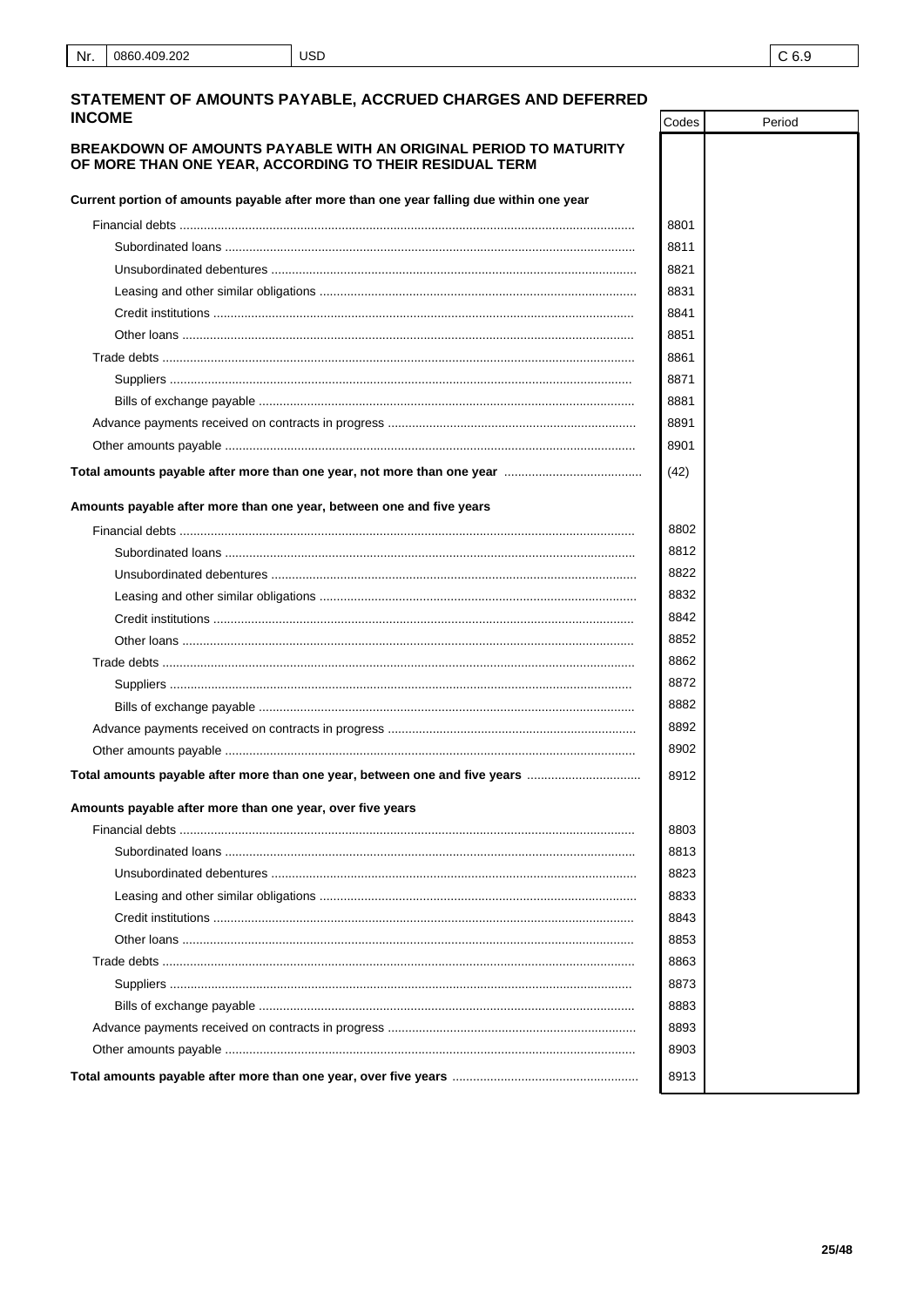|                                                                                                                                                               | Codes | Period |
|---------------------------------------------------------------------------------------------------------------------------------------------------------------|-------|--------|
| <b>AMOUNTS PAYABLE GUARANTEED</b><br>(headings 17 and 42/48 of liabilities)                                                                                   |       |        |
| Amounts payable guaranteed by Belgian public authorities                                                                                                      |       |        |
|                                                                                                                                                               | 8921  |        |
|                                                                                                                                                               | 8931  |        |
|                                                                                                                                                               | 8941  |        |
|                                                                                                                                                               | 8951  |        |
|                                                                                                                                                               | 8961  |        |
|                                                                                                                                                               | 8971  |        |
|                                                                                                                                                               | 8981  |        |
|                                                                                                                                                               | 8991  |        |
|                                                                                                                                                               | 9001  |        |
|                                                                                                                                                               | 9011  |        |
|                                                                                                                                                               | 9021  |        |
|                                                                                                                                                               | 9051  |        |
|                                                                                                                                                               | 9061  |        |
| Amounts payable guaranteed by real guarantees given or irrevocably promised by the<br>enterprise on its own assets                                            |       |        |
|                                                                                                                                                               | 8922  |        |
|                                                                                                                                                               | 8932  |        |
|                                                                                                                                                               | 8942  |        |
|                                                                                                                                                               | 8952  |        |
|                                                                                                                                                               | 8962  |        |
|                                                                                                                                                               | 8972  |        |
|                                                                                                                                                               | 8982  |        |
|                                                                                                                                                               | 8992  |        |
|                                                                                                                                                               | 9002  |        |
|                                                                                                                                                               | 9012  |        |
|                                                                                                                                                               | 9022  |        |
|                                                                                                                                                               | 9032  |        |
| Remuneration and social security                                                                                                                              | 9042  |        |
|                                                                                                                                                               | 9052  |        |
| Total amounts payable guaranteed by real guarantees given or irrevocably promised by the<br>enterprise on its own assets www.communication.communication.com/ | 9062  |        |

|                                                                                       | Codes | Period     |
|---------------------------------------------------------------------------------------|-------|------------|
| AMOUNTS PAYABLE FOR TAXES, REMUNERATION AND SOCIAL SECURITY                           |       |            |
| <b>Taxes</b> (headings 450/3 and 178/9 of the liabilities)                            |       |            |
|                                                                                       | 9072  |            |
|                                                                                       | 9073  |            |
|                                                                                       | 450   | 156.285.60 |
| <b>Remuneration and social security</b> (headings 454/9 and 178/9 of the liabilities) |       |            |
|                                                                                       | 9076  |            |
|                                                                                       | 9077  | 494.327.67 |
|                                                                                       |       |            |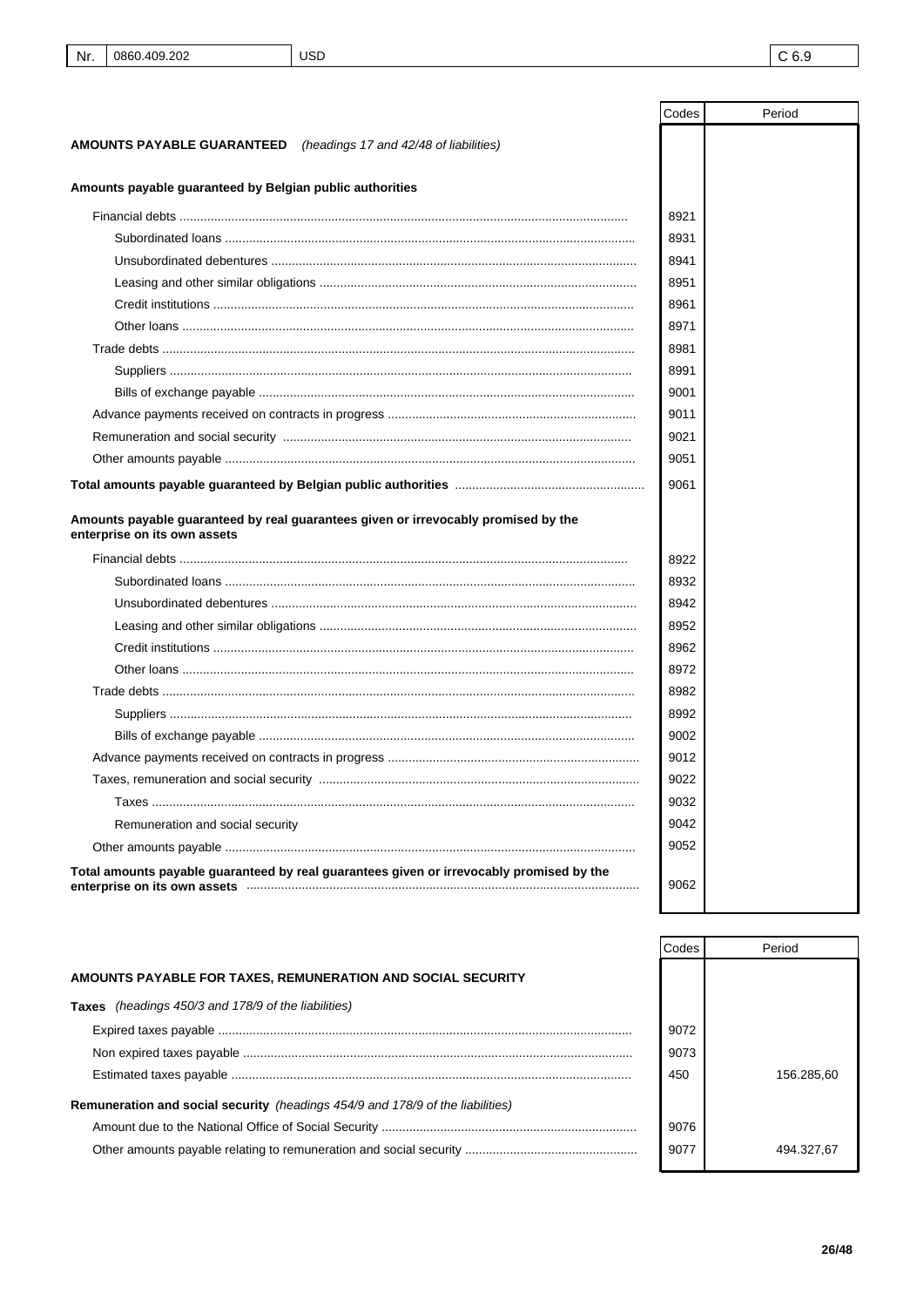|  | Nr. 0860.409.202 | <b>USD</b> | C 6.9 |
|--|------------------|------------|-------|
|--|------------------|------------|-------|

Period

#### **ACCRUED CHARGES AND DEFERRED INCOME**

**Allocation of heading 492/3 of liabilities if the amount is significant**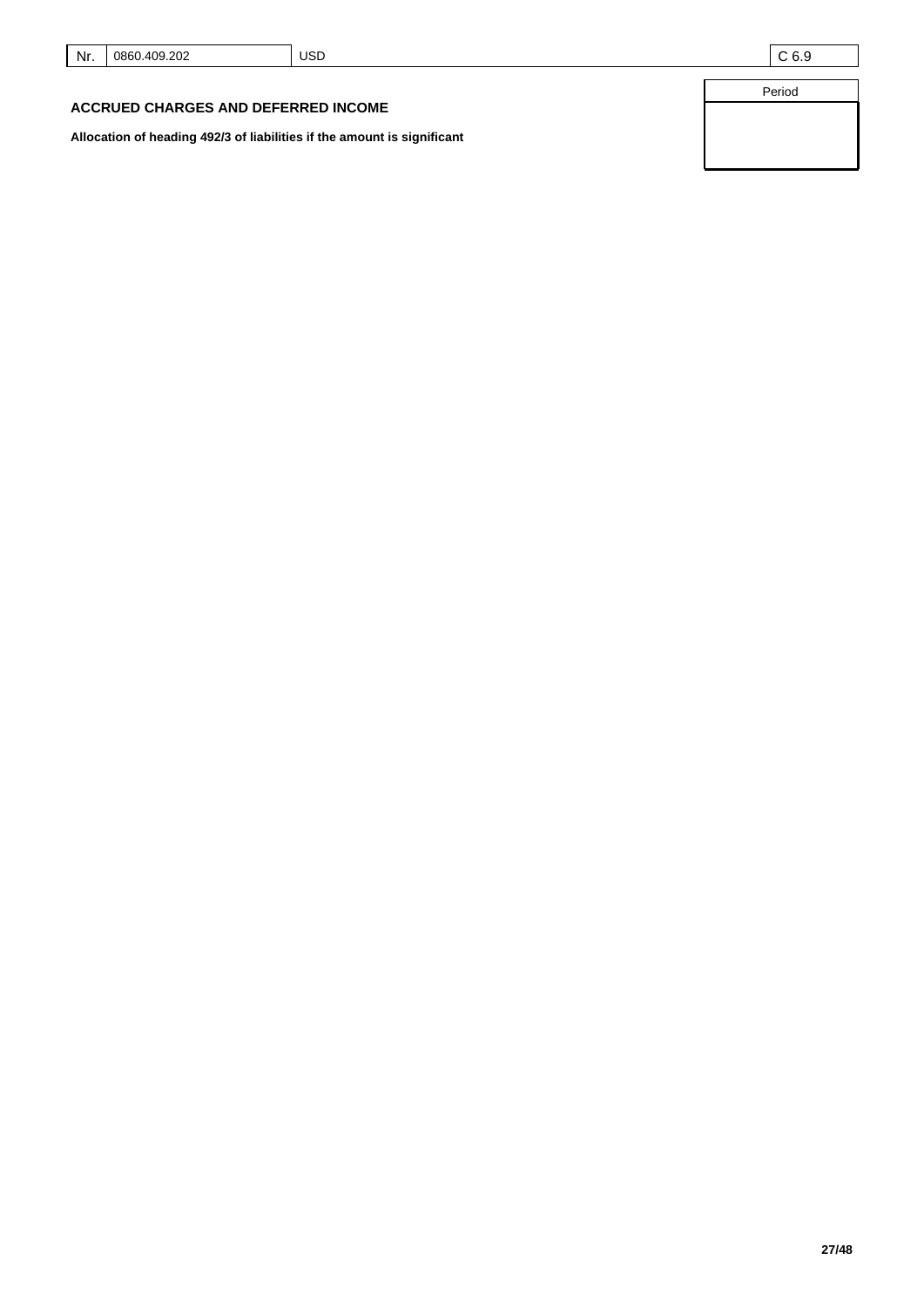# **OPERATING RESULTS**

|                                                                                                                        | Codes | Period       | Previous period |
|------------------------------------------------------------------------------------------------------------------------|-------|--------------|-----------------|
| <b>OPERATING INCOME</b>                                                                                                |       |              |                 |
| Net turnover                                                                                                           |       |              |                 |
| Broken down by categories of activity                                                                                  |       |              |                 |
| Allocation into geographical markets                                                                                   |       |              |                 |
| Other operating income                                                                                                 |       |              |                 |
| Operating subsidies and compensatory amounts received from public                                                      | 740   |              |                 |
| <b>OPERATING COSTS</b>                                                                                                 |       |              |                 |
| Employees for whom the company has submitted a DIMONA declaration<br>or are recorded in the general personnel register |       |              |                 |
|                                                                                                                        | 9086  | 28           | 25              |
| Average number of employees calculated in full-time equivalents                                                        | 9087  | 26,6         | 24,1            |
|                                                                                                                        | 9088  | 42.845       | 39.165          |
| <b>Personnel costs</b>                                                                                                 |       |              |                 |
|                                                                                                                        | 620   | 2.139.849,22 | 1.677.058,85    |
|                                                                                                                        | 621   | 526.112,81   | 490.060,34      |
|                                                                                                                        | 622   | 305.244,70   | 243.247,93      |
|                                                                                                                        | 623   | 224.086,48   | 156.770,62      |
|                                                                                                                        | 624   |              |                 |
|                                                                                                                        |       |              |                 |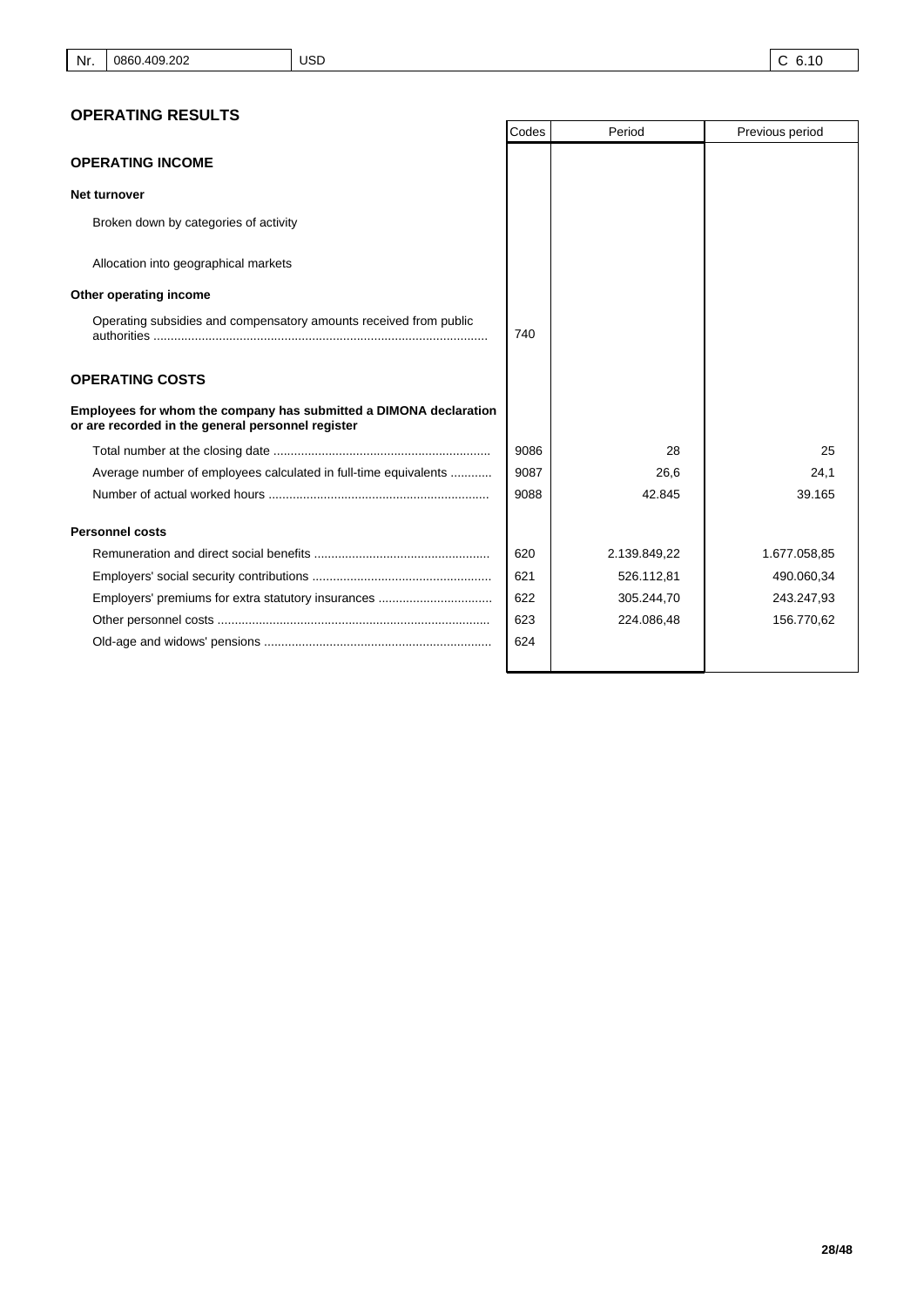|                                                                          | Codes | Period     | Previous period |
|--------------------------------------------------------------------------|-------|------------|-----------------|
| <b>Provisions for pensions</b>                                           |       |            |                 |
|                                                                          | 635   |            |                 |
| Amounts written off                                                      |       |            |                 |
| Stocks and contracts in progress                                         |       |            |                 |
|                                                                          | 9110  |            |                 |
|                                                                          | 9111  |            |                 |
| <b>Trade debtors</b>                                                     |       |            |                 |
|                                                                          | 9112  |            | 40.419,49       |
|                                                                          | 9113  |            |                 |
| Provisions for risks and charges                                         |       |            |                 |
|                                                                          | 9115  |            |                 |
|                                                                          | 9116  |            |                 |
| Other operating charges                                                  |       |            |                 |
|                                                                          | 640   | 115.199,20 | 142.971,81      |
|                                                                          | 641/8 | 72.254,65  | 29.028,75       |
| Hired temporary staff and persons placed at the enterprise's<br>disposal |       |            |                 |
|                                                                          | 9096  |            |                 |
|                                                                          | 9097  |            | 0.2             |
|                                                                          | 9098  |            | 430             |
|                                                                          | 617   | 97,36      | 21.914,22       |
|                                                                          |       |            |                 |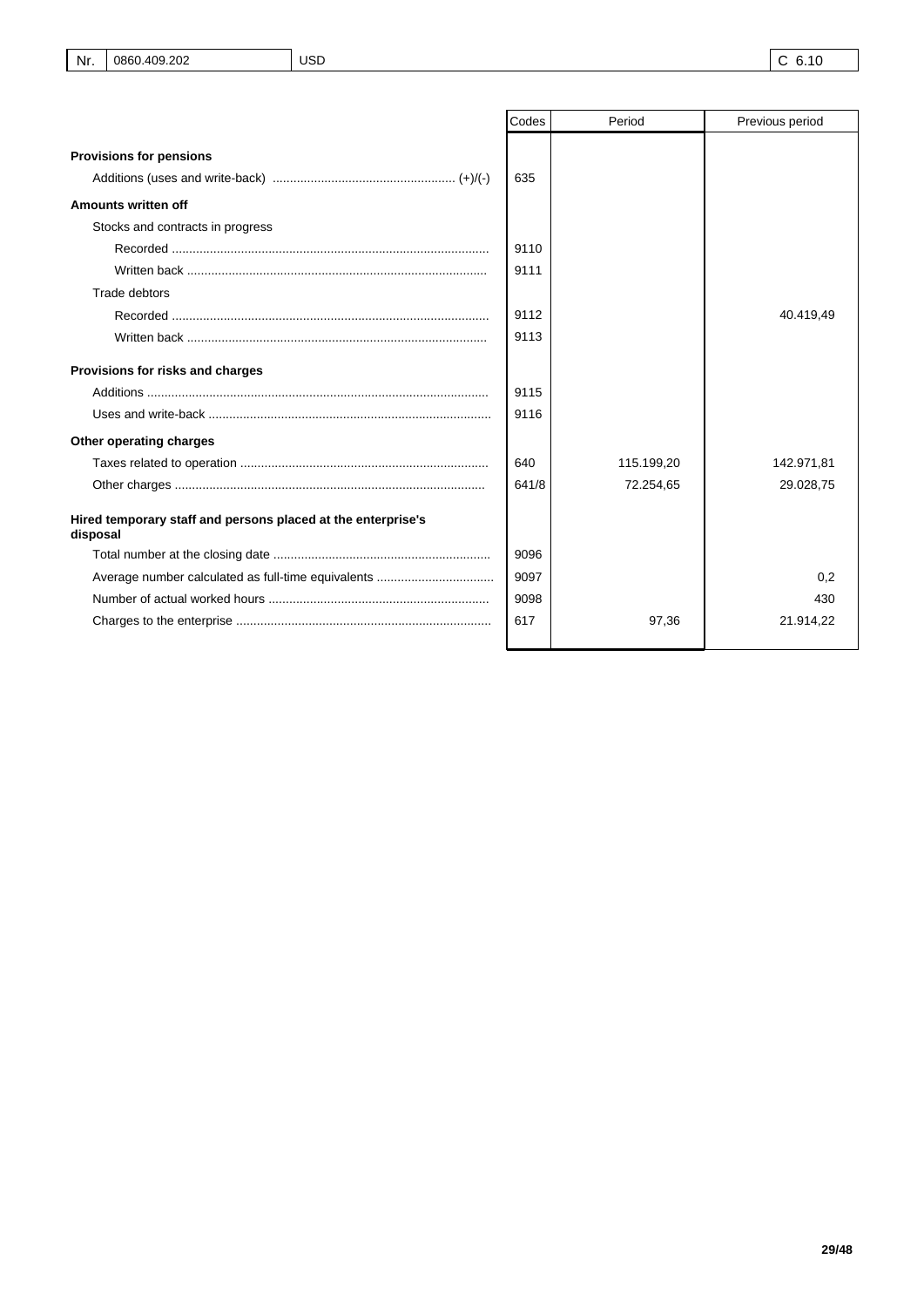|                                                                                  | Codes | Period       | Previous period |
|----------------------------------------------------------------------------------|-------|--------------|-----------------|
|                                                                                  |       |              |                 |
| <b>RECURRING FINANCIAL INCOME</b>                                                |       |              |                 |
| Other financial income                                                           |       |              |                 |
| Subsidies granted by public authorities and recorded as income for the<br>period |       |              |                 |
|                                                                                  | 9125  |              |                 |
| Interest subsidies                                                               | 9126  |              |                 |
| Allocation of other financial income                                             |       |              |                 |
| Conversion differences                                                           |       | 2.356.443,91 | 874.911,08      |
| Miscellaneous financial income                                                   |       | 44.257,73    | 68.281,89       |
|                                                                                  |       | 47.062,01    |                 |
| <b>RECURRING FINANCIAL CHARGES</b>                                               |       |              |                 |
|                                                                                  | 6501  |              |                 |
|                                                                                  | 6503  |              |                 |
| Amounts written off current assets                                               |       |              |                 |
|                                                                                  | 6510  | 1.339.393,09 |                 |
|                                                                                  | 6511  |              | 192.866,83      |
| Other financial charges                                                          |       |              |                 |
| Amount of the discount borne by the enterprise, as a result of                   | 653   |              |                 |
| <b>Provisions of a financial nature</b>                                          |       |              |                 |
|                                                                                  | 6560  |              |                 |
|                                                                                  | 6561  |              |                 |
| Allocation of other financial charges                                            |       |              |                 |
| Loss on treasury shares                                                          |       |              | 8.777.503,87    |
| Charges trading account                                                          |       | 15.166,40    | 29.183,28       |
| Miscellaneous financial costs and bankcharges                                    |       | 2.480.103,28 | 463.954,51      |
| <b>Conversion differences</b>                                                    |       | 1.541.173,32 | 972.285,90      |
|                                                                                  |       |              |                 |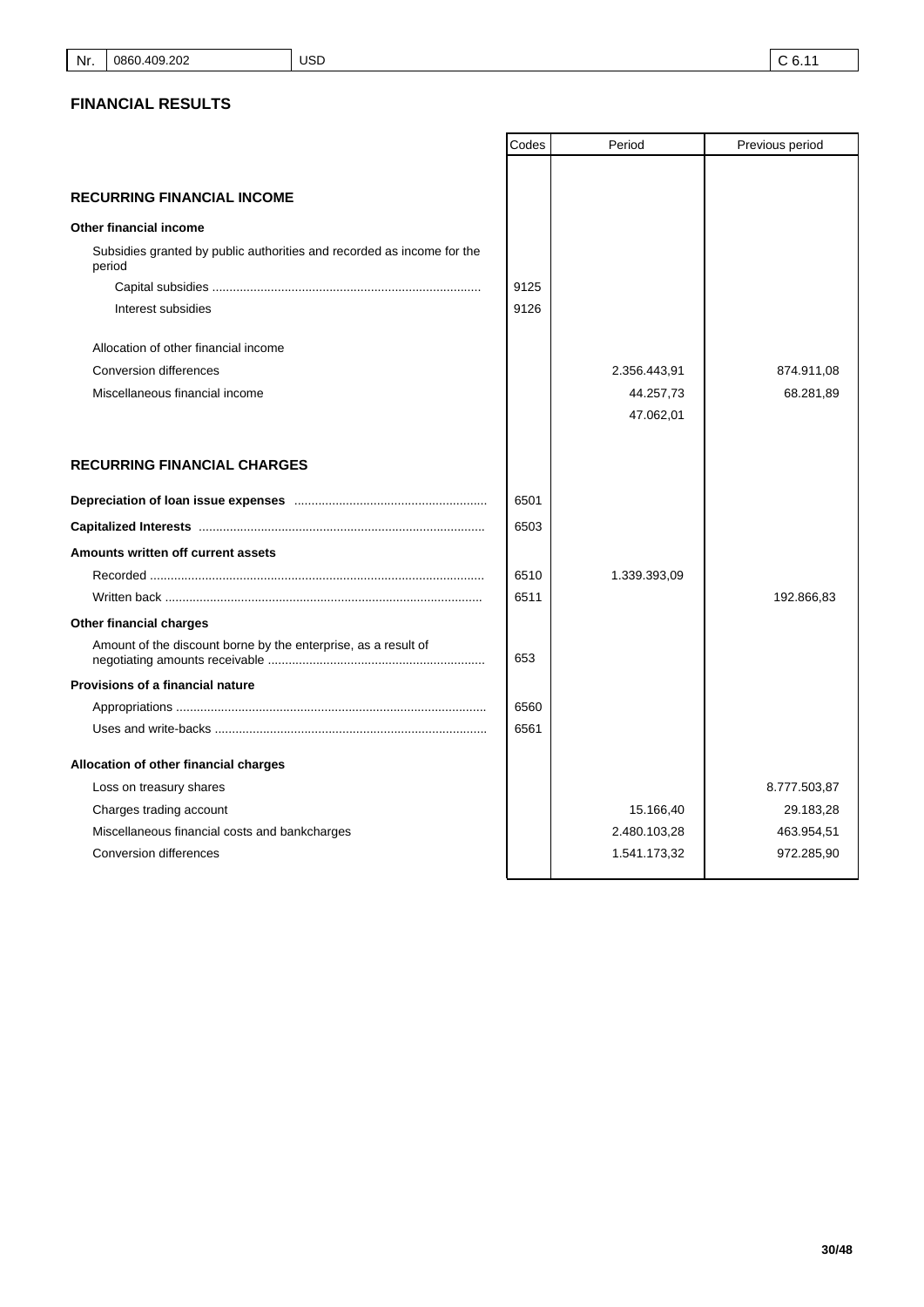# **INCOME AND CHARGE OF EXCEPTIONAL SIZE OR INCIDENCE**

| 76<br>95.154.709,51<br>66,68<br>(76A)<br>Write-back of depreciation and of amounts written off intangible and<br>760<br>Write-back of provisions for extraordinary operating liabilities and<br>7620<br>7630<br>Capital gains on disposal of intangible and tangible fixed asset<br>764/8<br>(76B)<br>95.154.709,51<br>66,68<br>Write-back of amounts written down financial fixed assets<br>761<br>Write-back of provisions for extraordinary financial liabilities and<br>7621<br>7631<br>Capital gains on disposal of financial fixed assets<br>70.654.709,51<br>769<br>24.500.000,00<br>66,68<br>66<br>2.999.999,00<br>24.504.446,59<br>(66A)<br>Non-recurring depreciation of and amounts written off formation<br>660<br>Provisions for extraordinary operating liabilities and charges:<br>6620<br>Capital losses on disposal of intangible and tangible fixed assets<br>6630<br>664/7<br>Non-recurring operating charges carried to assets as restructuring<br>6690<br>(66B)<br>2.999.999.00<br>24.504.446,59<br>661<br>2.999.999,00<br>Provisions for extraordinary financial liabilities and charges -<br>6621<br>6631<br>668<br>24.504.446,59<br>Non-recurring financial charges carried to assets as restructuring<br>6691 | Codes | Period | Previous period |
|----------------------------------------------------------------------------------------------------------------------------------------------------------------------------------------------------------------------------------------------------------------------------------------------------------------------------------------------------------------------------------------------------------------------------------------------------------------------------------------------------------------------------------------------------------------------------------------------------------------------------------------------------------------------------------------------------------------------------------------------------------------------------------------------------------------------------------------------------------------------------------------------------------------------------------------------------------------------------------------------------------------------------------------------------------------------------------------------------------------------------------------------------------------------------------------------------------------------------------------|-------|--------|-----------------|
|                                                                                                                                                                                                                                                                                                                                                                                                                                                                                                                                                                                                                                                                                                                                                                                                                                                                                                                                                                                                                                                                                                                                                                                                                                        |       |        |                 |
|                                                                                                                                                                                                                                                                                                                                                                                                                                                                                                                                                                                                                                                                                                                                                                                                                                                                                                                                                                                                                                                                                                                                                                                                                                        |       |        |                 |
|                                                                                                                                                                                                                                                                                                                                                                                                                                                                                                                                                                                                                                                                                                                                                                                                                                                                                                                                                                                                                                                                                                                                                                                                                                        |       |        |                 |
|                                                                                                                                                                                                                                                                                                                                                                                                                                                                                                                                                                                                                                                                                                                                                                                                                                                                                                                                                                                                                                                                                                                                                                                                                                        |       |        |                 |
|                                                                                                                                                                                                                                                                                                                                                                                                                                                                                                                                                                                                                                                                                                                                                                                                                                                                                                                                                                                                                                                                                                                                                                                                                                        |       |        |                 |
|                                                                                                                                                                                                                                                                                                                                                                                                                                                                                                                                                                                                                                                                                                                                                                                                                                                                                                                                                                                                                                                                                                                                                                                                                                        |       |        |                 |
|                                                                                                                                                                                                                                                                                                                                                                                                                                                                                                                                                                                                                                                                                                                                                                                                                                                                                                                                                                                                                                                                                                                                                                                                                                        |       |        |                 |
|                                                                                                                                                                                                                                                                                                                                                                                                                                                                                                                                                                                                                                                                                                                                                                                                                                                                                                                                                                                                                                                                                                                                                                                                                                        |       |        |                 |
|                                                                                                                                                                                                                                                                                                                                                                                                                                                                                                                                                                                                                                                                                                                                                                                                                                                                                                                                                                                                                                                                                                                                                                                                                                        |       |        |                 |
|                                                                                                                                                                                                                                                                                                                                                                                                                                                                                                                                                                                                                                                                                                                                                                                                                                                                                                                                                                                                                                                                                                                                                                                                                                        |       |        |                 |
|                                                                                                                                                                                                                                                                                                                                                                                                                                                                                                                                                                                                                                                                                                                                                                                                                                                                                                                                                                                                                                                                                                                                                                                                                                        |       |        |                 |
|                                                                                                                                                                                                                                                                                                                                                                                                                                                                                                                                                                                                                                                                                                                                                                                                                                                                                                                                                                                                                                                                                                                                                                                                                                        |       |        |                 |
|                                                                                                                                                                                                                                                                                                                                                                                                                                                                                                                                                                                                                                                                                                                                                                                                                                                                                                                                                                                                                                                                                                                                                                                                                                        |       |        |                 |
|                                                                                                                                                                                                                                                                                                                                                                                                                                                                                                                                                                                                                                                                                                                                                                                                                                                                                                                                                                                                                                                                                                                                                                                                                                        |       |        |                 |
|                                                                                                                                                                                                                                                                                                                                                                                                                                                                                                                                                                                                                                                                                                                                                                                                                                                                                                                                                                                                                                                                                                                                                                                                                                        |       |        |                 |
|                                                                                                                                                                                                                                                                                                                                                                                                                                                                                                                                                                                                                                                                                                                                                                                                                                                                                                                                                                                                                                                                                                                                                                                                                                        |       |        |                 |
|                                                                                                                                                                                                                                                                                                                                                                                                                                                                                                                                                                                                                                                                                                                                                                                                                                                                                                                                                                                                                                                                                                                                                                                                                                        |       |        |                 |
|                                                                                                                                                                                                                                                                                                                                                                                                                                                                                                                                                                                                                                                                                                                                                                                                                                                                                                                                                                                                                                                                                                                                                                                                                                        |       |        |                 |
|                                                                                                                                                                                                                                                                                                                                                                                                                                                                                                                                                                                                                                                                                                                                                                                                                                                                                                                                                                                                                                                                                                                                                                                                                                        |       |        |                 |
|                                                                                                                                                                                                                                                                                                                                                                                                                                                                                                                                                                                                                                                                                                                                                                                                                                                                                                                                                                                                                                                                                                                                                                                                                                        |       |        |                 |
|                                                                                                                                                                                                                                                                                                                                                                                                                                                                                                                                                                                                                                                                                                                                                                                                                                                                                                                                                                                                                                                                                                                                                                                                                                        |       |        |                 |
|                                                                                                                                                                                                                                                                                                                                                                                                                                                                                                                                                                                                                                                                                                                                                                                                                                                                                                                                                                                                                                                                                                                                                                                                                                        |       |        |                 |
|                                                                                                                                                                                                                                                                                                                                                                                                                                                                                                                                                                                                                                                                                                                                                                                                                                                                                                                                                                                                                                                                                                                                                                                                                                        |       |        |                 |
|                                                                                                                                                                                                                                                                                                                                                                                                                                                                                                                                                                                                                                                                                                                                                                                                                                                                                                                                                                                                                                                                                                                                                                                                                                        |       |        |                 |
|                                                                                                                                                                                                                                                                                                                                                                                                                                                                                                                                                                                                                                                                                                                                                                                                                                                                                                                                                                                                                                                                                                                                                                                                                                        |       |        |                 |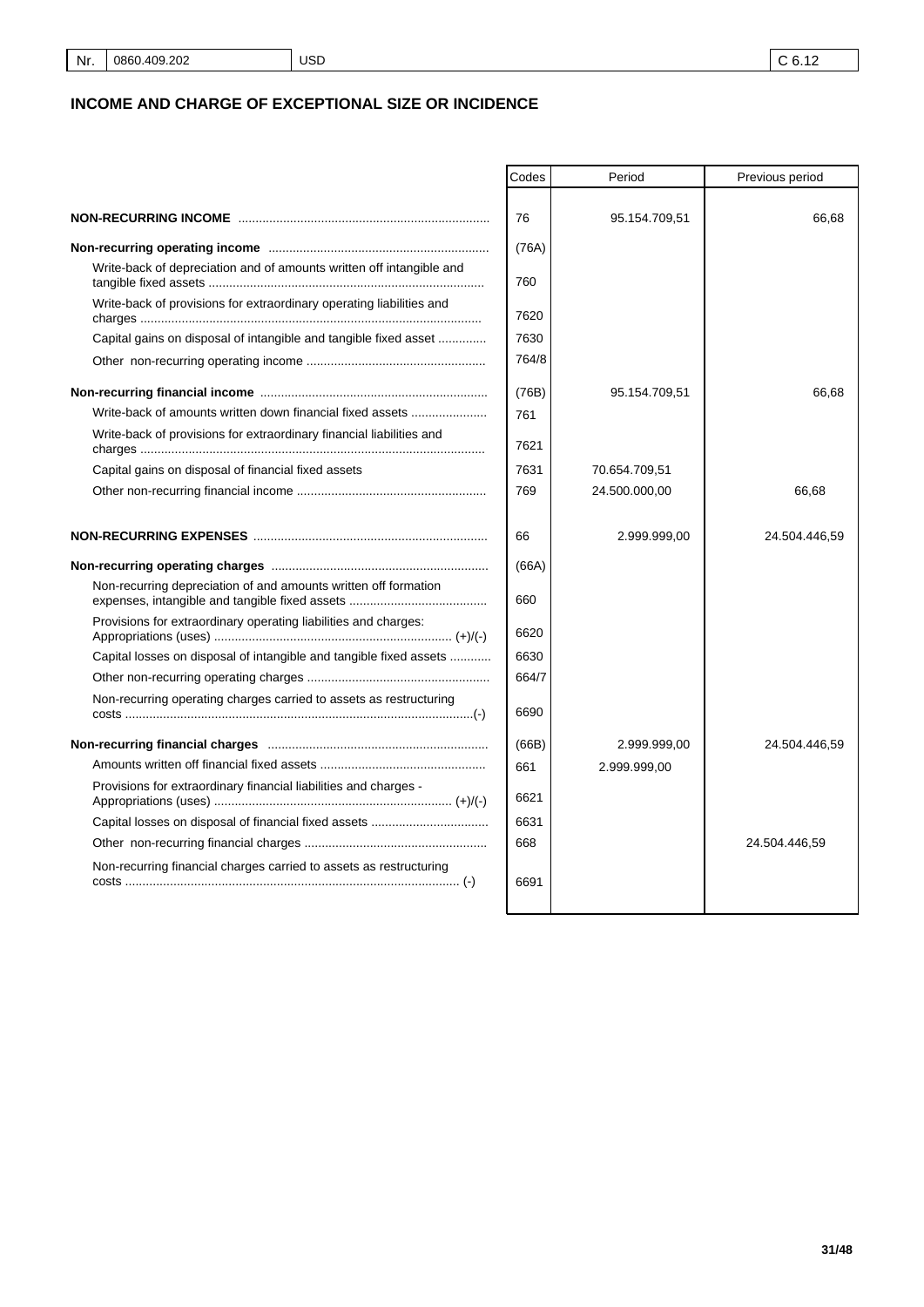Period

### **INCOME TAXES AND OTHER TAXES**

|                                                                                                   | Codes | Period           |
|---------------------------------------------------------------------------------------------------|-------|------------------|
| <b>INCOME TAXES</b>                                                                               |       |                  |
|                                                                                                   | 9134  | 311.897,22       |
|                                                                                                   | 9135  | 141.389,98       |
| Excess of income tax prepayments and withholding taxes paid recorded under assets                 | 9136  |                  |
|                                                                                                   | 9137  | 170.507,24       |
|                                                                                                   | 9138  |                  |
|                                                                                                   | 9139  |                  |
|                                                                                                   | 9140  |                  |
| In so far as taxes of the period are materially affected by differences between the profit before |       |                  |
| taxes as stated in annual accounts and the estimated taxable profit                               |       |                  |
| Legal exemptions                                                                                  |       | -81.201.375,00   |
| Losses carried forward                                                                            |       | $-30.160.645.00$ |
|                                                                                                   |       |                  |
|                                                                                                   |       |                  |

**Impact of non recurring results on the amount of the income taxes relating to the current period**

|                                                       | Codes | Period        |
|-------------------------------------------------------|-------|---------------|
| <b>Status of deferred taxes</b>                       |       |               |
|                                                       | 9141  | 41.259.606,74 |
|                                                       | 9142  | 24.046.105,16 |
| Other deferred taxes representing assets              |       |               |
| <b>NIA</b>                                            |       | 7.064.822,04  |
| Various                                               |       | 10.148.679,54 |
| Passieve latenties                                    | 9144  |               |
| Allocation of deferred taxes representing liabilities |       |               |
| Exempt reserves                                       |       | 78.484.749,53 |

|                                                                    | Codes | Period       | Previous period |
|--------------------------------------------------------------------|-------|--------------|-----------------|
| VALUE ADDED TAXES AND OTHER TAXES BORNE BY THIRD<br><b>PARTIES</b> |       |              |                 |
| Value added taxes charged                                          |       |              |                 |
|                                                                    | 9145  | 455.300.98   | 731.823.09      |
|                                                                    | 9146  | 564.522.73   | 901.107.42      |
| Amounts withheld on behalf of third party                          |       |              |                 |
|                                                                    | 9147  | 1.250.297.89 | 2.287.774.18    |
|                                                                    | 9148  |              | 2.697.954,72    |
|                                                                    |       |              |                 |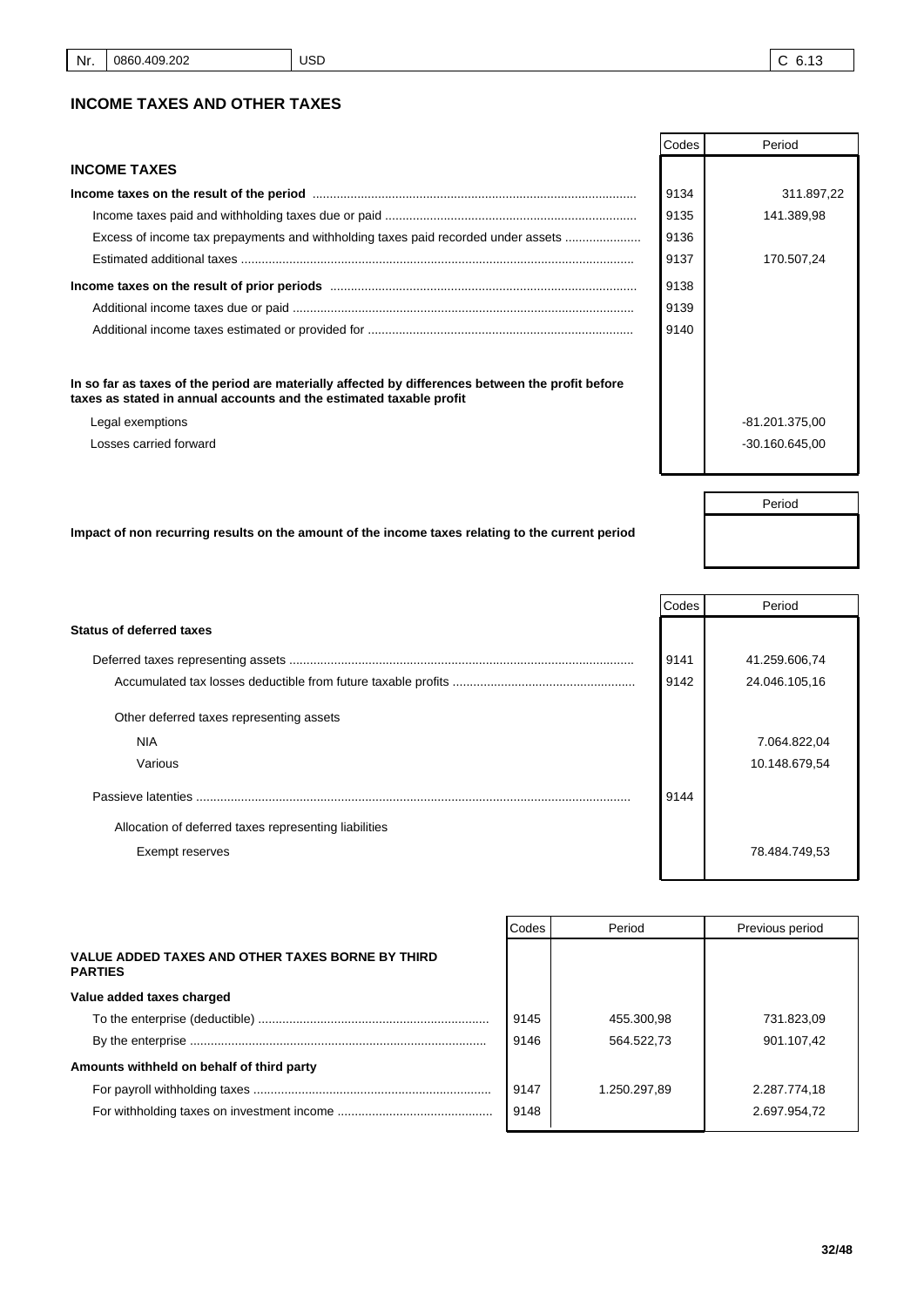# **RIGHTS AND COMMITMENTS NOT REFLECTED IN THE BALANCE SHEET**

|                                                                                                                                                | Codes | Period |
|------------------------------------------------------------------------------------------------------------------------------------------------|-------|--------|
| PERSONAL GUARANTEES PROVIDED OR IRREVOCABLY PROMISED BY THE ENTERPRISE                                                                         | 9149  |        |
| Of which                                                                                                                                       |       |        |
|                                                                                                                                                | 9150  |        |
|                                                                                                                                                | 9151  |        |
| Maximum amount for which other debts or commitments of third parties are guaranteed by the                                                     | 9153  |        |
| <b>REAL GUARANTEES</b>                                                                                                                         |       |        |
| Real guarantees provided or irrevocably promised by the enterprise on its own assets as<br>security of debts and commitments of the enterprise |       |        |
| Mortgages                                                                                                                                      |       |        |
|                                                                                                                                                | 9161  |        |
|                                                                                                                                                | 9171  |        |
|                                                                                                                                                | 9181  |        |
|                                                                                                                                                | 9191  |        |
|                                                                                                                                                | 9201  |        |
| Real guarantees provided or irrevocably promised by the enterprise on its own assets as<br>security of debts and commitments of third parties  |       |        |
| Mortgages                                                                                                                                      |       |        |
|                                                                                                                                                | 9162  |        |
|                                                                                                                                                | 9172  |        |
|                                                                                                                                                | 9182  |        |
|                                                                                                                                                | 9192  |        |
|                                                                                                                                                | 9202  |        |

|                                                                                                                                                       | Codes | Period |
|-------------------------------------------------------------------------------------------------------------------------------------------------------|-------|--------|
| GOODS AND VALUES, NOT DISCLOSED IN THE BALANCE SHEET, HELD BY THIRD PARTIES IN<br>THEIR OWN NAME BUT AT RISK TO AND FOR THE BENEFIT OF THE ENTERPRISE |       |        |
| <b>SUBSTANTIAL COMMITMENTS TO ACQUIRE FIXED ASSETS</b>                                                                                                |       |        |
| SUBSTANTIAL COMMITMENTS TO DISPOSE OF FIXED ASSETS                                                                                                    |       |        |
| <b>FORWARD TRANSACTIONS</b>                                                                                                                           |       |        |
|                                                                                                                                                       | 9213  |        |
|                                                                                                                                                       | 9214  |        |
|                                                                                                                                                       | 9215  |        |
|                                                                                                                                                       | 9216  |        |
|                                                                                                                                                       |       |        |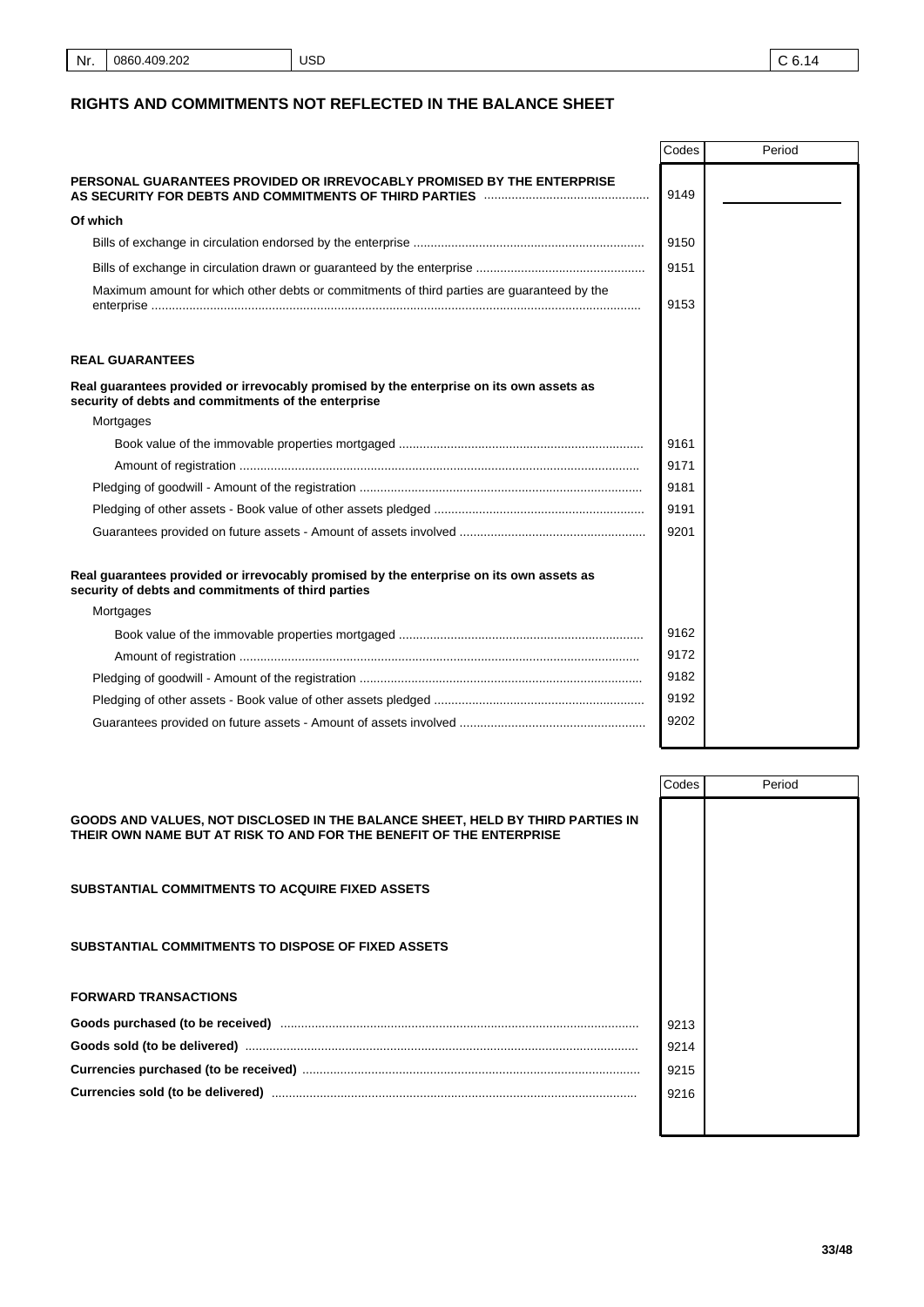| Nr. | 0860.409.202 | <b>USD</b><br>___ | <b>Let</b> |
|-----|--------------|-------------------|------------|
|-----|--------------|-------------------|------------|

# **RIGHTS AND COMMITMENTS NOT REFLECTED IN THE BALANCE SHEET**

**COMMITMENTS RELATING TO TECHNICAL GUARANTEES IN RESPECT OF SALES OR SERVICES**

**AMOUNT, NATURE AND FORM CONCERNING LITIGATION AND OTHER IMPORTANT COMMITMENTS**

**SUPPLEMENT RETIREMENTS OR SURVIVORS PENSION PLANS IN FAVOUR OF THE PERSONNEL OR THE EXECUTIVES OF THE ENTERPRISE**

**Brief description**

**Measures taken by the enterprise to cover the resulting charges**

**PENSIONS FUNDED BY THE ENTERPRISE**

Methods of estimation

| NATURE AND FINANCIAL IMPACT OF SIGNIFICANT EVENTS AFTER THE CLOSING DATE NOT<br>INCLUDED IN THE BALANCE SHEET OR THE INCOME STATEMENT | Period |
|---------------------------------------------------------------------------------------------------------------------------------------|--------|
| COMMITMENTS TO PURCHASE OR SALE AVAILABLE TO THE COMPANY AS ISSUER OF OPTIONS FOR<br><b>SALE OR PURCHASE</b>                          | Period |
| NATURE AND COMMERCIAL OBJECTIVE OF TRANSACTIONS NOT REFLECTED IN THE BALANCE<br><b>SHEET</b>                                          | Period |

**Provided that the risks or advantages coming from these transactions are significant and if the disclosure of the risks or advantages is necessary to appreciate the financial situation of the company**

Period Period



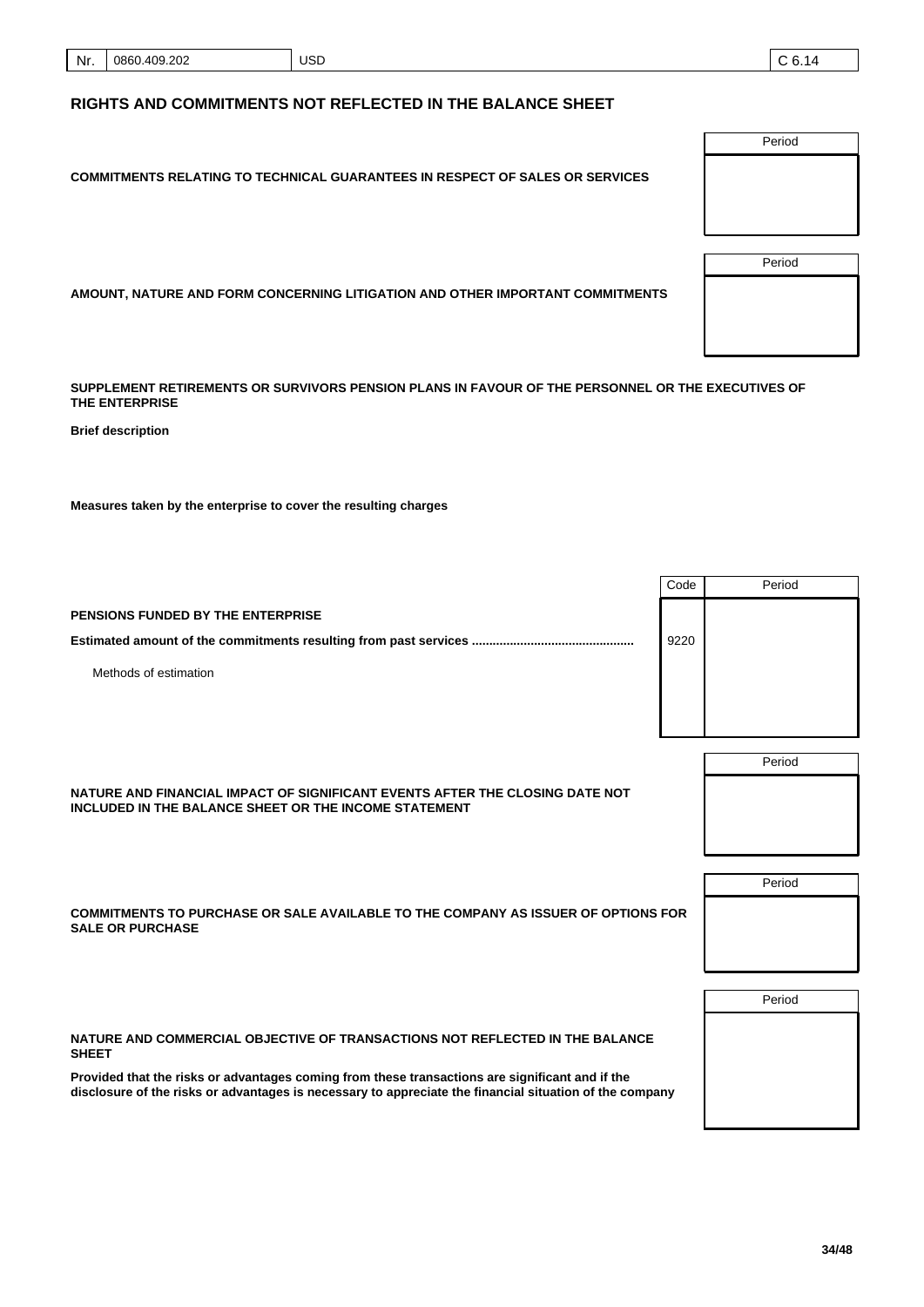Period

#### **RIGHTS AND COMMITMENTS NOT REFLECTED IN THE BALANCE SHEET**

**OTHER RIGHTS AND COMMITMENTS NOT REFLECTED IN THE BALANCE SHEET (including those which can not be quantified)**

Exmar NV guarantees certain operational and financial obligations of its subsidiaries and joint ventures.

The main guarantees relate to the financial guarantees provided on the outstanding financial debts of subsidiaries and joint ventures.

These financial debts mainly relate to the issued senior unsecured bonds by Exmar Netherlands BV in 2014 & 2015, the ship financing loans of our joint ventures and the ship financing loans in respect of the pressurized fleet.

In case of default under the terms and conditions of the outstanding debt by any of the subsidiaries and joint ventures, the lenders can call on the guarantee provided by Exmar NV.

At year-end 2017 this guarantee amounts to USD 507.511.000 (2016: 521.500.000).

In addition, Exmar nv guarantees the capital commitments of equity accounted investees.

Per end of 2017, these capital commitments amount to USD 51.539.000 (2016: 358.244.000).

These capital commitments mainly relate to the midsize fleet under construction (LPG segment).

In respect of these capital commitments, the necessary financing agreements are in place, except for the last ordered LPG vessel under construction (USD 33.300.000) which is expected to be delivered in 7/2018.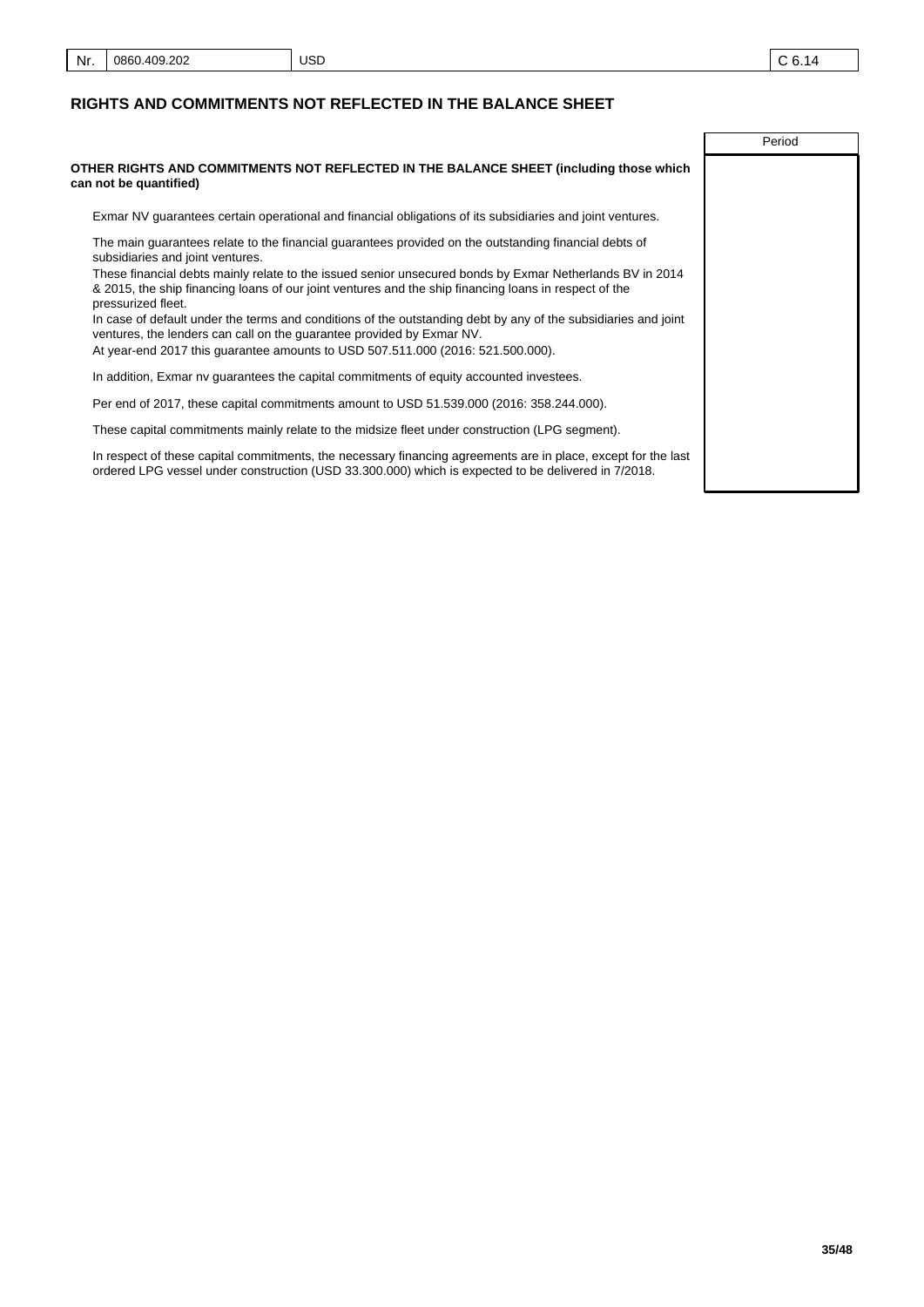#### **RELATIONSHIPS WITH AFFILIATED ENTERPRISES, ASSOCIATED ENTERPRISES AND OTHERS ENTERPRISES LINKED BY PARTICIPATING INTERESTS**

USD

|                                                                            | Codes   | Period         | Previous period |
|----------------------------------------------------------------------------|---------|----------------|-----------------|
| <b>AFFILIATED ENTERPRISES</b>                                              |         |                |                 |
|                                                                            | (280/1) | 673.770.076,04 | 679.935.968,42  |
|                                                                            | (280)   | 122.402.662,54 | 131.114.823,57  |
|                                                                            | 9271    |                |                 |
|                                                                            | 9281    | 551.367.413,50 | 548.821.144,85  |
|                                                                            | 9291    | 8.128.127,34   | 89.674.927,64   |
|                                                                            | 9301    |                | 28.548.288,48   |
| Within one year                                                            | 9311    | 8.128.127,34   | 61.126.639,16   |
|                                                                            | 9321    |                |                 |
|                                                                            | 9331    |                |                 |
|                                                                            | 9341    |                |                 |
|                                                                            | 9351    | 108.179.454,83 | 63.010.203,84   |
|                                                                            | 9361    |                |                 |
| Within one year                                                            | 9371    | 108.179.454,83 | 63.010.203,84   |
| Personal and real guarantees                                               |         |                |                 |
| Provided or irrevocably promised by the enterprise as security for debts   | 9381    | 507.511.000,00 | 521.500.000,00  |
| Provided or irrevocably promised by affiliated enterprises as security for | 9391    |                |                 |
|                                                                            | 9401    |                |                 |
| <b>Financial results</b>                                                   |         |                |                 |
|                                                                            | 9421    | 14.434.770,08  | 36.337.899,52   |
|                                                                            | 9431    | 994.083,09     | 2.728.837,06    |
|                                                                            | 9441    |                |                 |
|                                                                            | 9461    | 481.618,00     | 140.844,71      |
|                                                                            | 9471    |                | 27.249,51       |
| <b>Disposal of fixed assets</b>                                            |         |                |                 |
|                                                                            | 9481    |                |                 |
|                                                                            | 9491    |                |                 |
|                                                                            |         |                |                 |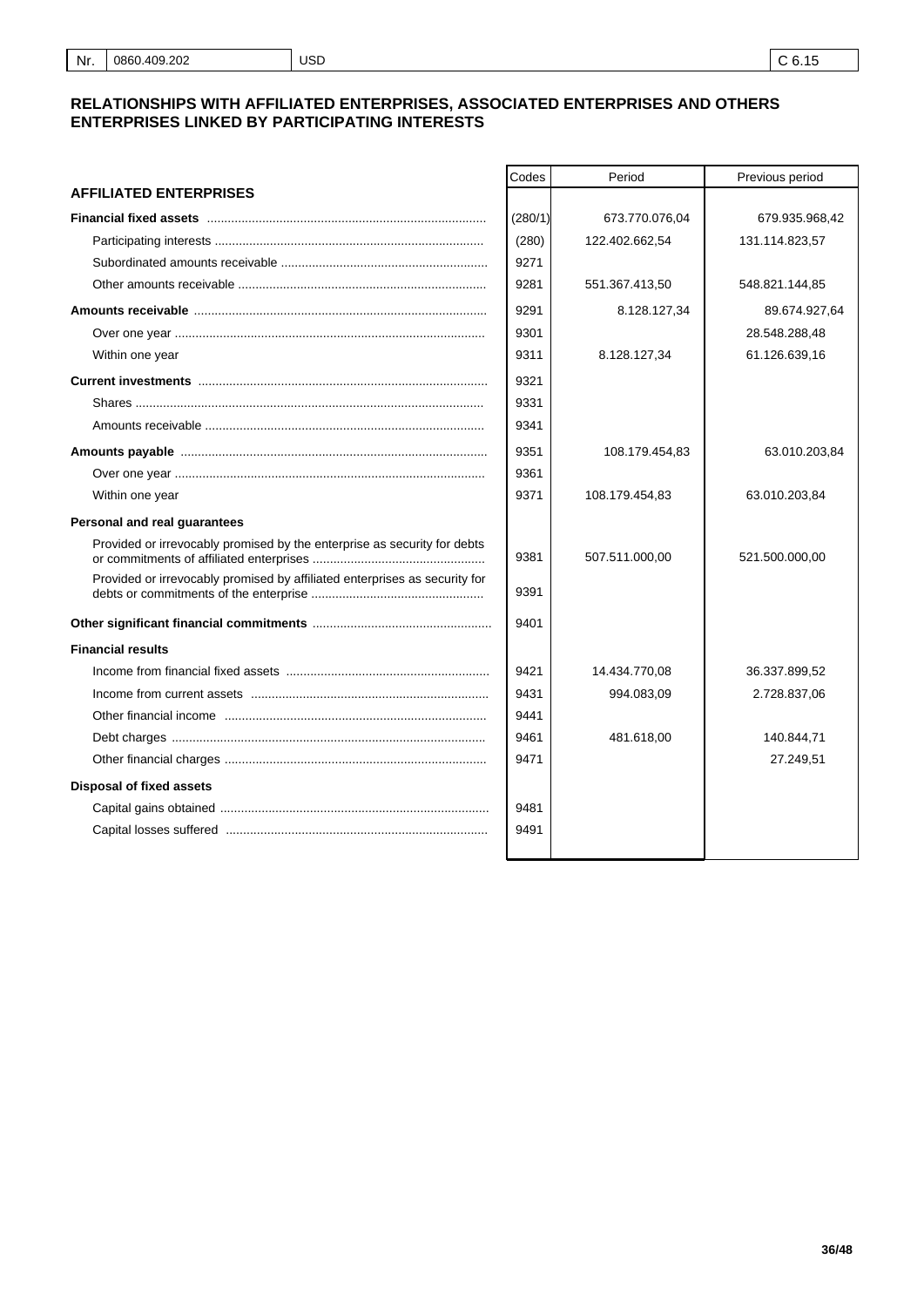#### **RELATIONSHIPS WITH AFFILIATED ENTERPRISES, ASSOCIATED ENTERPRISES AND OTHERS ENTERPRISES LINKED BY PARTICIPATING INTERESTS**

|                                                                          | Codes | Period     | Previous period |
|--------------------------------------------------------------------------|-------|------------|-----------------|
| <b>ASSOCIATED ENTERPRISES</b>                                            |       |            |                 |
|                                                                          | 9253  |            |                 |
|                                                                          | 9263  |            |                 |
|                                                                          | 9273  |            |                 |
|                                                                          | 9283  |            |                 |
|                                                                          | 9293  |            |                 |
|                                                                          | 9303  |            |                 |
| Within one year                                                          | 9313  |            |                 |
|                                                                          | 9353  |            |                 |
|                                                                          | 9363  |            |                 |
| Within one year                                                          | 9373  |            |                 |
| Personal and real guarantees                                             |       |            |                 |
| Provided or irrevocably promised by the enterprise as security for debts | 9383  |            |                 |
| Provided or irrevocably promised by associated enterprises as security   | 9393  |            |                 |
|                                                                          | 9403  |            |                 |
| OTHER ENTERPRISES LINKED BY PARTICIPATING INTERESTS                      |       |            |                 |
|                                                                          | 9252  | 240.550,92 | 240.550,92      |
|                                                                          | 9262  | 240.550,92 | 240.550,92      |
|                                                                          | 9272  |            |                 |
|                                                                          | 9282  |            |                 |
|                                                                          | 9292  |            |                 |
|                                                                          | 9302  |            |                 |
| Within one year                                                          | 9312  |            |                 |
|                                                                          | 9352  |            |                 |
|                                                                          | 9362  |            |                 |
| Within one year                                                          | 9372  |            |                 |
|                                                                          |       |            |                 |

#### **TRANSACTIONS WITH ENTERPRISES LINKED BY PARTICIPATING INTERESTS OUT OF MARKET CONDITIONS**

Null

**Mention of these transactions if they are significant, including the amount of the transactions, the nature of the link, and all information about the transactions which should be necessary to get a better understanding of the situation of the company**

Period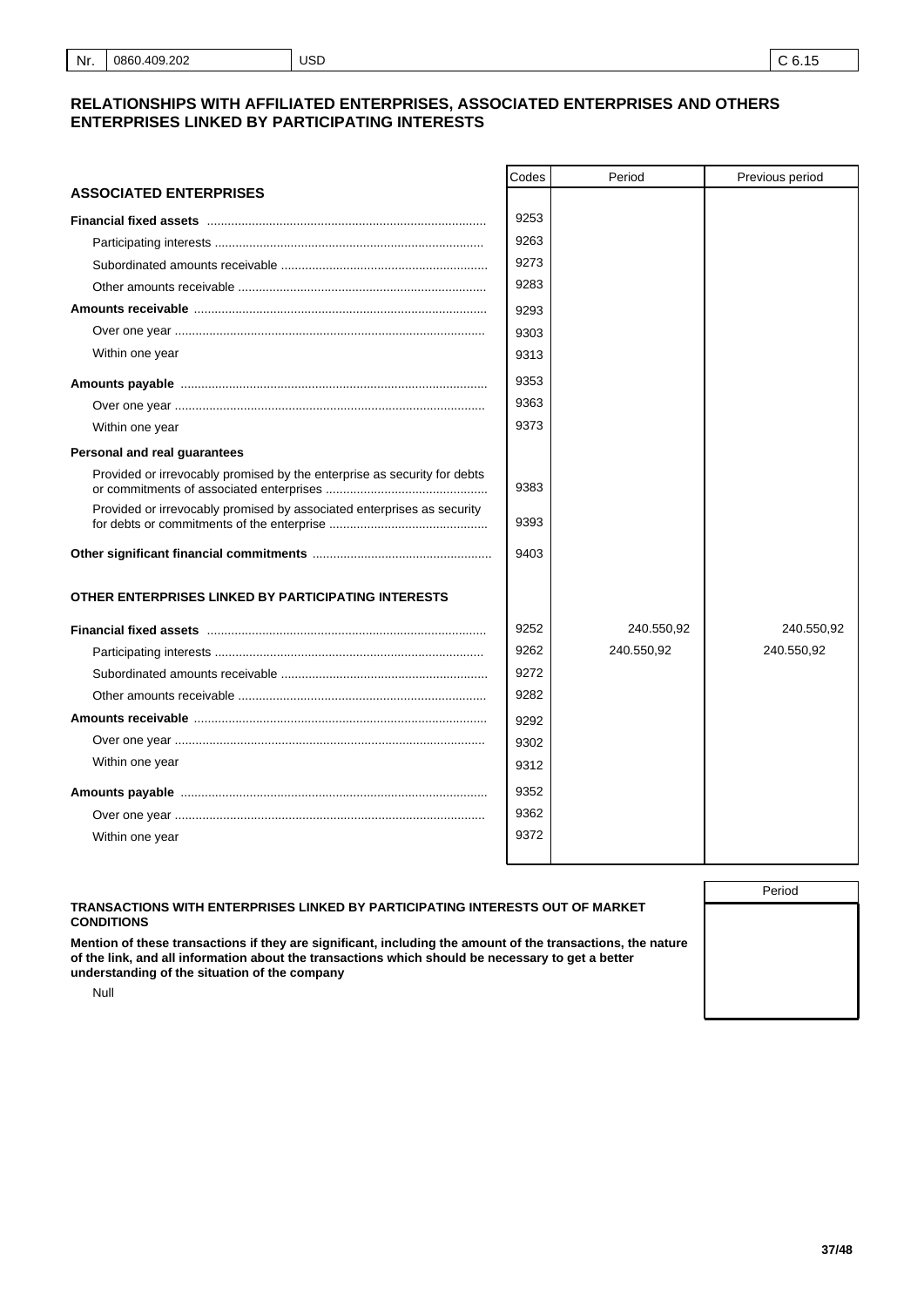# USD

# **FINANCIAL RELATIONSHIPS WITH**

|                                                                                                                                                                                                                               | Codes | Period       |
|-------------------------------------------------------------------------------------------------------------------------------------------------------------------------------------------------------------------------------|-------|--------------|
| DIRECTORS, MANAGERS, INDIVIDUALS OR BODIES CORPORATE WHO CONTROL<br>THE ENTERPRISE WITHOUT BEING ASSOCIATED THEREWITH OR OTHER<br><b>ENTERPRISES CONTROLLED BY THESE PERSONS</b>                                              |       |              |
|                                                                                                                                                                                                                               | 9500  |              |
| Conditions on amounts receivable, rate, duration, possibly reimbursed amounts, canceled<br>amounts or renounced amounts                                                                                                       |       |              |
| Guarantees provided in their favour manufactured and all the control of the control of the control of the control of the control of the control of the control of the control of the control of the control of the control of | 9501  |              |
|                                                                                                                                                                                                                               | 9502  |              |
| Amount of direct and indirect remunerations and pensions, included in the income statement, as<br>long as this disclosure does not concern exclusively or mainly, the situation of a single<br>identifiable person            |       |              |
|                                                                                                                                                                                                                               | 9503  | 3.100.446.41 |
|                                                                                                                                                                                                                               | 9504  |              |
|                                                                                                                                                                                                                               |       |              |

|                                                                                                           | Codes | Period     |
|-----------------------------------------------------------------------------------------------------------|-------|------------|
| AUDITORS OR PEOPLE THEY ARE LINKED TO                                                                     |       |            |
|                                                                                                           | 9505  | 112.671,25 |
| Fees for exceptional services or special missions executed in the company by the auditor                  |       |            |
| Other attestation missions                                                                                | 95061 |            |
|                                                                                                           | 95062 |            |
|                                                                                                           | 95063 |            |
| Fees for exceptional services or special missions executed in the company by people they are<br>linked to |       |            |
| Other attestation missions                                                                                | 95081 |            |
|                                                                                                           | 95082 |            |
|                                                                                                           | 95083 |            |
|                                                                                                           |       |            |

**Mentions related to article 133, paragraph 6 from the Companies Code**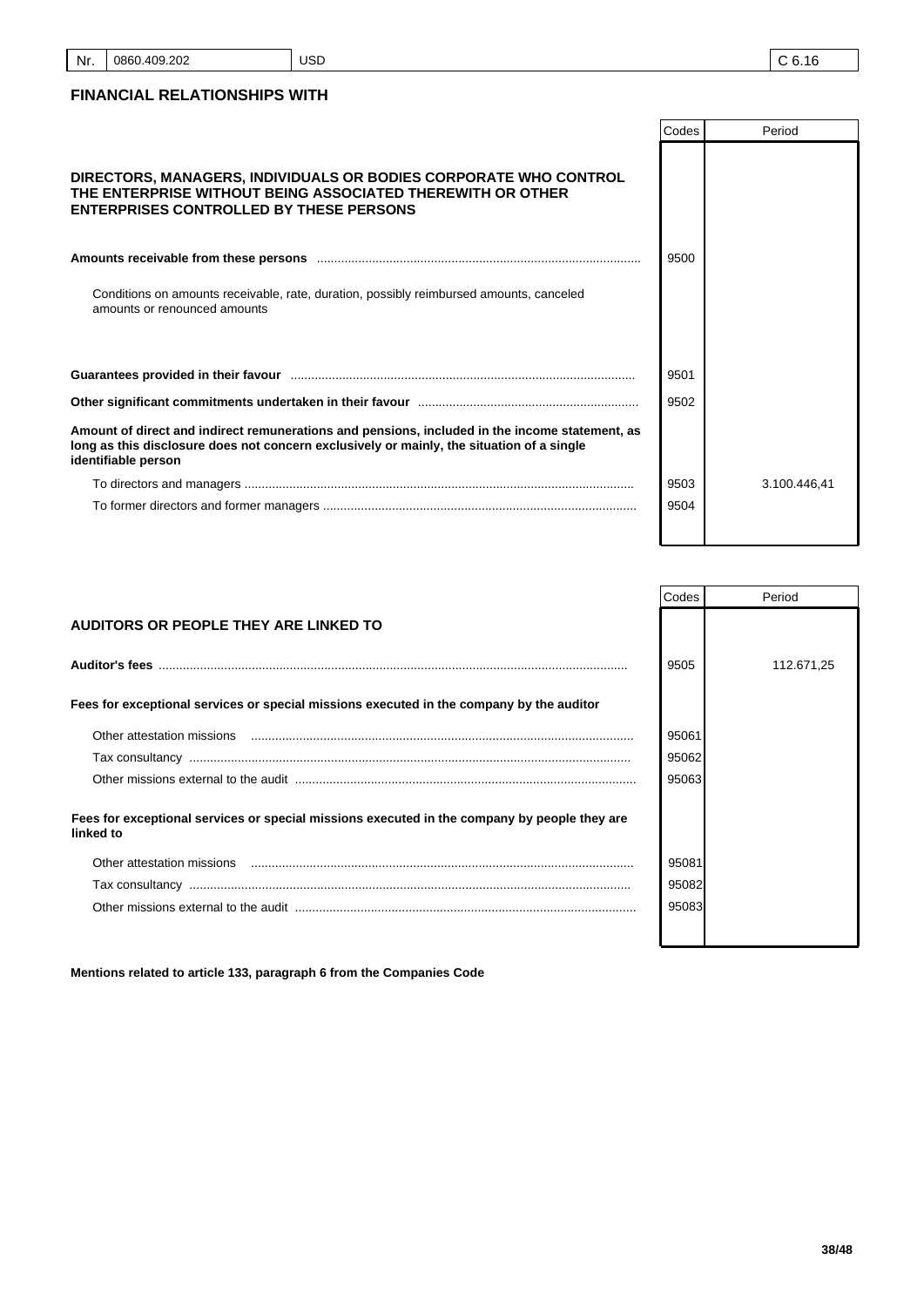#### **INFORMATION RELATING TO CONSOLIDATED ACCOUNTS**

#### **INFORMATION TO DISCLOSE BY EACH ENTERPRISE THAT IS SUBJECT TO COMPANY LAW ON THE CONSOLIDATED ACCOUNTS OF ENTERPRISES**

**The enterprise has drawn up published a consolidated annual statement of accounts and a management report\***

**The enterprise has not published a consolidated annual statement of accounts and a management report, since it is exempt for this obligation for the following reason\***

The enterprise and its subsidiaries on consolidated basis exceed not more than one of limits mentioned in art. 16 of Company Law\*

The enterprise only has subsidiaries which, considering the assessment of the consolidated assets, consolidated financial position or consolidated results, individual or together, are of a negligible size\* (Art. 110 of Company Law)

The enterprise itself is a subsidiary of an enterprise which does prepare and publish consolidated accounts in which annual accounts -of the enterprise are included\*

#### **INFORMATION TO DISCLOSE BY THE REPORTING ENTERPRISE BEING A SUBSIDIARY OR A JOINT SUBSIDIARY**

Name, full address of the registered office and, for an enterprise governed by Belgian Law, the company number of the parent company(ies) and the specification whether the parent company(ies) prepare(s) and publish(es) consolidated annual accounts in which the annual accounts of the enterprise are included\*\*

**Saverex NV**

**De Gerlachekaai 20**

**2000 Antwerpen, Belgium**

**0436.287.291**

**The enterprise draws up consolidated annual accounts data for the major part of the enterprise**

If the parent company(ies) is (are) (an) enterprise(s) governed by foreign law disclose where the consolidated accounts can be obtained\*\*

Delete where no appropriate.

<sup>\*\*</sup> Where the accounts of the enterprise are consolidated at different levels, the information should be given for the consolidated aggregate at the highest level on the one hand and the lowest level on the other hand of which the enterprise is a subsidiary and for which consolidated accounts are prepared and published.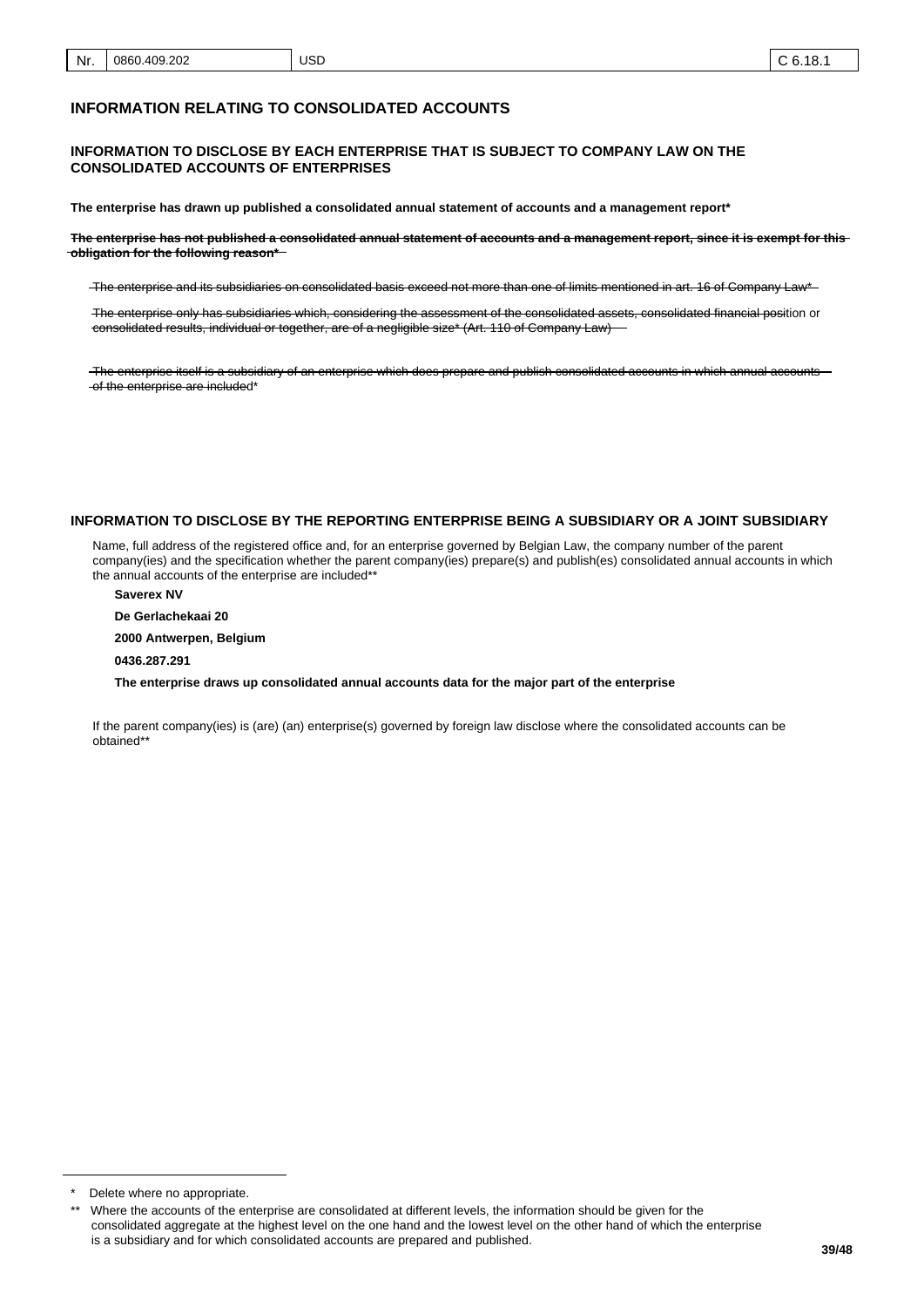#### **FINANCIAL RELATIONSHIPS OF THE GROUP LED BY THE ENTERPRISE IN BELGIUM WITH AUDITORS OR WITH PEOPLE THEY ARE LINKED TO**

|                                                                                                           | Codes | Period     |
|-----------------------------------------------------------------------------------------------------------|-------|------------|
| Mentions related to article 134, paragraphs 4 and 5 from the Companies Code                               |       |            |
| Auditor's fees according to a mandate at the group level led by the company publishing the<br>information | 9507  | 241.575.00 |
| Fees for exceptional services or special missions executed in these group by the auditor                  |       |            |
| Other attestation missions                                                                                | 95071 |            |
|                                                                                                           | 95072 |            |
|                                                                                                           | 95073 |            |
| Fees to people auditors are linked to according to the mandate at the group level led by the              | 9509  | 125.425.00 |
| Fees for exceptional services or special missions executed in the group by people they are<br>linked to   |       |            |
| Other attestation missions                                                                                | 95091 |            |
|                                                                                                           | 95092 | 83.000.00  |
|                                                                                                           | 95093 |            |
|                                                                                                           |       |            |

**Mentions related to article 133, paragraph 6 from the Companies Code**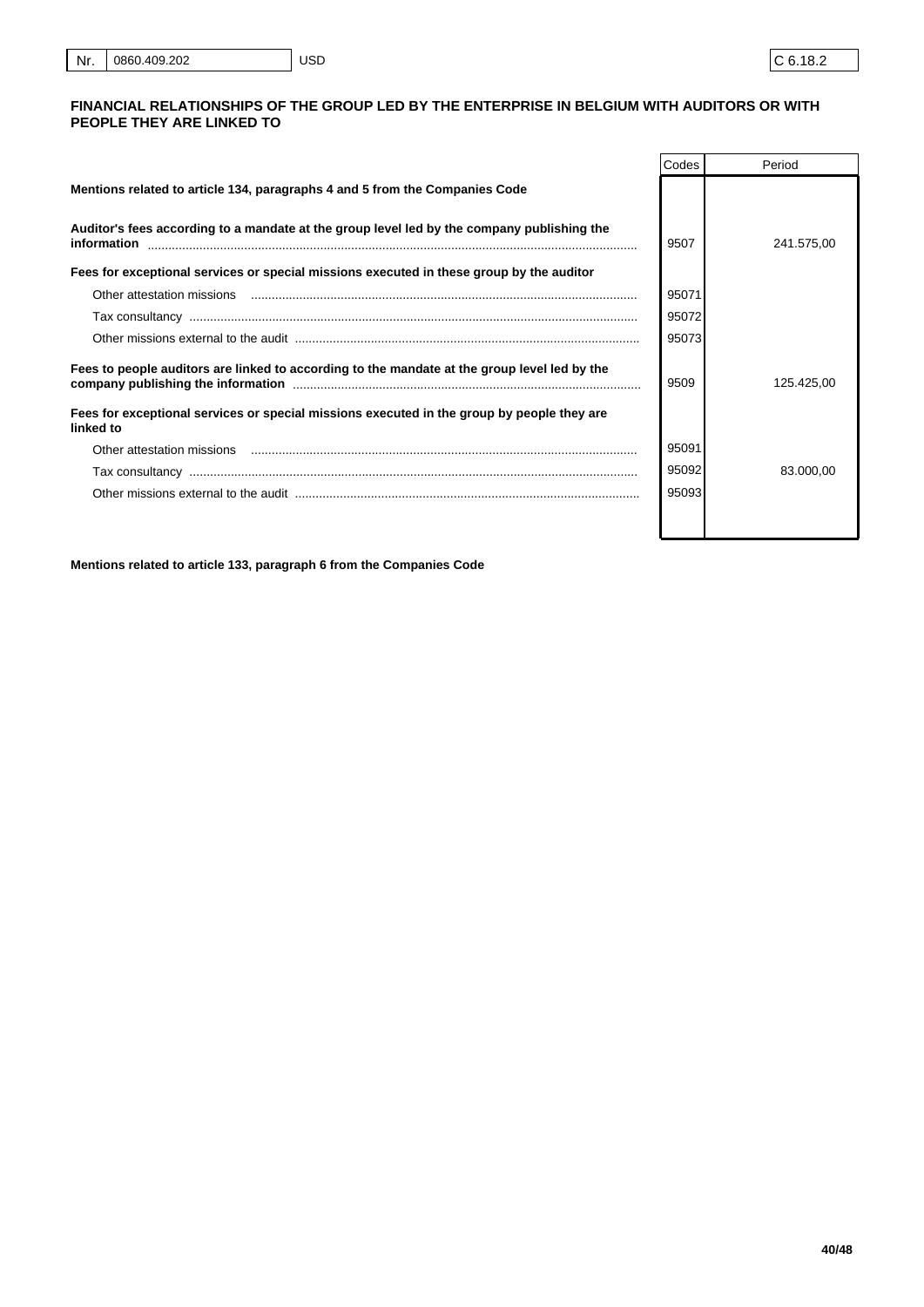#### **VALUATION RULES**

VALUATION RULES

1) Formation expenses

Formation expenses and expenses related to capital increase are capitalised and depreciated in the year the expenses occur.

USD

2) Intangible assets

Intangible assets are recorded at acquisition cost and depreciated over 5 year maximum. Software is depreciated over a 3 year period. 3) Tangible assets

Tangible assets are recorded at acquisition cost, supplementary expenses included. The interest charges on funds employed during the construction of important investments are capitalised and depreciated over the useful life of the asset.

The tangible assets are depreciated on a straight line basis, based on policies set in relation to the expected economic life of the assets, without taking into account any residual value, namely yearly:

Buildings 3%

Leasing 3%

Machinery and equipment 20%

Furniture 10%

Cars 20% Plane 10%

Data processing material 33%

4) Financial assets

Shares are valued at their acquisition cost. The additional expenses relating to their acquisition are not recorded as an asset but are recorded under the heading 'Other financial charges' in the financial year during which they occur. Financial assets are impaired when the estimated value of the shares is lower than the book value and if the thus determined loss has a permanent character. The estimated value of each share is determined at the end of each financial year by means of a single criterion or several criteria. For investments quoted on the stock exchange, the quotation is taken into account. For investments not quoted on the stock exchange the latest balance sheet is taken into consideration, unless more significant data are available.

The receivables classified as financial asset are valued at the nominal value. Impairments are recorded when the collectability of receivables is uncertain.

5) Amounts receivable within one year

The amounts receivable are stated in the balance sheet at their nominal value. Impairments are recorded when the collectability of receivables is uncertain.

6) Investments

The investments, including own shares, are valued at acquisition cost and the cash deposits at bank at nominal value. The additional costs, relating to their acquisition are not recorded as an asset but are recorded under the heading 'Other financial charges' in the financial year during which they are incurred. The investments are impaired if the realisable value is lower than their book value. For investments quoted on the stock exchange, the quotation is taken into account. For investments not quoted on the stock exchange the latest balance sheet is taken into consideration, unless more significant data are available. 7) Cash

Cash at bank and in hand are valued at nominal value. Cash is impaired if the realisable value is lower than the book value.

8) Provisions for liabilities and charges

Provisions are made systematically for periodical vessel surveys, costs of dry-docking, onerous contracts, settlement of claims, pending claims and other operating risks.

9) Amounts payable after one year and amounts payable within one year

These are recorded in the balance sheet at nominal value.

10) Operating result

Income and charges are recorded in the related accounting period, not considering the moment the costs are paid or the revenue is collected. Profit or loss resulting from the sale of fixed assets is recorded under the heading 'Other operating income or charges'. 11) Foreign currency conversion

Non-monetary assets (foundation expenses, fixed assets and stock) are recorded for their value in the accounting currency at standard rate (monthly rate) except when foreign currencies were bought in cash or on credit, in which case the rate actually paid is applied. At balance sheet date, the non-monetary assets are recorded at historical rate (rate at which the assets were originally recorded). Incoming invoices are booked at the monthly standard rate of the date of registration. The effected payments are booked at the same rate, except when foreign currencies were bought in cash, in which case the rate actually paid is applied. The outgoing invoices are booked at monthly standard rate of the day of issue. Possible conversion differences on receipt of payment follow the main amount. Monetary assets/liabilities (receivables after and within one year, investments, accrued accounts, liabilities after and within one year and provisions) are recorded at the closing rate at year end. Negative conversion differences are recorded within other financial expenses and positive conversion differences are not transferred to the income statement but are recorded as accrued expenses. 12) Financial instruments (derivatives)

Premiums received or paid are included in the income statement as financial cost/income. At the end of the financial year, all on-going financial operations are individually evaluated at their market value and in case a loss is expected, the loss is accrued for. In case, based on the market value, a positive result is expected, the income is not recorded but is included in the notes to the financial statements, within "Rights and commitments not reflected in the balance sheet".

13) Going concern

The financial statements have been prepared on a going concern basis. In making this assessment, the Board of Directors has made the following assumption:

\* Successful long term financing for the FSRU: The last installment of the FSRU has been mainly financed with the proceeds of the sale of the three LNG companies (Excelerate, Explorer and Express). EXMAR is currently in negotiations with different parties for the financing of the FSRU. Management is confident that it will be able to successfully secure a long-term financing for the FSRU.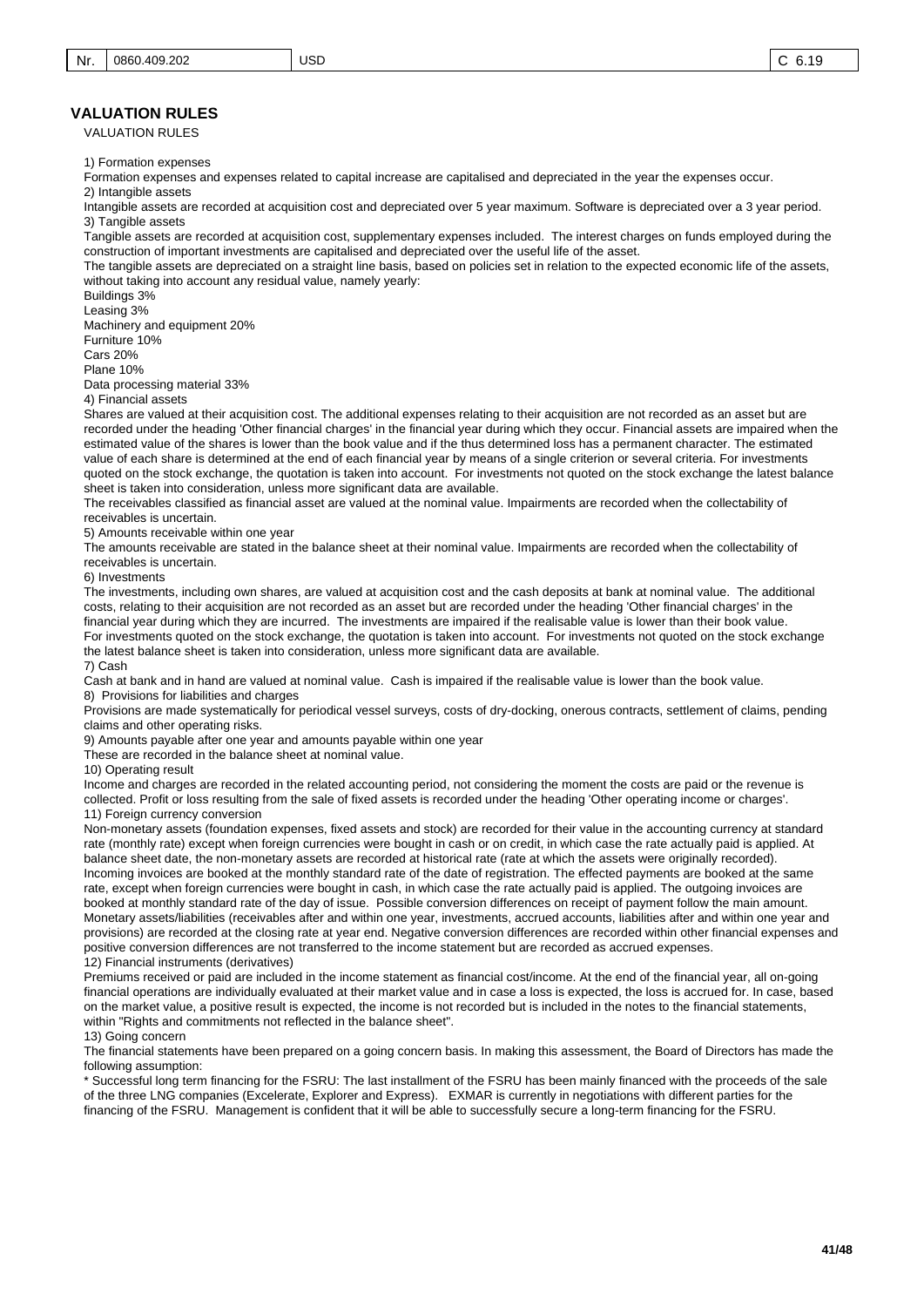# **REPORT OF THE AUDITORS**

#### **Statutory auditor's report to the shareholders' meeting of Exmar NV for the year ended 31 December 2017**

#### **(Annual accounts)**

In the context of the statutory audit of the annual accounts of Exmar NV (the "company"), we hereby submit our statutory audit report. This report includes our report on the annual accounts together with our report on other legal, regulatory and professional requirements. These reports are one and indivisible.

We were appointed in our capacity as statutory auditor by the shareholders' meeting of 16 May 2017, in accordance with the proposal of the board of directors issued upon recommendation of the audit committee. Our mandate will expire on the date of the shareholders' meeting deliberating on the annual accounts for the year ending 31 December 2019. We have audited the annual accounts of Exmar NV for the first time during the financial year referred to in this report.

Report on the audit of the financial statements

#### Unqualified opinion

We have audited the annual accounts of the company, which comprises the balance sheet as at 31 December 2017 and the income statement for the year then ended, as well as the explanatory notes. The annual accounts show total assets of 762 676 (000) USD and the income statement shows a profit for the year ended of 111 056 (000) USD.

In our opinion, the annual accounts give a true and fair view of the company's net equity and financial position as of 31 December 2017 and of its results for the year then ended, in accordance with the financial reporting framework applicable in Belgium.

#### Basis for the unqualified opinion

We conducted our audit in accordance with International Standards on Auditing (ISA). Our responsibilities under those standards are further described in the "Responsibilities of the statutory auditor for the audit of the annual accounts" section of our report. We have complied with all ethical requirements relevant to the statutory audit of the annual accounts in Belgium, including those regarding independence.

We have obtained from the board of directors and the company's officials the explanations and information necessary for performing our audit.

We believe that the audit evidence obtained is sufficient and appropriate to provide a basis for our opinion.

#### Key audit matters

Key audit matters are those matters that, in our professional judgment, were of most significance in our audit of the annual accounts of the current period. These matters were addressed in the context of our audit of the annual accounts as a whole and in forming our opinion thereon, and we do not provide a separate opinion on these matters.

#### Key audit matters

#### Going Concern

"The directors of the company and its subsidiaries, (together the "Group") are required to make a rigorous assessment of whether the Group will remain a going concern for a period of at least twelve months from the date of approval of the financial statements and assess whether there are any material uncertainties in relation to the going concern basis of preparation.

"The Group's liquidity and headroom on its financial covenants are closely linked to changes in spot and charter rates, occupation of the vessels and ongoing investment and divestment programs.

"Significant management judgement and estimate is required to forecast future cash flows and conclude on whether the Group will have sufficient liquidity and will be able to comply with its financial covenants for the period of at least 12 months from the date of authorizing the financial statements.

"We refer to the financial statements, including note C 6.19 about the going concern assumption

How our audit addressed the key audit matters

"We have assessed the design and implementation of controls related to the assessment of going concern.

"We challenged the appropriateness and consistency of the assumptions used in the going concern model, in particular the spot and charter rates, the occupation ratio of vessels which are not employed under a time charter, the cash flows from investing and divesting transactions. In challenging these assumptions we took into account actual results, negotiated contract terms, external data, independent market reports and market conditions.

"We have tested the arithmetic integrity of the calculations including those related to management's sensitivities. We also performed our own sensitivity calculations to test the adequacy of the available headroom and we considered the mitigating actions available to management under these scenarios.

"We have tested the quality of management forecasting by comparing EBITDA forecasts for prior periods to actual outcomes "We have discussed and reviewed the financial covenants and recomputed the available headroom.

"We evaluated the adequacy of the Group's disclosures regarding the going concern assumption.

#### Other matters

The annual accounts for the previous financial year were audited by another statutory auditor who has issued an unqualified opinion with an emphasis of matters paragraph.

Responsibilities of the board of directors for the annual accounts

The board of directors is responsible for the preparation and fair presentation of the annual accounts in accordance with the financial reporting framework applicable in Belgium and for such internal control as the board of directors determines is necessary to enable the preparation of the annual accounts that are free from material misstatement, whether due to fraud or error.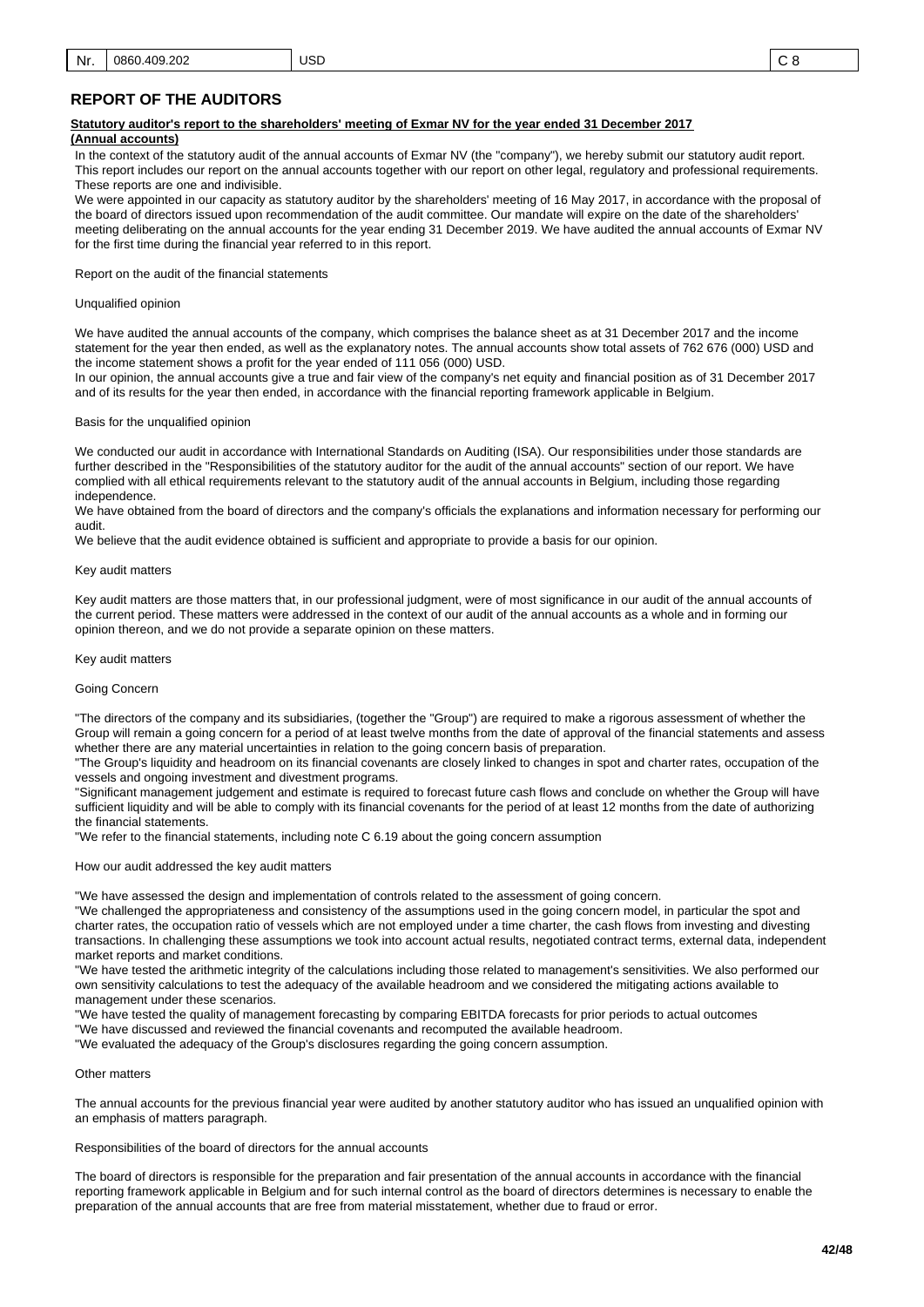# **REPORT OF THE AUDITORS**

In preparing the annual accounts, the board of directors is responsible for assessing the company's ability to continue as a going concern, disclosing, as applicable, matters to be considered for going concern and using the going concern basis of accounting unless the board of directors either intends to liquidate the company or to cease operations, or has no realistic alternative but to do so.

Responsibilities of the statutory auditor for the audit of the annual accounts

Our objectives are to obtain reasonable assurance about whether the annual accounts as a whole are free from material misstatement, whether due to fraud or error, and to issue a statutory auditor's report that includes our opinion. Reasonable assurance is a high level of assurance, but is not a guarantee that an audit conducted in accordance with ISA will always detect a material misstatement when it exists. Misstatements can arise from fraud or error and are considered material if, individually or in the aggregate, they could reasonably be expected to influence the economic decisions of users taken on the basis of these annual accounts.

As part of an audit in accordance with ISA, we exercise professional judgment and maintain professional skepticism throughout the audit. We also:

"identify and assess the risks of material misstatement of the annual accounts, whether due to fraud or error, design and perform audit procedures responsive to those risks, and obtain audit evidence that is sufficient and appropriate to provide a basis for our opinion. The risk of not detecting a material misstatement resulting from fraud is higher than for one resulting from an error, as fraud may involve collusion, forgery, intentional omissions, misrepresentations, or the override of internal control;

"obtain an understanding of internal control relevant to the audit in order to design audit procedures that are appropriate in the circumstances, but not for the purpose of expressing an opinion on the effectiveness of the company's internal control; "evaluate the appropriateness of accounting policies used and the reasonableness of accounting estimates and related disclosures made by the board of directors;

"conclude on the appropriateness of management's use of the going concern basis of accounting and, based on the audit evidence obtained, whether a material uncertainty exists related to events or conditions that may cast significant doubt on the company's ability to continue as a going concern. If we conclude that a material uncertainty exists, we are required to draw attention in our statutory auditor's report to the related disclosures in the annual accounts or, if such disclosures are inadequate, to modify our opinion. Our conclusions are based on the audit evidence obtained up to the date of our statutory auditor's report. However, future events or conditions may cause the company to cease to continue as a going concern;

"evaluate the overall presentation, structure and content of the annual accounts, and whether the annual accounts represent the underlying transactions and events in a manner that achieves fair presentation.

We communicate with the audit committee regarding, amongst other matters, the planned scope and timing of the audit and significant audit findings, including any significant deficiencies in internal control that we identify during our audit.

We also provide the audit committee with a statement that we have complied with relevant ethical requirements regarding independence, and we communicate with them about all relationships and other matters that may reasonably be thought to bear our independence, and where applicable, related safeguards.

From the matters communicated to the audit committee, we determine those matters that were of most significance in the audit of the annual accounts of the current period and are therefore the key audit matters. We describe these matters in our auditor's report unless law or regulation precludes any public disclosure about the matter.

Report on other legal, regulatory and professional requirements

Responsibilities of the board of directors

The board of directors is responsible for the preparation and the content of the directors' report on the annual accounts, for maintaining the company's accounting records in compliance with the legal and regulatory requirements applicable in Belgium, as well as for the company's compliance with the Companies Code and the company's articles of association.

Responsibilities of the statutory auditor

As part of our mandate and in accordance with the Belgian standard complementary (Revised in 2018) to the International Standards on Auditing (ISA), our responsibility is to verify, in all material respects, the director's report on the annual accounts and compliance with certain obligations referred to in the Companies Code and the articles of association, as well as to report on these matters.

#### Aspects regarding the directors' report

In our opinion, after performing the specific procedures on the directors' report on the annual accounts, the directors' report on the annual accounts is consistent with the annual accounts for the same year and it has been established in accordance with the requirements of article 95 and 96 of the Companies Code.

In the context of our statutory audit of the annual accounts we are also responsible to consider, in particular based on information that we became aware of during the audit, if the directors' report on the annual accounts is free of material misstatement, either by information that is incorrectly stated or otherwise misleading. In the context of the procedures performed, we are not aware of such material misstatement. We do not express any kind of assurance on the directors' report.

The non-financial information as required by article 96, § 4 of the Companies Code, has been disclosed in the directors' report. This non-financial information has been established by the company in accordance with the internationally recognized framework. We do however not express any opinion on the question whether this non-financial information has been established, in all material respects, in accordance with this internationally recognized framework. Furthermore, we do not express any form of assurance conclusion on individual elements that have been disclosed in this non-financial information.

#### Statement on the social balance sheet

The social balance sheet, to be filed at the National Bank of Belgium in accordance with article 100, § 1, 6°/2 of the Companies Code, includes, both in form and in substance, all of the information required by the Companies Code and is free from any material inconsistencies with the information available to us in the context of our mandate. Statements regarding independence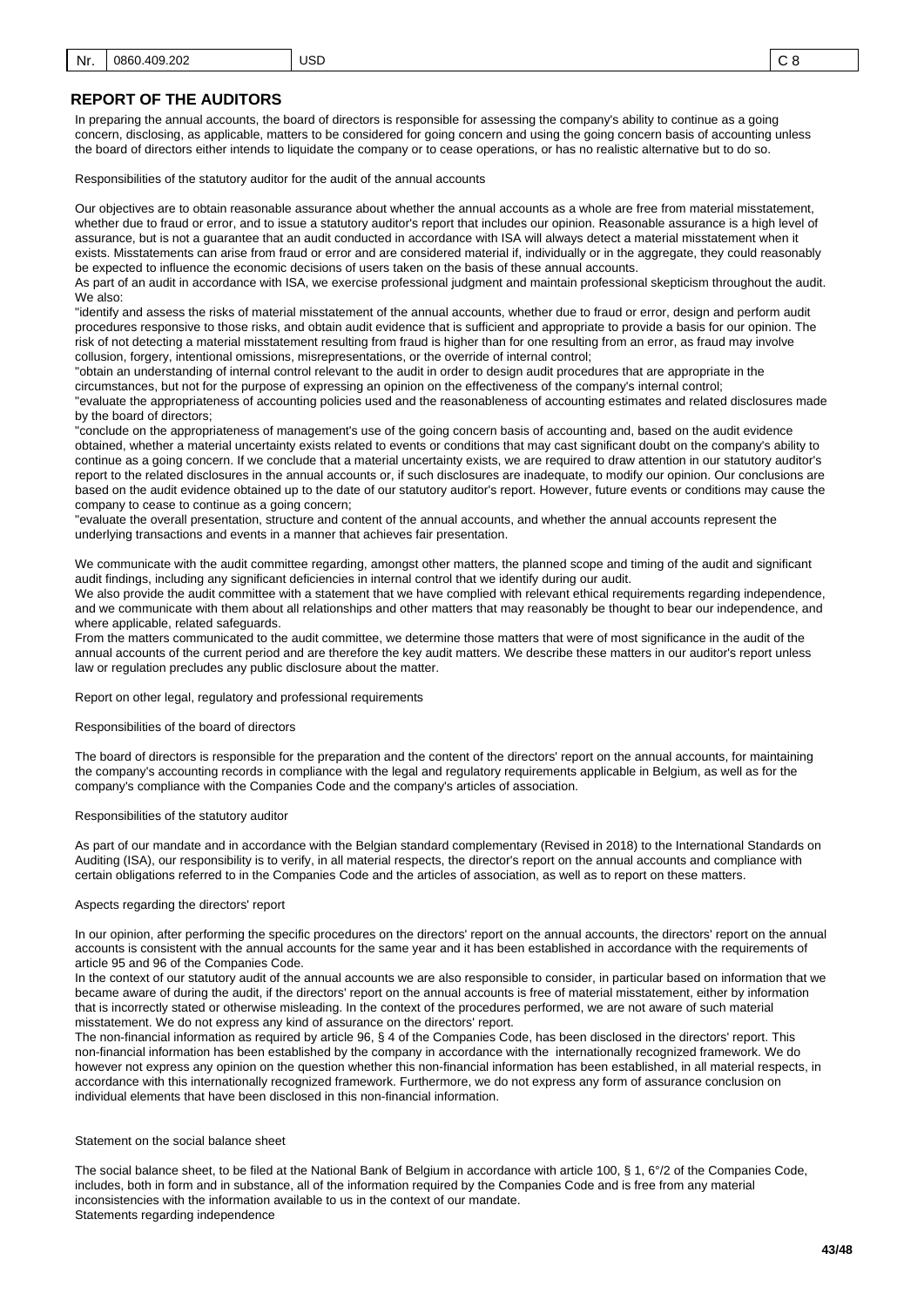#### **REPORT OF THE AUDITORS**

"Our audit firm and our network have not performed any prohibited services and our audit firms has remained independent from the company during the performance of our mandate.

"The fees for the additional non-audit services compatible with the statutory audit of the annual accounts, as defined in article 134 of the Companies Code, have been properly disclosed and disaggregated in the notes to the annual accounts.

Other statements

"Without prejudice to certain formal aspects of minor importance, the accounting records are maintained in accordance with the legal and regulatory requirements applicable in Belgium.

"The appropriation of results proposed to the general meeting is in accordance with the relevant legal and regulatory requirements. "We do not have to report any transactions undertaken or decisions taken which may be in violation of the company's articles of association or the Companies Code.

"This report is consistent with our additional report to the audit committee referred to in article 11 of Regulation (EU) N° 537/2014. Zaventem, April 2018

The statutory auditor

\_\_\_\_\_\_\_\_\_\_\_\_\_\_\_\_\_\_\_\_\_\_\_\_\_\_\_\_\_\_\_\_\_\_\_\_\_\_\_\_\_\_\_\_\_\_\_\_ DELOITTE Bedrijfsrevisoren / Réviseurs d'Entreprises BV o.v.v.e. CVBA / SC s.f.d. SCRL Represented by Gert Vanhees

Opinion: Unqualified

Report on other legal and regulatory requirements

This report was drawn up at Zaventem on 13/04/2018.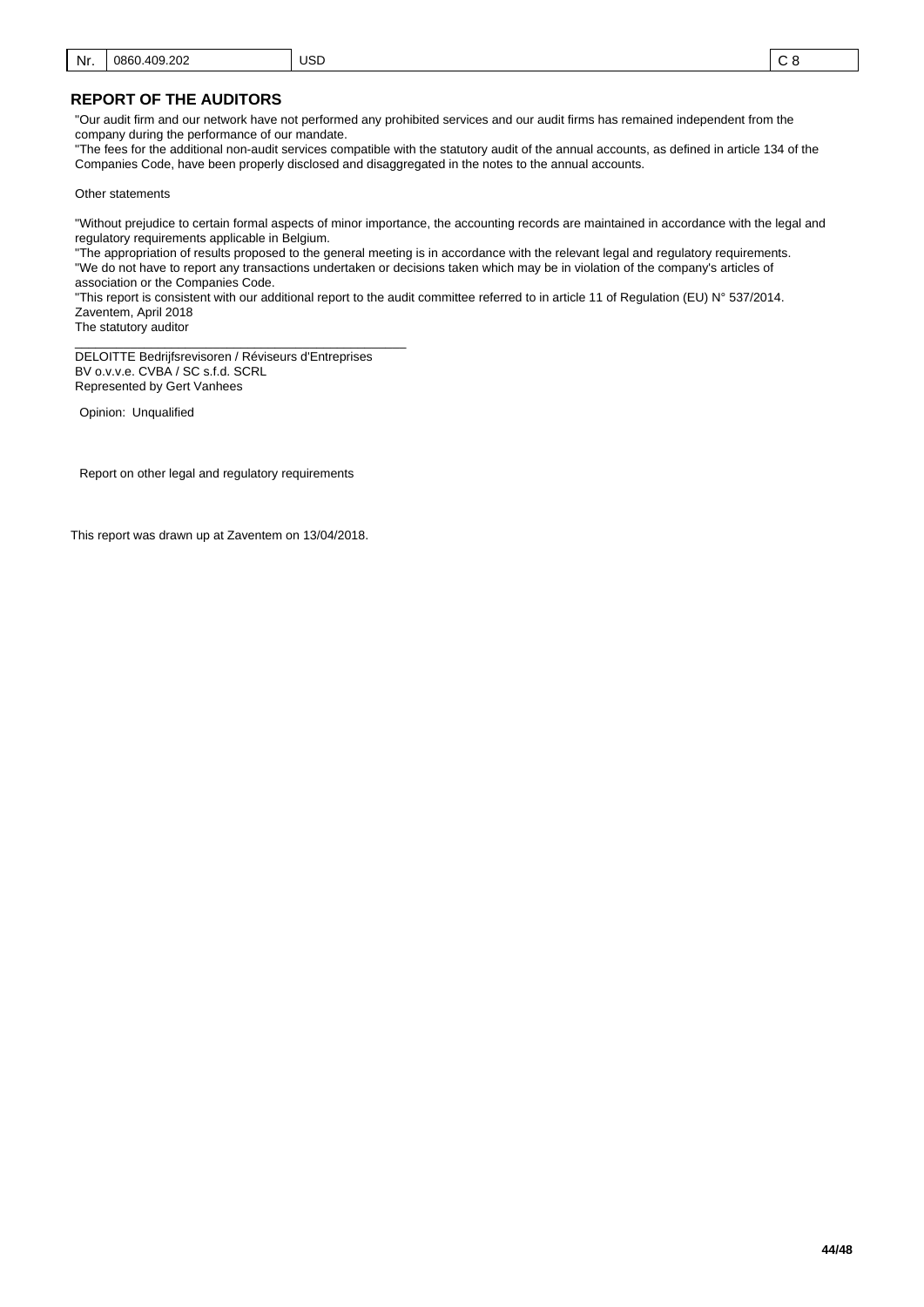# **SOCIAL BALANCE SHEET**

Number of joint industrial committee:

# **STATEMENT OF THE PERSONS EMPLOYED**

#### **EMPLOYEES FOR WHOM THE ENTERPRISE SUBMITTED A DIMONA DECLARATION OR WHO ARE RECORDED IN THE GENERAL PERSONNEL REGISTER**

| During the current period       | Codes | Total        | 1. Men       | 2. Women     |
|---------------------------------|-------|--------------|--------------|--------------|
| Average number of employees     |       |              |              |              |
|                                 | 1001  | 25.1         | 15.9         | 9,2          |
|                                 | 1002  | 2,0          |              | 2,0          |
|                                 | 1003  | 26,6         | 15,9         | 10,7         |
| Number of hours actually worked |       |              |              |              |
|                                 | 1011  | 40.885       | 26.046       | 14.839       |
|                                 | 1012  | 1.960        |              | 1.960        |
|                                 | 1013  | 42.845       | 26.046       | 16.799       |
| <b>Personnel costs</b>          |       |              |              |              |
|                                 | 1021  | 3.062.301,45 | 2.183.919,92 | 878.381,53   |
|                                 | 1022  | 132.991,76   |              | 132.991,76   |
|                                 | 1023  | 3.195.293,21 | 2.183.919,92 | 1.011.373,29 |
|                                 | 1033  |              |              |              |

| During the preceding period | Codes | P. Total       | 1P. Men      | 2P. Women  |
|-----------------------------|-------|----------------|--------------|------------|
|                             | 1003  | 24,1<br>39.165 | 15,2         | 8,9        |
|                             | 1013  |                | 25.261       | 13.904     |
|                             | 1023  | 2.426.041,50   | 1.571.208,32 | 854.833,18 |
|                             | 1033  |                |              |            |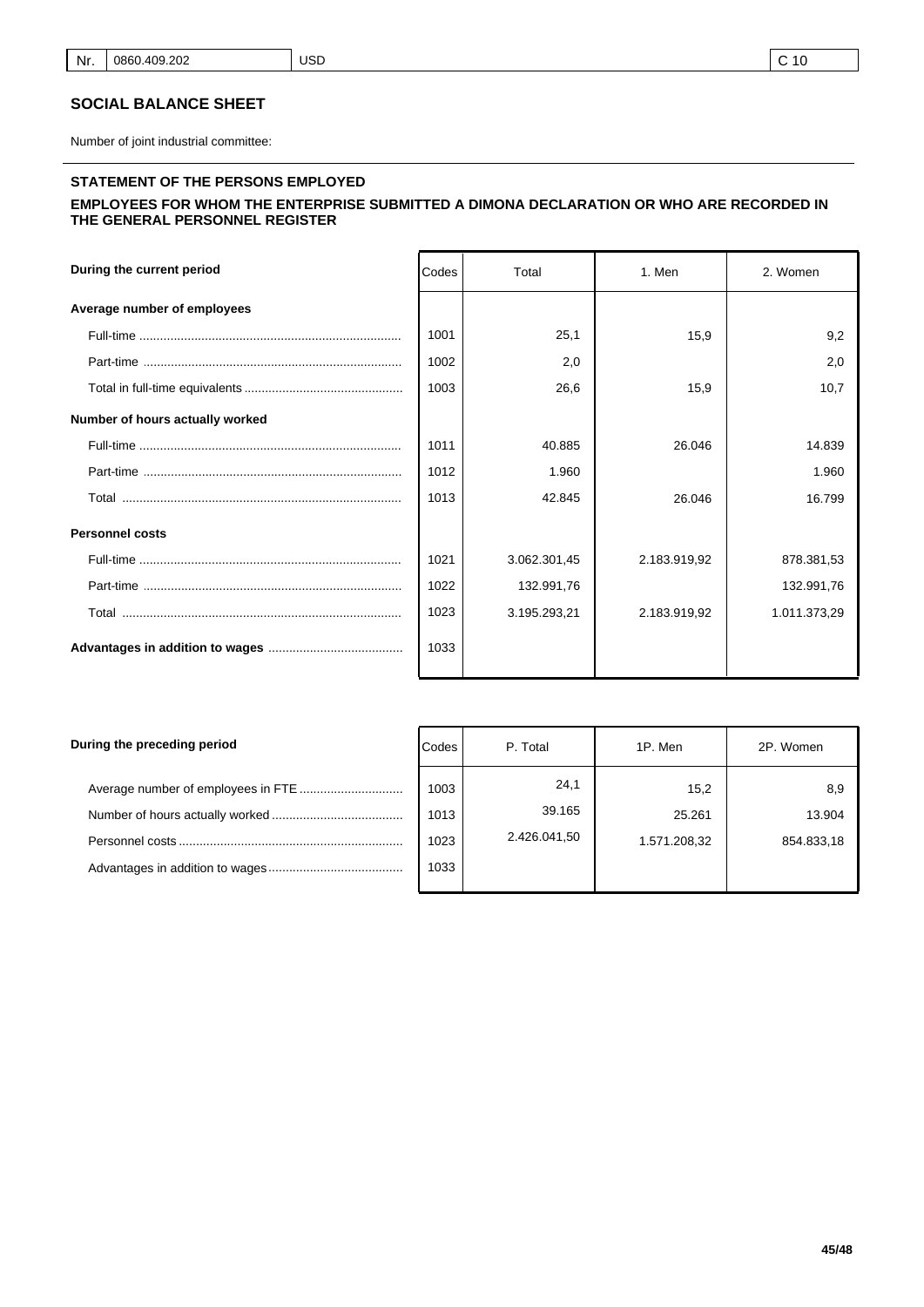|                                                            | Codes | 1. Full-time | 2. Part-time | 3. Total full-time<br>equivalents |
|------------------------------------------------------------|-------|--------------|--------------|-----------------------------------|
| At the closing date of the period                          |       |              |              |                                   |
|                                                            | 105   | 26           | 2            | 27,4                              |
| By nature of the employment contract                       |       |              |              |                                   |
|                                                            | 110   | 26           | 2            | 27,4                              |
|                                                            | 111   |              |              |                                   |
| Contract for the execution of a specifically assigned work | 112   |              |              |                                   |
|                                                            | 113   |              |              |                                   |
| According to gender and study level                        |       |              |              |                                   |
|                                                            | 120   | 16           |              | 16,0                              |
|                                                            | 1200  |              |              |                                   |
|                                                            | 1201  | 6            |              | 6,0                               |
|                                                            | 1202  | 5            |              | 5,0                               |
|                                                            | 1203  | 5            |              | 5,0                               |
|                                                            | 121   | 10           | 2            | 11,4                              |
|                                                            | 1210  |              |              |                                   |
|                                                            | 1211  | 3            |              | 3,0                               |
|                                                            | 1212  | 7            | 1            | 7,6                               |
|                                                            | 1213  |              | 1            | 0,8                               |
| By professional category                                   |       |              |              |                                   |
|                                                            | 130   |              |              |                                   |
|                                                            | 134   | 25           | 2            | 26,4                              |
|                                                            | 132   |              |              |                                   |
|                                                            | 133   |              |              | 1,0                               |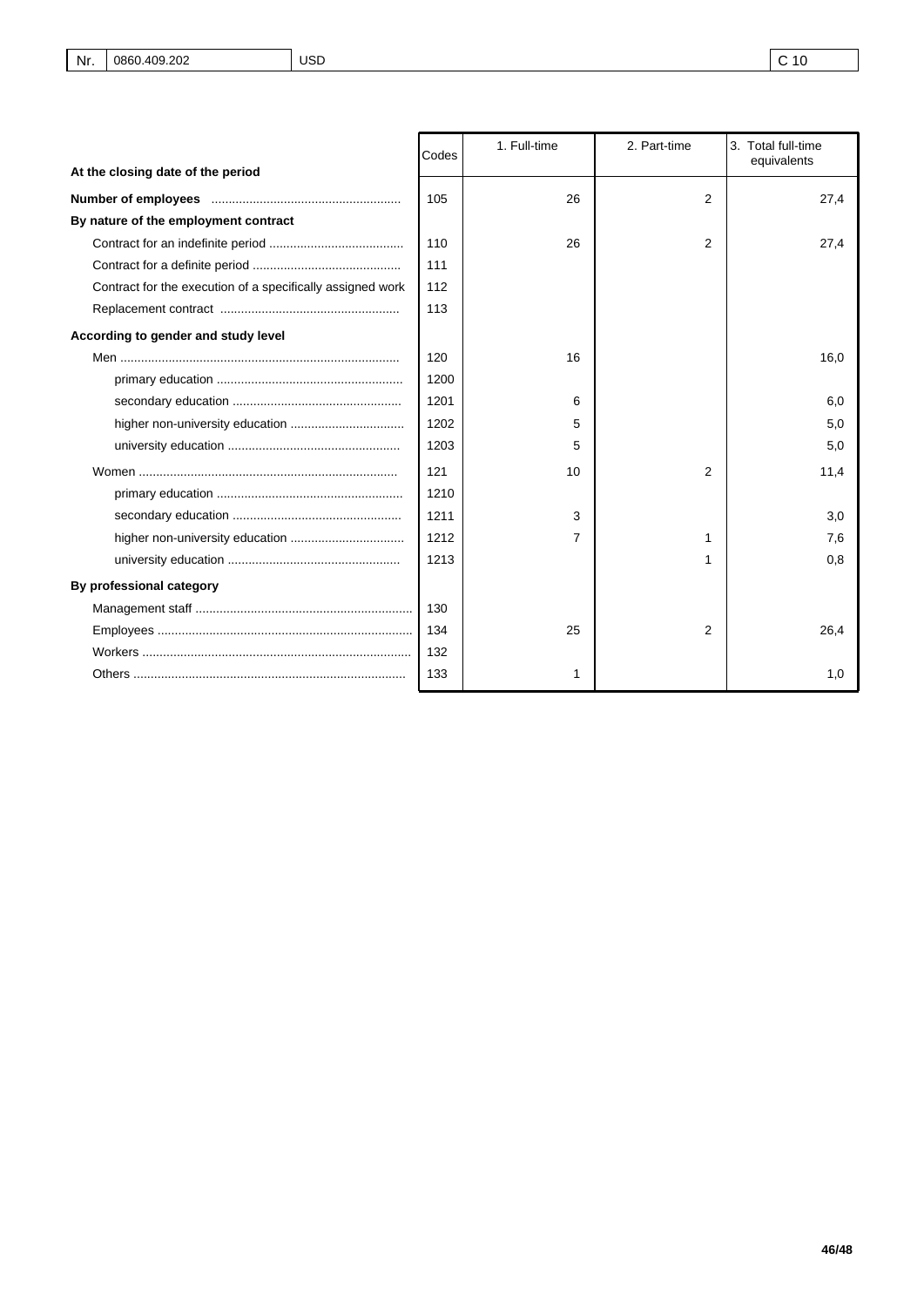# **HIRED TEMPORARY STAFF AND PERSONNEL PLACED AT THE ENTERPRISE'S DISPOSAL**

| Codes<br>During the period |     | 1. Hired<br>temporary staff | 2. Persons placed<br>at the enterprise's<br>disposal |
|----------------------------|-----|-----------------------------|------------------------------------------------------|
|                            | 150 |                             |                                                      |
|                            | 151 |                             |                                                      |
| Costs for the enterprise   | 152 | 97,36                       |                                                      |

#### **LIST OF PERSONNEL MOVEMENTS DURING THE PERIOD**

| <b>ENTRIES</b>                                                                                                                                                               | <b>Codes</b> | 1. Full-time | 2. Part-time | 3. Total full-time<br>equivalents |
|------------------------------------------------------------------------------------------------------------------------------------------------------------------------------|--------------|--------------|--------------|-----------------------------------|
| Number of employees for whom the entreprise submitted<br>a DIMONA declaration or who have been recorded in the<br>general personnel register during the financial year manu- | 205          | 4            |              | 4,0                               |
| By nature of employment contract                                                                                                                                             |              |              |              |                                   |
|                                                                                                                                                                              | 210          | 4            |              | 4,0                               |
|                                                                                                                                                                              | 211          |              |              |                                   |
| Contract for the execution of a specifically assigned work                                                                                                                   | 212          |              |              |                                   |
|                                                                                                                                                                              | 213          |              |              |                                   |

| <b>DEPARTURES</b>                                                                                                                                               | Codes | 1. Full-time | 2. Part-time | 3. Total full-time<br>equivalents |
|-----------------------------------------------------------------------------------------------------------------------------------------------------------------|-------|--------------|--------------|-----------------------------------|
| Number of employees whose contract-termination date<br>has been entered in DIMONA declaration or in the<br>general personnel register during the financial year | 305   |              |              | 1,0                               |
| By nature of employment contract                                                                                                                                |       |              |              |                                   |
|                                                                                                                                                                 | 310   |              |              | 1,0                               |
|                                                                                                                                                                 | 311   |              |              |                                   |
| Contract for the execution of a specifically assigned work                                                                                                      | 312   |              |              |                                   |
|                                                                                                                                                                 | 313   |              |              |                                   |
| By reason of termination of contract                                                                                                                            |       |              |              |                                   |
|                                                                                                                                                                 | 340   |              |              |                                   |
| Unemployment with extra allowance from enterprise                                                                                                               | 341   |              |              |                                   |
|                                                                                                                                                                 | 342   |              |              |                                   |
|                                                                                                                                                                 | 343   |              |              | 1,0                               |
| Of which<br>the number of persons who continue to render<br>services to the enterprise at least half-time on                                                    | 350   |              |              |                                   |